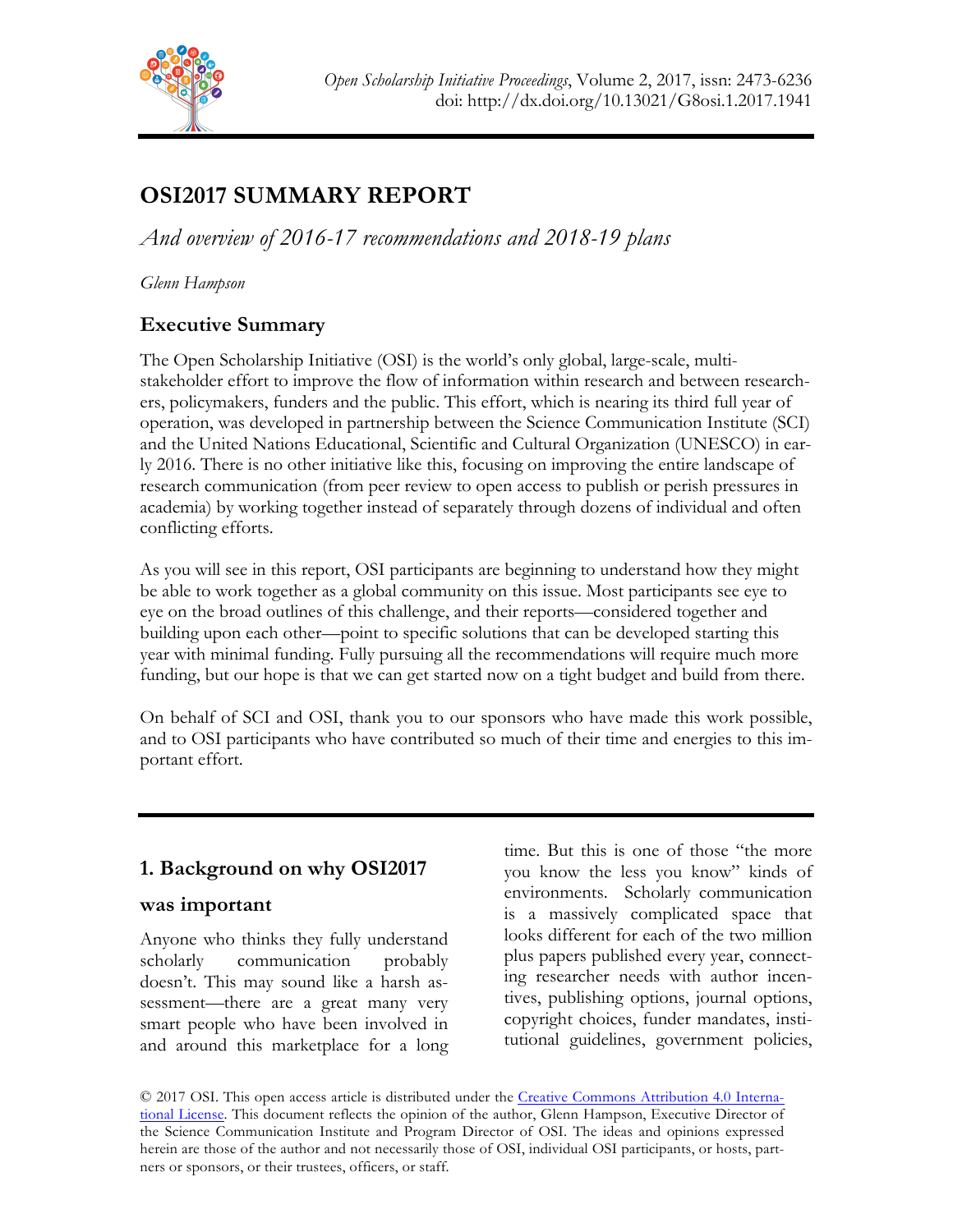discipline norms, personal preferences, technological advances, evolving social mores, and probably at least ten other variables. It would be hard to concoct (why would you want to anyway?) a more Rube Goldberg-esque system of ramps and levers.

Unfortunately, this system isn't just for our entertainment. It is very consequential, responsible for vetting and communicating the outputs of researchers from around the globe—outputs that reflect billions upon billions of dollars of annual investment, that are rapidly increasing beyond our ability to completely capture, that are not equitably distributed around the world, and that are critical to our collective future. So, no pressure.

How did all this happen anyway? Not deliberately. Slowly and over time, competing and overlapping interests have collided and morphed around no clear center. What we have now in scholarly communication is what we need to have—it's where this system has naturally evolved. But no one in this space thinks the current system if efficient, effective, or where it needs to be in order to effectively manage the future of research in today's communication environment.

How do we get to this future from where we are now? And who speaks for scholarly communication reform? Is it the researchers (and if so, in what discipline or even institution)? Governments (which ones)? Maybe universities or university libraries? Open access (OA) advocates? Publishers (new or old, big or small, subscription or open, scholarly societies or university presses)? Ask anyone from any of these groups what scholarly publishing means and where it's headed and you'll

hear plenty of ideas and opinions but no clear answers.

Indeed, if you stay in your bubble in scholarly communication you're bound to be more misinformed than informed: You'll believe that universal OA is just around the corner, that green repositories are on the cusp of success, that a global flip to APCs will fix all problems, that a myriad of small changes in the system are serving everyone's needs just fine, and so on. There is no shortage of hope, which is great. But hope doesn't make it so. Everyone acknowledges that the promise of open scholarship has enormous potential and people are pushing from many different directions to make this happen. But the reality is that the path to rapid, widely adopted and sustainable open scholarship solutions is strewn with obstacles.

Creating a truly effective and sustainable future of open scholarship will require input and cooperation from the entire global ecosystem of research and scholarly publishing—scientists, university administrators, non-university research institutions, libraries and library groups, repository managers, publishers, government policymakers, funders (private and government), educational policy groups and more, and from all parts of the world. The last 15 or so years of OA reform has raised our awareness of the open issue and the challenges it faces. But we are quite far from succeeding and no one wants to wait another 15-20 years before moving the ball another short distance down the field. The broad goals of open scholarship can be realized more quickly and effectively if all proponents of open scholarship work together—if we find common ground, embrace the big picture, collaborate and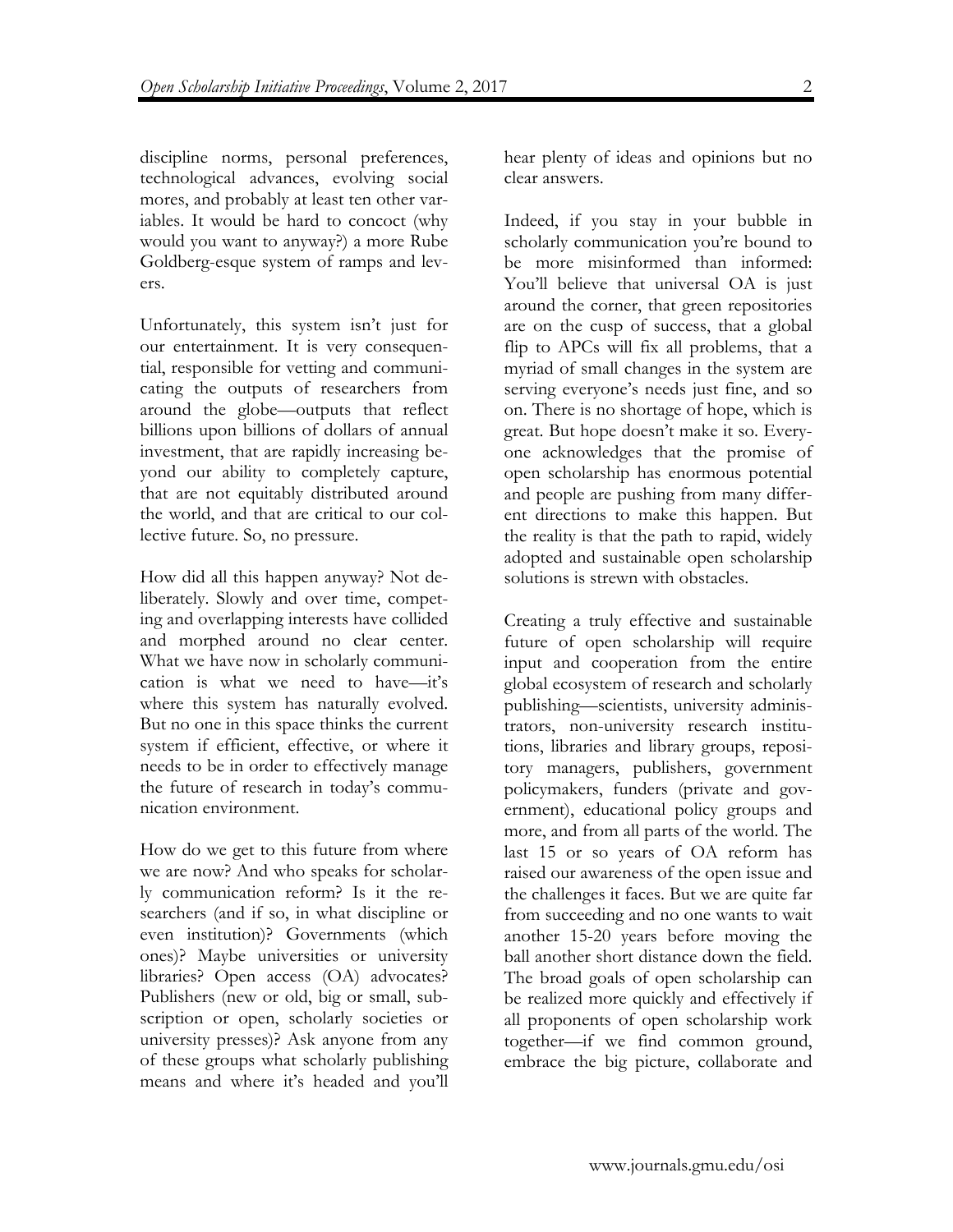coordinate our efforts, fill in the gaps in our understanding, and make it easier for institutions and governments to work together on rapid and sustainable open solutions.

To this end, UNESCO and the Science Communication Institute joined forces in early 2015 to create the Open Scholarship Initiative. The goal was to lay out a 10 year plan for developing a new and robust framework for direct communication and cooperation among all nations and stakeholders in order to improve scholarly communication, beginning with scholarly publishing and the issues that surround it. OSI's approach involves not only discussing solutions that work across stakeholder groups and countries but also building a stronger foundational case for open scholarship that all stakeholders agree with and support.

Why is collaboration needed? What proof is there that collaboration will succeed, and what of criticisms that any effort like this is just co-opting or watering down existing open scholarship goals? For one, it's clear to many people who have followed the changes happening in scholarly publishing over the years that an incredible amount of tension and uncertainty exists in the system. People want to know what to do and how, but they aren't sure who to follow and why, who's leading and who's following, what the long-term implications of change will be for scholars and researchers (not to mention the difficulty of pushing change at a university), how much change needs to be made and how quickly, who will pay for this progress and how, and a whole slew of other critical questions that don't have simple black and white answers or even a workable playbook for making change happen if

it was clear what change was needed. Having a forum where these issues can be discussed across stakeholder groups is critical to making more rapid progress on this issue. It's also clear that no one actor can affect change in this very diverse and interconnected space. Only by working together will be able to achieve open scholarship goals. In addition, it has become increasingly clear to the OSI community that we need to work harder to ensure that what we're doing is makes sense for researchers and not just for consumers of research—that we involve more of them in these conversations, listen to their concerns, and design solutions that work for their disciplines and institutions. This really isn't being done anywhere on a global and interdisciplinary scale. A one-size-fitsall approach to open scholarship hasn't worked over the past 15 years, and it won't work over the next 15.

OSI is the world's only global, crossstakeholder effort to reform scholarly communication. At present, over 380 leaders from 250 institutions, 24 countries and 18 stakeholder groups are part of this effort. Most OSI participants are highlevel representatives of their institutions people who are positioned to lead change. In several cases these people are not subject matter experts but instead lead the teams that employ these experts. Our hope is that the scale of this effort will only grow—particularly with more involvement from the global south, which has been marginalized by the information revolution and whose marginalization may only increase if some of the current scholarly publishing reforms being discussed are enacted (such as the so-called "global flip" from subscription to APC, although we don't know this for a fact; more study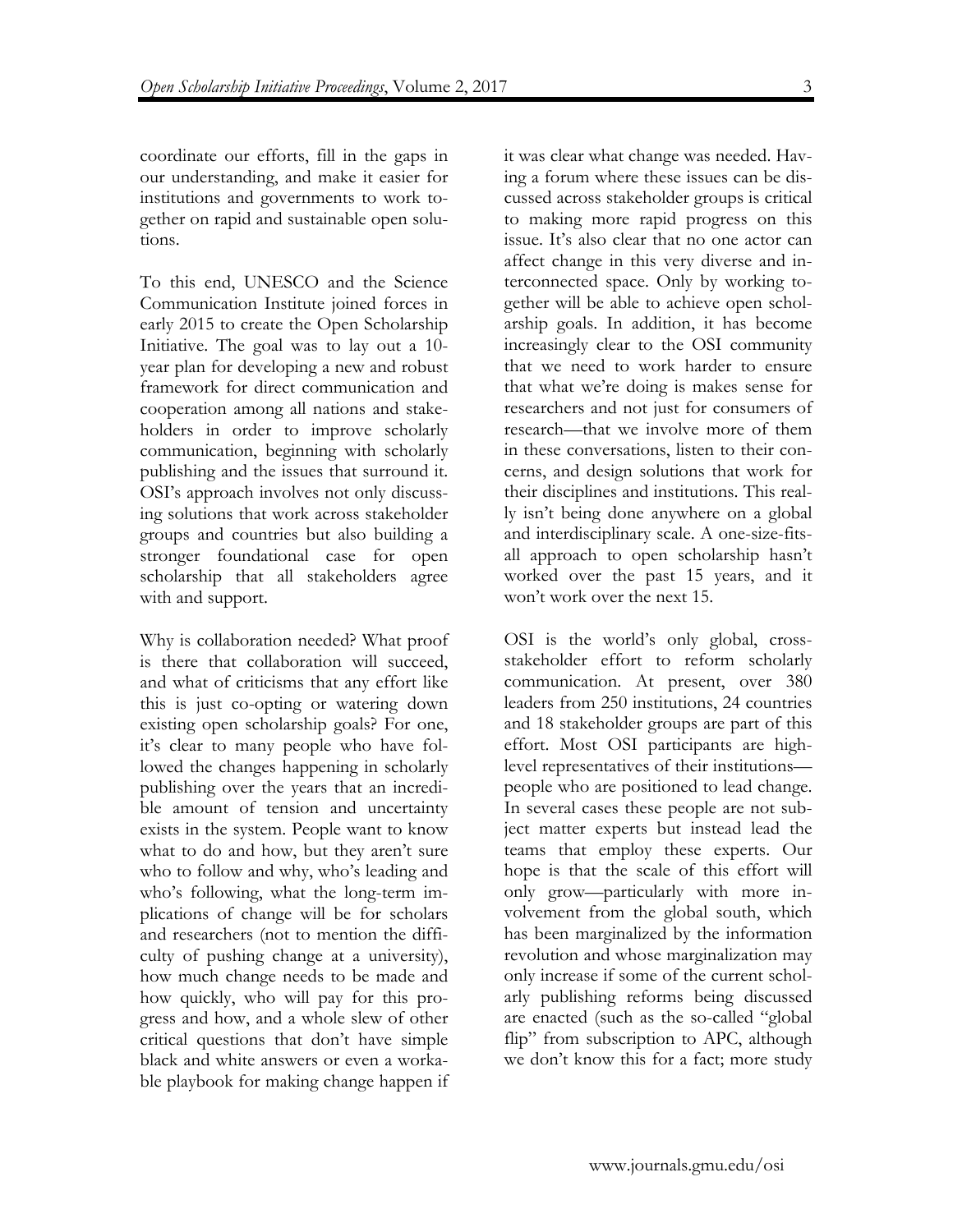is needed, and indeed we've earmarked this particular concern for study).

What is the anticipated impact of this effort on access to scientific research results? Realistically, OSI holds the potential to improve the scholarly communication landscape for everyone by (1) achieving open scholarship goals faster and on a more predictable trajectory by bringing all stakeholders to the same side of the table to push together toward their common goals, (2) creating multiple platforms for working on scholarly communication improvements together as a broad stakeholder community, (3) increasing the efficiency and effectiveness of all stakeholder efforts by facilitating the development of a common roadmap of goals, policies, and standards in scholarly communication, and finally (4) in the end, increasing the amount of research information available to the world and the number of people who can access this information. Our sincere hope is that after 10 years, open scholarship will be a reality—that everyone (including the public) who needs access to research will have it and that with OSI's help, new tools and professions will emerge to help mediate the flow of information from research to the public. Whether this access translates into more discovery is anyone's guess—we certainly hope this will be the case, but first things first.

And finally, how do we measure success along the way? To some, success will only mean the immediate resolution of every heretofore intractable problem in open publishing. The official OSI position, however, is that there is a gradient of success on this difficult challenge. We've already achieved some measure of success

by simply bringing this diverse group together, having them speak directly to each other, and share their perspectives directly with each other, and by beginning the long process of trying to find common ground on a variety of issues. The next step—actually finding this common ground and building workable solutions is where we're at now. We hope this dialogue will in itself also lead to productive outcomes and other benefits for the scholarly publishing reform movement and its bearing on open scholarship.

# **2. What was accomplished at OSI2017?**

The first OSI conference was held in April 2016 (OSI2016). Immediately afterward, papers and recommendations from the conference were published and an OSI planning group began debating the long-term future and structure of OSI. The goal of OSI2016 and the conversation leading up to it was to explore the scholarly communications terrain, expose a wide variety of perspectives, and daylight possible common interests. The delegates at OSI2017, which ran from April 18-21, 2017 (and whose deliberative process will continue throughout 2017), started looking for answers—a long and interesting road indeed. Here are some common themes that came out of this meeting:

1. **Open isn't free**. The focus of open scholarship cannot be about costsavings. Open scholarship is going to cost money—the jury is still out on exactly how much. So, if we all agree that more openness is important, it is this importance that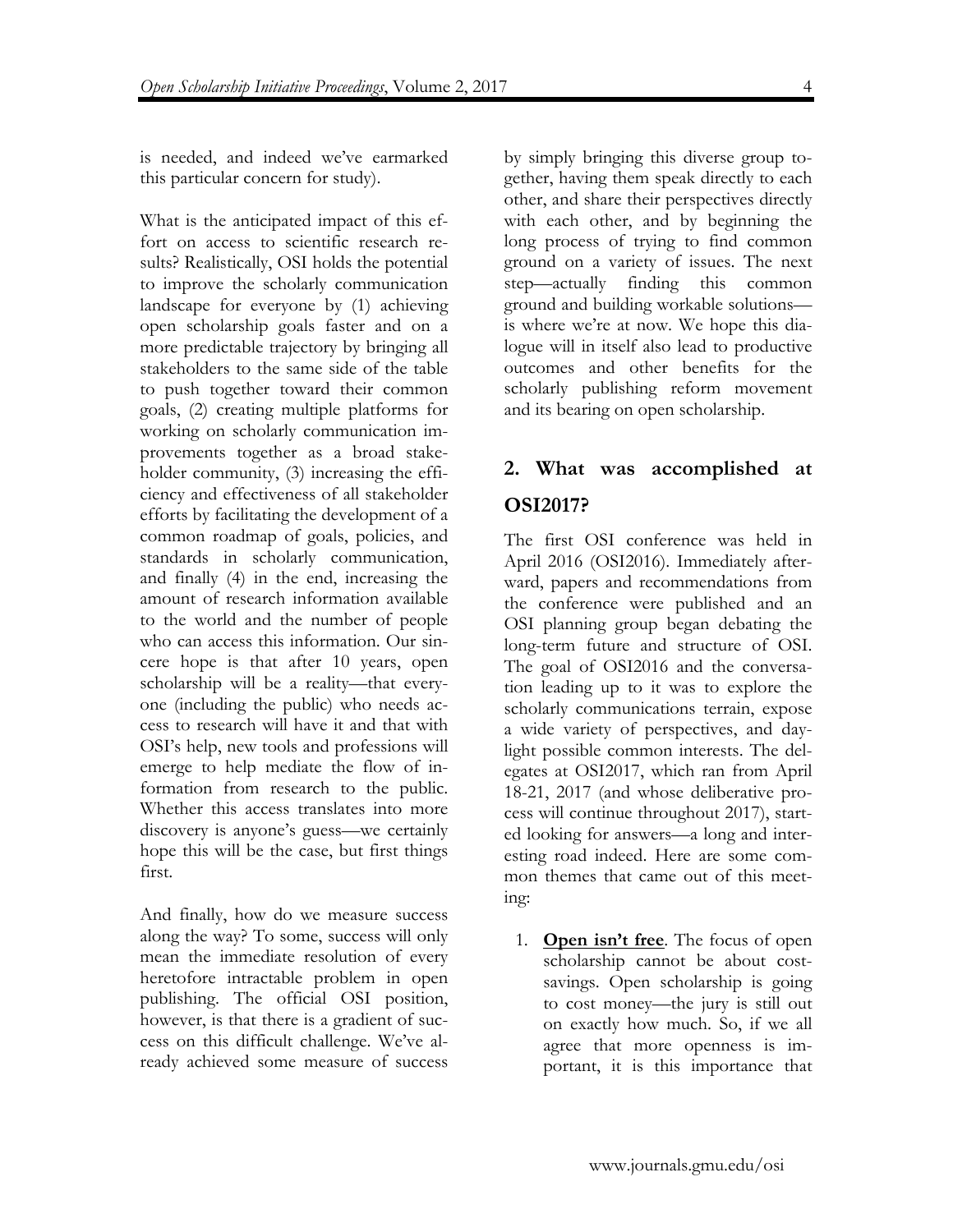needs to drive our efforts going forward and not the promise of spending less. This said, cost is a critical issue. Developing ways to make access less expensive is essential. The extent to which open scholarship will do this, however, is unknown and needs more study.

- 2. **Open isn't easy**. Aside from the cost involved there is mixed messaging in this space (both in terms of what's being communicated at universities and from whom) and a lack of incentives for several key audiences, namely researchers. More trust and understanding between global scholarly communication stakeholders and stakeholder groups is needed (as discussed below). More balance is also important such as solutions that involve local input and incentives (local as in geographic, but also institution and disciplinespecific), and approaches to open scholarship that are more inclusive (wherein we can all agree on the idea of open scholarship and then identify multiple paths to get there).
- 3. **Publishing is critical**. Vint Cerf mentioned this in his brilliant opening address and it was echoed by Keith Yamamoto in his equally brilliant closing. For Vint, increasing the reproducibility of published research was paramount, and this requires increasing access, and this in turn requires a much more serious focus on digital preservation—from hardware and operating systems to software and formats. Without preservation and access, there is no modern scientific record. For Keith, the focus was on the act of publishing. "If you don't publish your experiment, it is exactly like not doing it." But the

current system of publishing is too expensive for universities (barring any major restructuring of how much money is allocated to libraries, or how much money comes directly from the government to support publishing and sharing of data), so our focus needs to be on what now—figuring out who pays, figuring out what we publish and where, understanding how to measure the global impact of research and of our attempts to improve the flow of research information, making sure we're resolving researcher concerns, and more.

- 4. **OSI can help.** Several concrete ideas were proposed regarding where OSI can help push the ball forward on open. These included creating new resources for the open scholarship community, designing new open scholarship outreach materials tailored to specific audiences (instead of one-size-fits-all materials), funding studies to look at issues like how much libraries are spending on open, developing a more globally comprehensive understanding of researcher needs and incentives, convening conversations between funders, helping to identify best practices, promoting the DART framework for open scholarship (discovery, accessibility, reproducibility and transparency), and getting behind efforts like OA2020 and DORA. Please see the "Summary of Recommendations" section of this paper (as well as individual workgroup and stakeholder group reports) for more details.
- 5. **We're on the right track.** OSI isn't going to be able to tackle this issue by itself—we all acknowledge that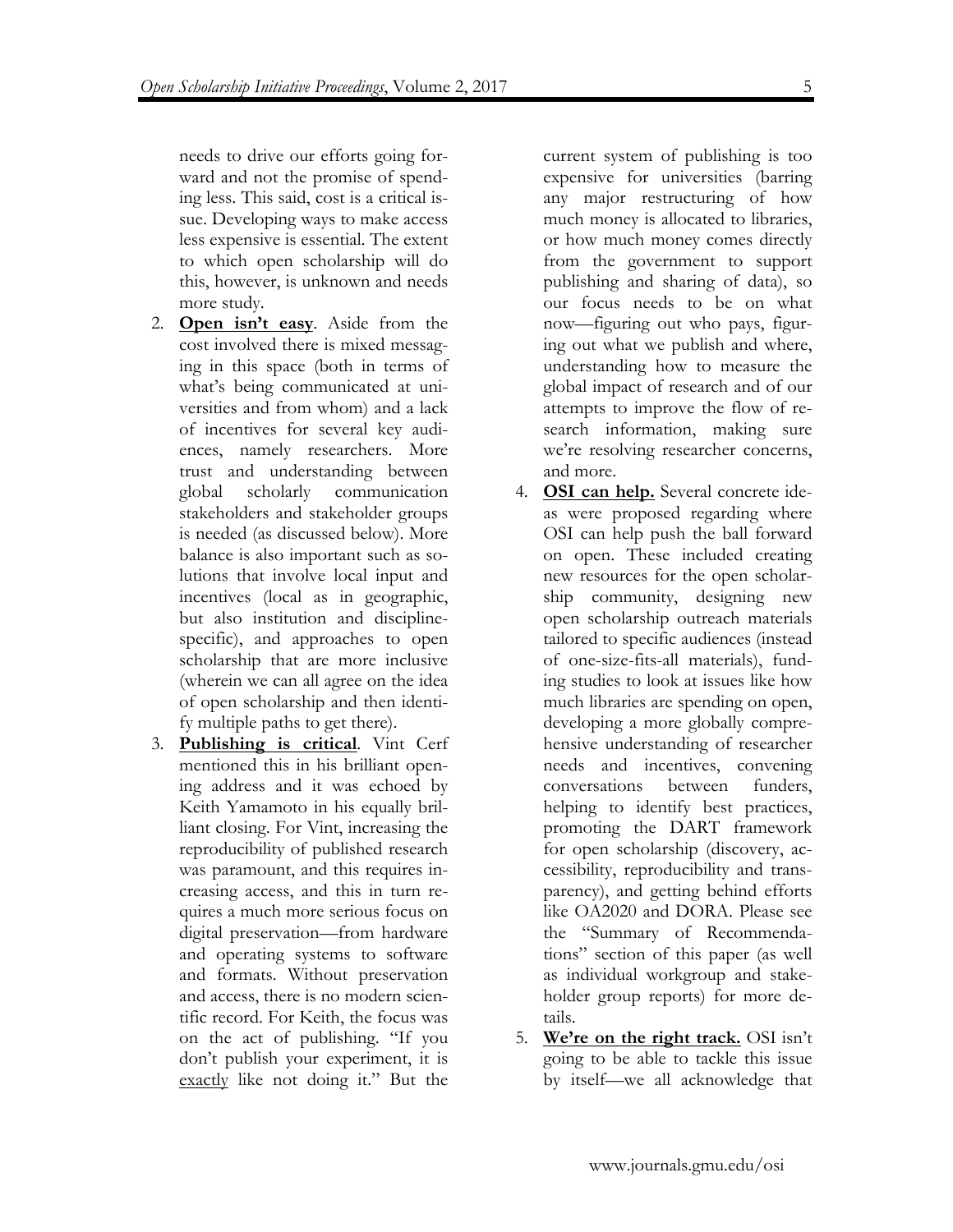this effort's current lack of significant funding makes it an unlikely candidate to manage a global revolution in scholarly communications, but most participants seem to agree (based on a survey following OSI2016, plus informal impressions and feedback since then) that OSI has potential. Whether this means serving as a forum for discussion, a proponent of inclusive ideas, a convener of parties, or even a developer or funder of new products and projects, the big tent approach is better understood this year than last (although as a group we're still not settled yet on exactly how this group should be managed, if at all). Keith Yamamoto noted one specific way in which OSI might be on target: Helping identify a set of common principles that define what we want at the endpoint. If we can identify these principles as a group, we can then make a broad model that can be adapted or adopted.

- 6. **We're more alike than unalike.** Several stakeholder groups (in their reports) pushed back against the idea of having distinct groups represented in OSI. We have differences of opinion in this community but there is often as much diversity of opinion within a single stakeholder group as there is between groups. Everyone agreed that we need more involvement from the global community, and also from researchers themselves.
- 7. **Convergent needs are everywhere**. The OSI2017 HSS & Scientists workgroup in particular identified a raft of areas where these oftendisparate communities can find common ground—for instance, on

the need for visibility, public engagement, preservation, and interdisciplinarity. Convening action on this common ground is the next step. Some stakeholder groups (namely scholarly societies) felt they were already cohesive enough and wellpositioned enough that they could advance agendas and promote culture change—that these convergent needs were (or could become) clear and as actionable. Similarly, several scholarly infrastructure groups are ready to work together and with OSI to help promote and secure open.

- 8. **Accountability & recognition**. We need to get institutions invested in this effort (not necessarily financially). We all have a stake in the outcome. What this means in practice is to be determined. As far as recognition is concerned, several groups expressed an interest in developing a way to recognize good work in open—a type of Nobel Prize for open.
- 9. **Trust**. This conversation needs trust to move forward. There is a lot of mistrust in the system—generally not inside OSI, which is seen by many participants as something of a unique refuge and a valuable opportunity to speak across the aisle—but in the larger scholarly communication (scholcomm) system which has been so polarized for so long (indeed, there are people and groups in the scholcomm system who are actively opposed to OSI because it includes commercial publishers, and this is seen as a waste of time and/or potentially harmful to the cause of open scholarship). Still, even within OSI we haven't started the process yet of negotiating solutions to issues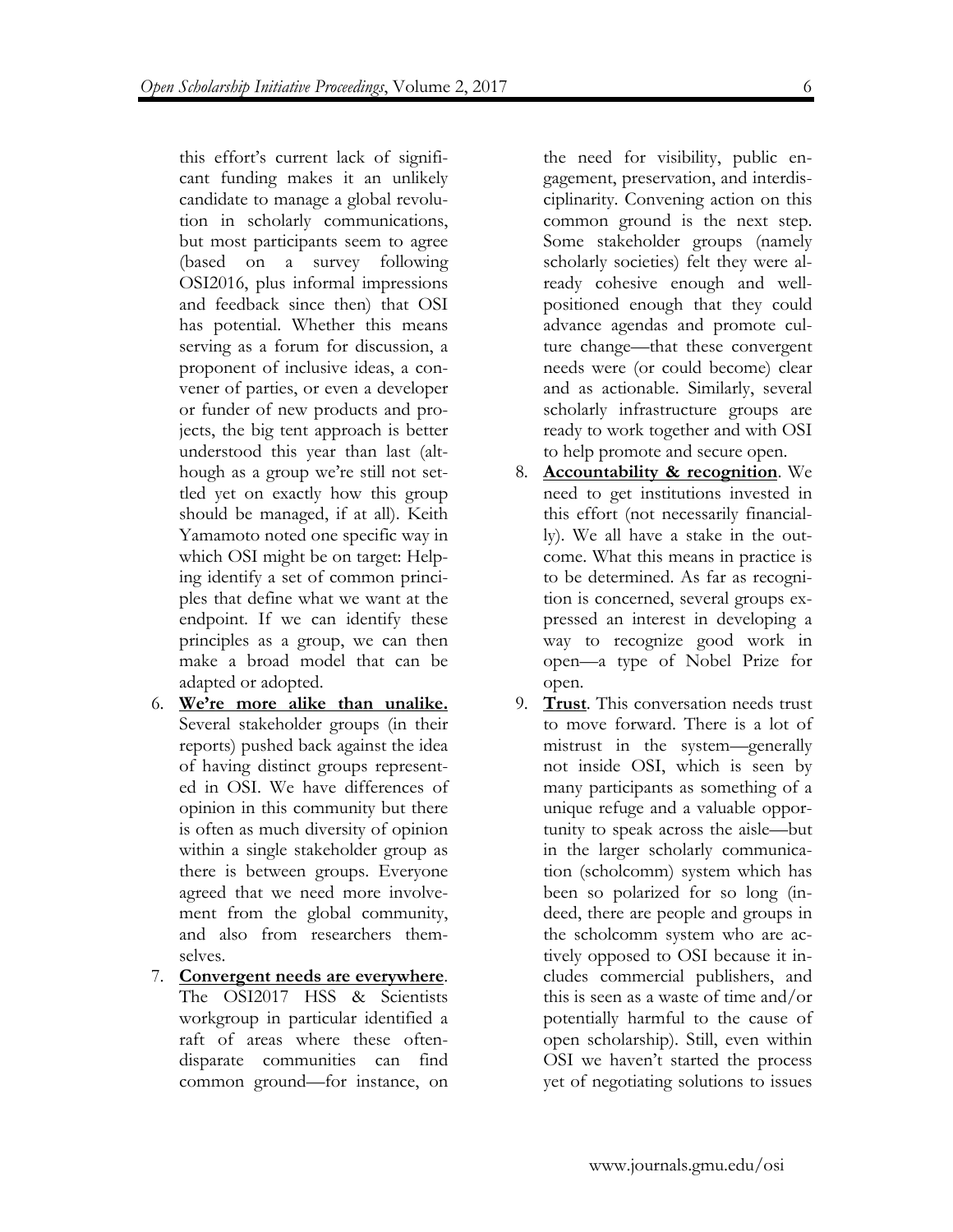based on the recommendations of OSI2016 and OSI2017 participants, so our fault lines may just be buried for now. How and where to have these conversations is to be determined—maybe not in full-group annual meetings but we will continue to make progress in this regard over the next several years (most immediately through more online engagement and more regional meetings, as noted later in this report).

To date, OSI's annual meetings have really only showcased the tip of the iceberg as far as participant engagement is concerned. Many OSI participants have also been deeply engaged in listserv conversations for the past two years; others have been involved in meeting planning, strategic planning, and project management, and our list of engaged volunteers will probably grow in the coming years (hopefully our paid staff as well). With regard to the OSI listserv, this currently has 377 members on it who exchange about 2,500 messages per year, often quite substantial dives into complicated topics. In the two years since it started, a great many issues have been discussed at length, not necessarily with an eye toward finding solutions at this juncture—the "action" stage of OSI's work will begin in 2018, as noted later—but to air perspectives and educate each other. Detailed issue briefs will be culled from these conversations as part of the forthcoming OSI communications reform plan (also described later in this report).

What has this group learned about itself during this two-year period? For one, as noted previously, there seems to be growing philosophical alignment on a number of matters and this alignment forms the foundation of our action plans going forward, as described in the next section of this report. More specific to OSI itself, it might be safe to conclude that most participants are of the option that:

- 1. Despite the enormous expertise in this group, there are significant gaps in our understanding (and in the scholcomm community's understanding) of many key issues, from the proper length of embargos to the economic impacts of open scholarship to the magnitude of the OA citation advantage and much more. More study is needed on a wide range of topics so our advocacy can be firmly rooted in facts and evidence and our solutions can be properly tailored.
- 2. Opinions in the broad scholcomm community are polarized and OSI is not immune from this polarization. Breaking through the acrimony to work together on solutions is not going to work for everyone. Several key research universities haven't been interested in joining OSI, nor have several key advocacy groups (see the trust discussion, above). The door is wide open—OSI has always welcomed all groups and perspectives but some groups appear to have made up their mind about what a more open future should look like and the best way to get there and aren't interested in revising their course at the moment. This effort will be, as Wim Van der Stelt has noted, "a coalition of the willing." Thankfully, there are many partici-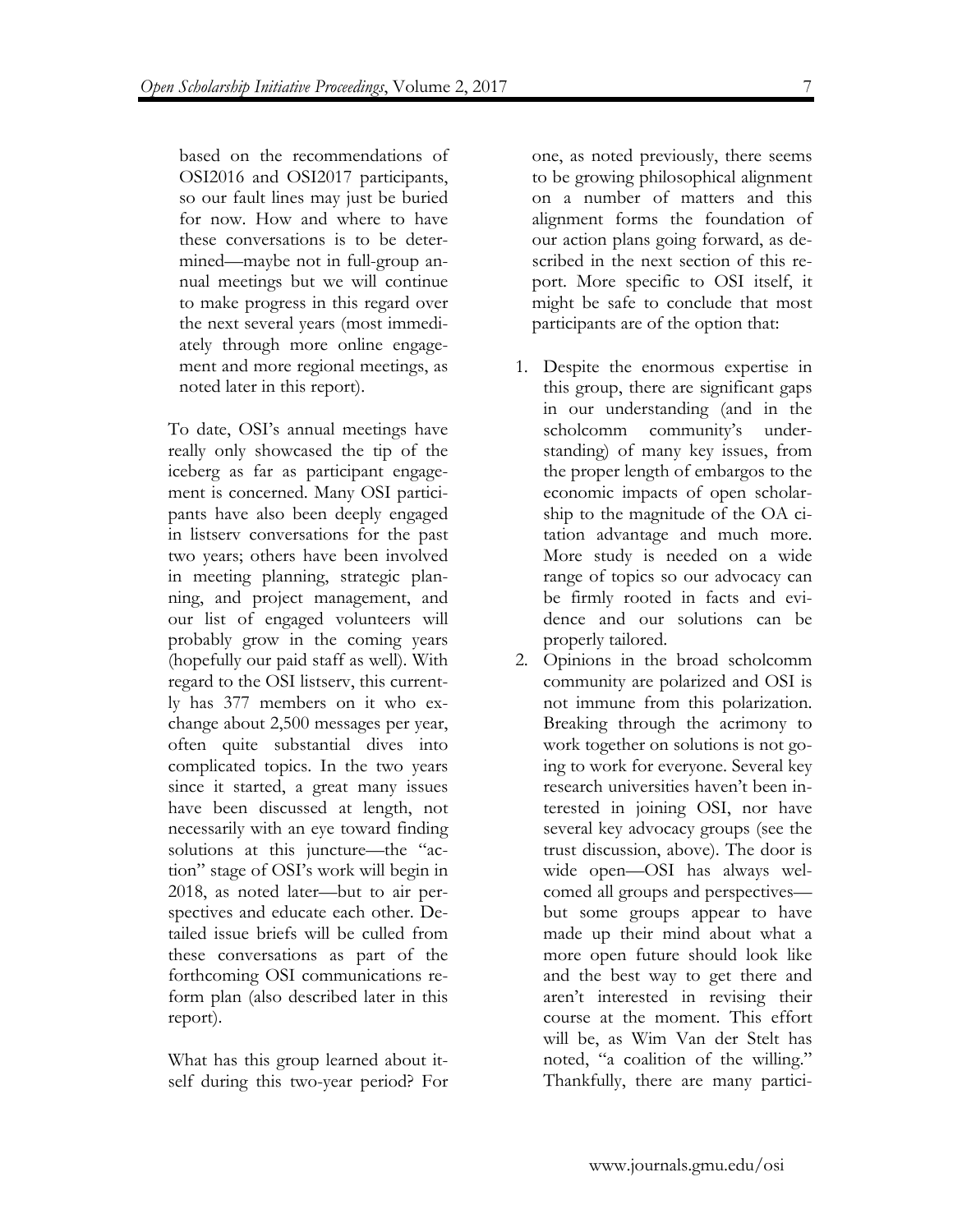pants in OSI who are ready and willing to work across the aisle.

- 3. OSI is under-resourced to do all this alone. This effort need significant funding support if it is going to be more than just a convener of discussions and annual meetings (which is important, of course, but it doesn't fulfill the lofty expectations that have been set forth by OSI participants).
- 4. The OSI group will need to come up with new ways of communicating in order to push past simply discussing issues to actually working on them. A new communication plan for OSI has been developed and is described later in this document.

# **3. Summary of recommendations**

# **from OSI2016 and OSI2017**

As described in the first section of this paper, there appears to be broad consensus among OSI participants on the general contours of the road ahead. As described in this section, there also appears to be consensus on many specific ways this group can begin moving down this road together toward workable solutions.

The OSI deliberative process has so far been a mixture of listserv conversations and annual meetings—fact-finding activities designed to assess this community's perspectives, identify the most significant issues and discuss the best ways to go about solving these. More specifically, this process has a cross between triangulation and iteration—seeking out a wide range of perspectives and from these trying to find common concerns, then exploring these concerns in detail to see which are most salient, then looking for solutions to these concerns, raising these ideas with the OSI community for feedback, and continuing to refine the answers we get.

There are probably more sophisticated ways to map out an issue and solution space but this conversation-based approach has been effective and the recommendations developed are original and insightful. Even more important, these recommendations are workable solutions put forward by a diverse group of experienced global leaders who are wellpositioned to follow through with action.

The workgroup topics tackled at OSI2017—12 in all—grew out of workgroup recommendations from OSI2016. Some topics represented common threads from the OSI2016 meeting (such as the culture of communication topic), some were follow-up of particularly thorny topics (such as impact factors and peer review) and some were new topics that were added by popular demand (such as the issue of rogue solutions). The charge of these groups was to try to develop solutions to these issues (see the OSI2017 program in the Annex for details on the evolution of these topics). Specifically, OSI2017 participants were instructed to:

- (1) Quickly summarize the issue and the various perspectives involved (please refer to and build off of the work done by OSI2016 delegates as much as possible and appropriate),
- (2) In more detail, describe areas of general agreement and disagreement between stakeholders and the knowledge, perspective and/or policy gaps that may be powering these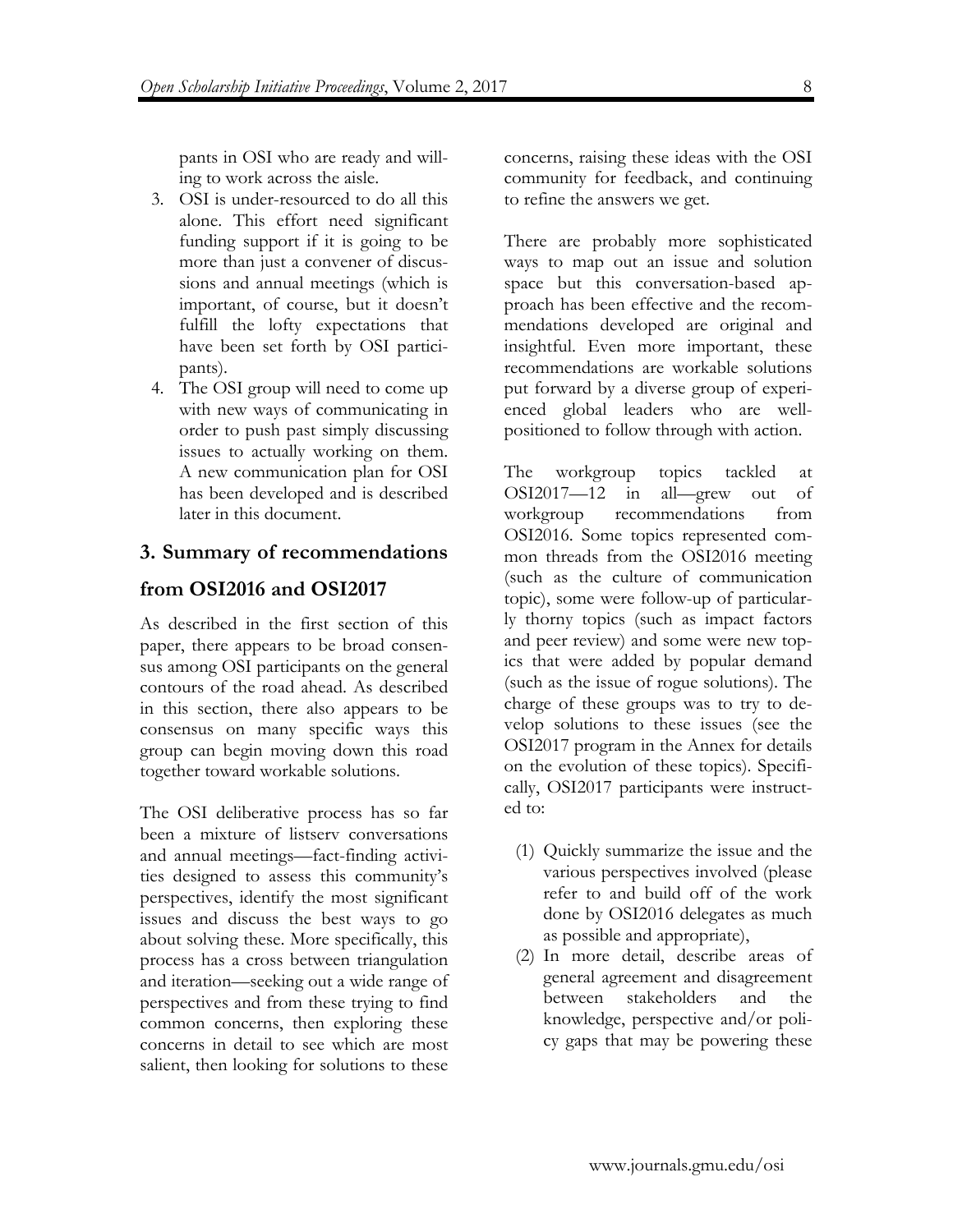different viewpoints, and very importantly this year

(3) Propose a set of specific actions or outcomes that can balance the needs and interests of all stakeholders (or a mechanism for finding solutions or bridging gaps). Also describe the challenges your proposal faces and how these can be addressed in a realistic and collaborative way (for instance, by linking together existing efforts with a similar focus).

Beginning below are tables summarizing the recommendations put forward by OSI2017 participants. A "tools" column has been added to suggest what kinds of strategies and resources might be needed to move forward with these recommendations. Full versions of workgroup and stakeholder group reports from OSI2016 and OSI2017 have been published by Mason Press and are available online at https://journals.gmu.edu/osi/index.

| <b>GROUP</b>                        | <b>GOAL</b>                                                                                                                                                                         | <b>KEY RECOMMENDATIONS</b><br><b>TOOLS</b>                                                                                                                                                                                                                                                                                                                                                                                                                                                                        | <b>TAKEAWAY</b>                                                                                                                                                                  |
|-------------------------------------|-------------------------------------------------------------------------------------------------------------------------------------------------------------------------------------|-------------------------------------------------------------------------------------------------------------------------------------------------------------------------------------------------------------------------------------------------------------------------------------------------------------------------------------------------------------------------------------------------------------------------------------------------------------------------------------------------------------------|----------------------------------------------------------------------------------------------------------------------------------------------------------------------------------|
| Culture of<br>Communica-<br>tion    | Improve the<br>culture of<br>communication<br>around OA<br>inside academ-<br>ia, particularly<br>inside research                                                                    | Clarify the message about OA.<br>Website, plus<br>1.<br>Identify what OA is, and what<br>partnerships,<br>it is not<br>awards, work-<br>2.<br>shops, stories,<br>Create and communicate mes-<br>sages for particular communi-<br>social marketing,<br>ties regarding the benefits and<br>communication<br>impacts of Open<br>mapping (for<br>Determine what resources and<br>each institution),<br>3.<br>OSI as fulcrum<br>information are needed before<br>this messaging can be effective<br>or catalyst<br>(1) | Better commu-<br>nication needed<br>to advance<br>open                                                                                                                           |
| Funding                             | Identify and/or<br>design new<br>funding models<br>for open, or<br>propose ways<br>to improve<br>existing fund-<br>ing by improv-<br>ing the flexibil-<br>ity of library<br>budgets | One model of open scholar-<br>Website<br>1.<br>ship will not work for all<br>communities. Stop pursuing<br>one-size fits all.<br>Share lessons from different<br>2.<br>communities (blogs, case stud-<br>ies, etc.) and set and track<br>goals to increase OA<br>More research: Find more info<br>3.<br>on APC costs and spending,<br>identify income-generating<br>possibilities in scholarly pub-<br>lishing, identify economies of<br>scale to reduce access costs                                             | Need better<br>OA tech, coor-<br>dination,<br>communica-<br>tion, incentives,<br>rewards, and<br>more. Address<br>these issues<br>first and more<br>money for OA<br>will follow. |
| Global flip<br>and other<br>studies | Create a broad<br>action plan for<br>the global flip.<br>Other studies<br>were acknowl-<br>edged but not<br>addressed (em-<br>bargos, pub-<br>lisher services<br>disaggregation     | Support development and<br>1.<br>Website (gather-<br>dissemination of tools to in-<br>ing more under-<br>crease understanding of the<br>standing about<br>potential impact of a Global<br>concerns, im-<br>Flip on library budgets.<br>pacts, and show-<br>Commission a third-party<br>casing global flip<br>2.<br>es<br>study to analyze the financial<br>as a path and not<br>and scholarly implications of<br>a destination)<br>the flip on both publishers and<br>the academic community,                     | More under-<br>standing need-<br>ed, followed by<br>broad sharing<br>of best practic-                                                                                            |

**WORK-**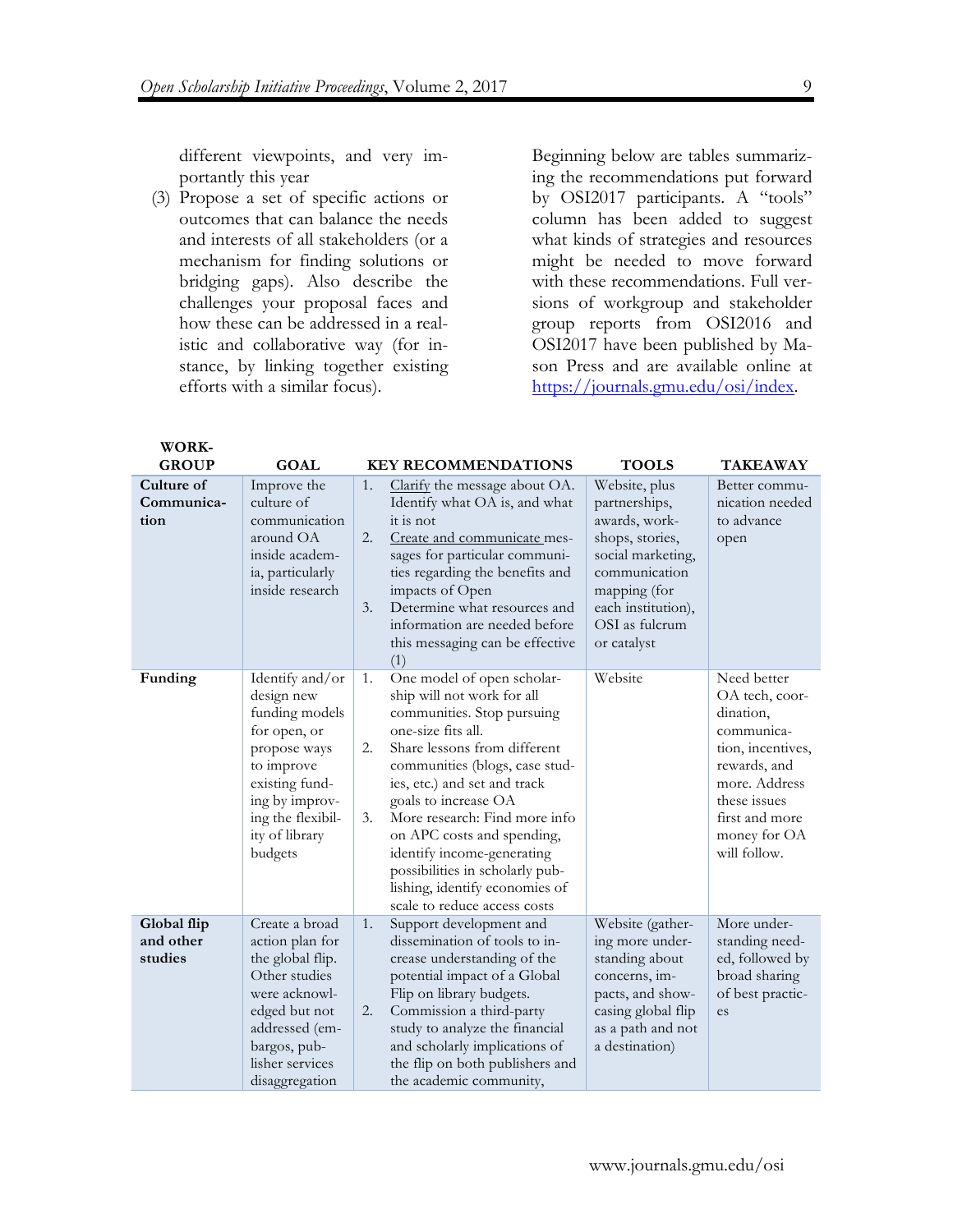| <b>WORK-</b><br><b>GROUP</b> | <b>GOAL</b>                                                                                                                                                                                                                                       | <b>KEY RECOMMENDATIONS</b>                                                                                                                                                                                                                                                                                                                                   | <b>TOOLS</b>                                                                | <b>TAKEAWAY</b>                                                                                                                                                    |
|------------------------------|---------------------------------------------------------------------------------------------------------------------------------------------------------------------------------------------------------------------------------------------------|--------------------------------------------------------------------------------------------------------------------------------------------------------------------------------------------------------------------------------------------------------------------------------------------------------------------------------------------------------------|-----------------------------------------------------------------------------|--------------------------------------------------------------------------------------------------------------------------------------------------------------------|
|                              | and an assess-<br>ment of open<br>impacts)                                                                                                                                                                                                        | 3.<br>Identify, support, and share<br>information about cooperative<br>models that align with the<br>Global Flip strategy to in-<br>crease trust and transparency<br>among stakeholders                                                                                                                                                                      |                                                                             |                                                                                                                                                                    |
| HSS & Sci-<br>ence           | What are the<br>universal solu-<br>tions for both<br><b>HSS &amp; STEM</b><br>with regard to<br>open? HSS and<br><b>STEM</b> have<br>different chal-<br>lenges and<br>much more<br>focus and<br>funding) is<br>available for<br>STEM than<br>HSS. | Disciplines need to find their<br>1.<br>own solutions from within. Pi-<br>lot an OA program in HSS or<br>social science.<br>Promote areas of inter-<br>2.<br>est/benefit convergence be-<br>tween HSS & science:<br>Visibility<br>a.<br>Public engagement<br>b.<br>Preservation<br>c.<br>Text and data mining<br>d.<br>Interdisciplinarity<br>e.             | Website, more<br>funding for HSS<br>(legislation),<br>common solu-<br>tions | OA models are<br>not strong in<br>HSS. More<br>communication<br>is needed about<br>the different<br>needs of HSS<br>& STEM                                         |
| Impact fac-<br>tors          | Improve ways<br>to measure<br>research impact                                                                                                                                                                                                     | Interview journal editors to<br>1.<br>find out what's working,<br>what's not, and what's missing<br>Get behind effort to share<br>2.<br>information on metrics best<br>practices and drive innovation<br>across disciplines and outputs<br>Encourage disciplines to own<br>3.<br>their own assessments (work<br>with societies to get this effort<br>stated) | Website, studies,<br>collaborations                                         | Measuring the<br>impact of the<br>broad range of<br>scholarly<br>communication<br>output isn't<br>happening with<br>current tools                                  |
| Open IP                      | Develop rec-<br>ommendations<br>relevant to<br>improving the<br>discovery, ac-<br>cess and use of<br>patent data and<br>closely-related<br>IΡ                                                                                                     | 1.<br>Promote guiding principles for<br>Open IP as detailed in<br>workgroup report and explain<br>how this ties in to the open<br>spectrum<br>Work with WIPO to help es-<br>2.<br>tablish international standards<br>for open IP<br>Create IP literacy materials for<br>3.                                                                                   | Partner with<br>WIPO                                                        | Open IP is an<br>emerging issue<br>with many<br>needs and chal-<br>lenges. OSI can<br>help coordinate<br>needs and chal-<br>lenges with<br>scholarly<br>communica- |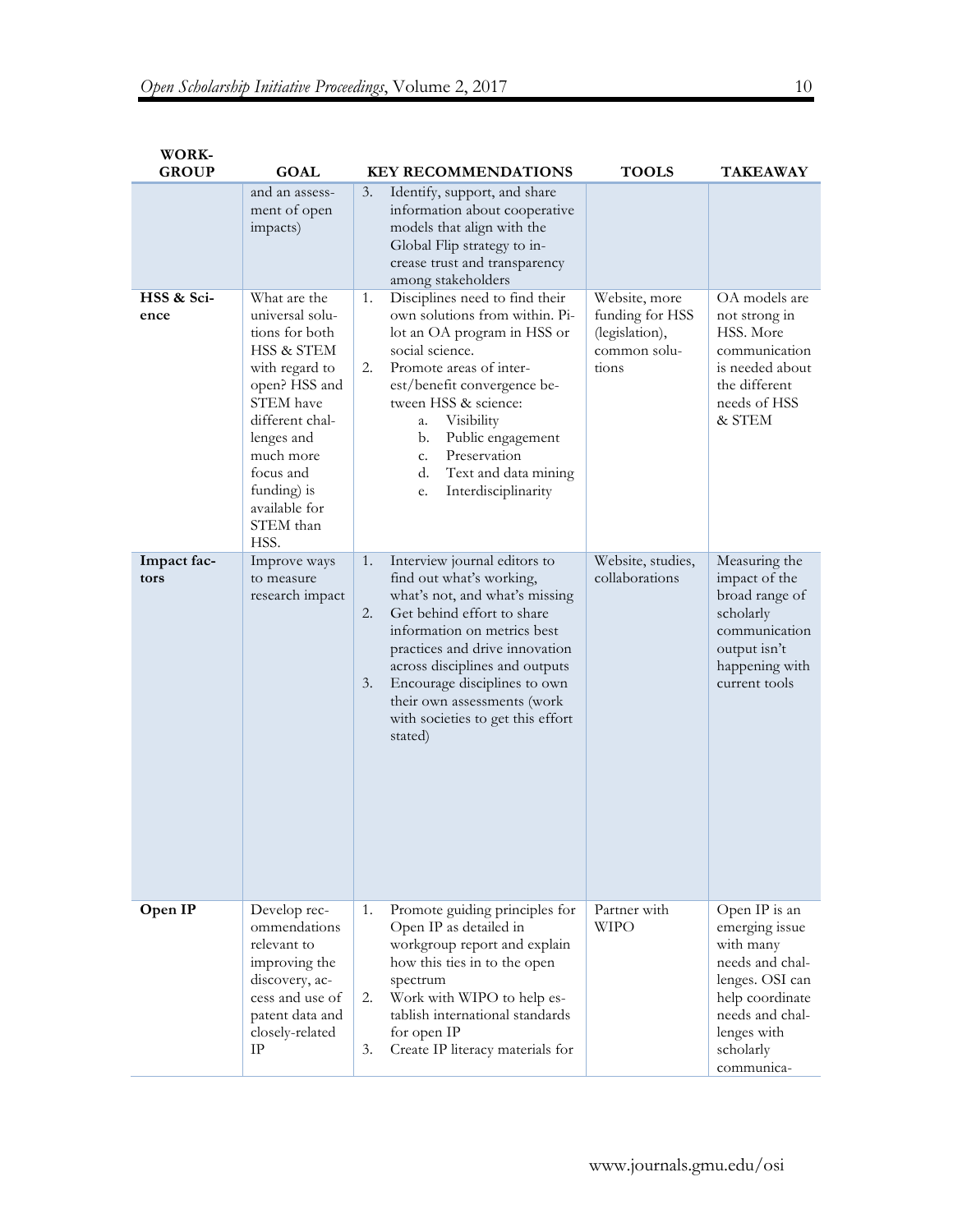| <b>WORK-</b><br><b>GROUP</b>  | <b>GOAL</b>                                                                                                                                                                                                                                                                                                                                                                                           |                | <b>KEY RECOMMENDATIONS</b>                                                                                                                                                                                                                                                                                                                                                                                                                                                                                                                                                                                                                                                                                                         | <b>TOOLS</b>                  | <b>TAKEAWAY</b>                                                                                                                                                                                                                                                        |
|-------------------------------|-------------------------------------------------------------------------------------------------------------------------------------------------------------------------------------------------------------------------------------------------------------------------------------------------------------------------------------------------------------------------------------------------------|----------------|------------------------------------------------------------------------------------------------------------------------------------------------------------------------------------------------------------------------------------------------------------------------------------------------------------------------------------------------------------------------------------------------------------------------------------------------------------------------------------------------------------------------------------------------------------------------------------------------------------------------------------------------------------------------------------------------------------------------------------|-------------------------------|------------------------------------------------------------------------------------------------------------------------------------------------------------------------------------------------------------------------------------------------------------------------|
|                               |                                                                                                                                                                                                                                                                                                                                                                                                       |                | the research community                                                                                                                                                                                                                                                                                                                                                                                                                                                                                                                                                                                                                                                                                                             |                               | tions.                                                                                                                                                                                                                                                                 |
| Peer review                   | Develop a<br>broader and<br>clearer descrip-<br>tion of peer<br>review that<br>considers the<br>different needs<br>for different<br>stages of re-<br>view, as well as<br>discuss possi-<br>bly emerging<br>issues such as<br>the need to<br>promote uni-<br>form interpre-<br>tation and en-<br>forcement of<br>peer review<br>definitions, and<br>develop pro-<br>posals for<br>moving for-<br>ward. | 1.<br>2.<br>3. | Work as a community (coor-<br>dinating with partners like<br>COPE) to define more clearly<br>what is and isn't peer review,<br>in order to impose an accepted<br>standard that all journals will<br>need to follow.<br>Support or conduct studies<br>that investigate the effective-<br>ness of different modalities of<br>peer review (open vs. closed,<br>two-person vs. many, etc.) to<br>help provide support and di-<br>rection to the scholarly com-<br>munication community as it<br>experiments with different<br>peer review systems<br>Investigate the feasibility of<br>publisher services disaggrega-<br>tion, whereby peer review (and<br>other services such as editing)<br>can be offered as discrete ser-<br>vices | Coordination<br>with partners | The best<br>course of ac-<br>tion for this<br>community will<br>be to support<br>continued in-<br>vestigation and<br>experimenta-<br>tion with new<br>methods and<br>weigh the pros<br>and cons of<br>each                                                             |
| Institutional<br>repositories | Propose a way<br>forward for<br>repository and<br>infrastructure<br>solutions, de-<br>tailing what's<br>needed before<br>action to be<br>taken, what this<br>action should<br>look like and<br>what actors<br>should be in-<br>volved                                                                                                                                                                 | 1.<br>2.       | Step 1: Study and map the<br>current IR network. Identify<br>the nodes, as the potential<br>networks and sub-networks.<br>Step 2: Convene a conversa-<br>tion with major and globally<br>diverse IR stakeholders under<br>the auspices of UNESCO to<br>ask what problems we're trying<br>to solve, etc. $(2)$                                                                                                                                                                                                                                                                                                                                                                                                                      | UNESCO-led<br>global meeting  | Institutional<br>repositories<br>mean many<br>different things<br>to different<br>people. Finding<br>common<br>ground on the<br>future of IRs is<br>important-<br>aligning incen-<br>tives that will<br>result in more<br>interoperability<br>and sustainabil-<br>ity. |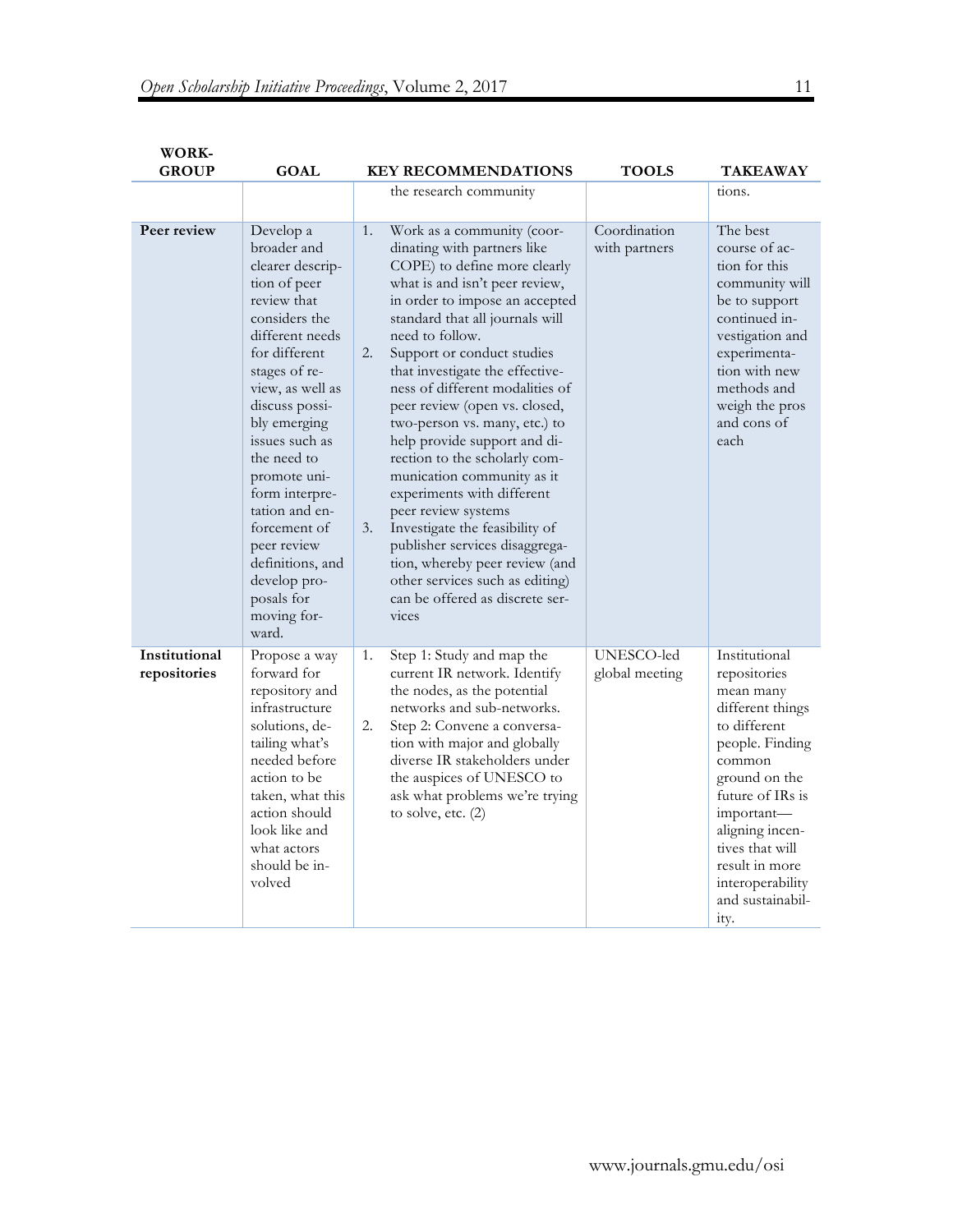| WORK-<br><b>GROUP</b> | <b>GOAL</b>                                                                                                                                                                                                                                                                                   |                | <b>KEY RECOMMENDATIONS</b>                                                                                                                                                                                                                                                                                                                                                                                                                                                                                                                                                                                                                                        | <b>TOOLS</b>                                                                                | TAKEAWAY                                                                                                                                                                                                                                                                                                                                                                                                                                                                                                   |
|-----------------------|-----------------------------------------------------------------------------------------------------------------------------------------------------------------------------------------------------------------------------------------------------------------------------------------------|----------------|-------------------------------------------------------------------------------------------------------------------------------------------------------------------------------------------------------------------------------------------------------------------------------------------------------------------------------------------------------------------------------------------------------------------------------------------------------------------------------------------------------------------------------------------------------------------------------------------------------------------------------------------------------------------|---------------------------------------------------------------------------------------------|------------------------------------------------------------------------------------------------------------------------------------------------------------------------------------------------------------------------------------------------------------------------------------------------------------------------------------------------------------------------------------------------------------------------------------------------------------------------------------------------------------|
| Rogue solu-<br>tions  | What are the<br>impacts of Sci-<br>Hub and other<br>rogue solutions<br>on OA and<br>what is the<br>future of this<br>approach?                                                                                                                                                                | 1.<br>2.       | Sci-Hub and any other service<br>that acts in blatant violation of<br>copyright laws, does not fall<br>within the definition of OA<br>and is not a solution to be<br>considered by the workgroup<br>To get away from the solely<br>negative connotations of<br>"rogue," we decided to coin a<br>more expansive term and<br>asked, what can we learn about<br>scholarly communication from<br>the rise of New and Entrepre-<br>neurial Approaches to Open<br>orNEATOs                                                                                                                                                                                              | Observe and<br>educate                                                                      | <b>NEATOs</b><br>highlight pain<br>points in the<br>current schol-<br>comm system.<br>They are less<br>effective at<br>addressing the<br>large-scale<br>problems in<br>scholcomm or<br>advancing the<br>cause of open.                                                                                                                                                                                                                                                                                     |
| <b>Standards</b>      | Identify exist-<br>ing relevant<br>standards,<br>evaluate areas<br>of overlap or<br>perhaps con-<br>flict, which can<br>be used to fos-<br>ter increased<br>collaboration,<br>and areas<br>where relevant<br>standards do<br>not yet exist,<br>which can be<br>used to focus<br>future effort | 1.<br>2.<br>3. | Modify DART spectrum from<br>OSI2016 to become the<br>DARTS spectrum (adding<br>"sustainability") and officially<br>endorse this as a group (3).<br>Connect DARTS to the Open<br>Science Framework and also a<br>new Open Standards Matrix<br>(as described in the report)<br>Work toward standardization<br>across many other issues and<br>questions in scholcomm, from<br>peer review to data deposits by<br>coordinating with other actors<br>in this space and connecting<br>related efforts<br>Advocate for tools that make<br>every part of the research<br>workflow more connected, ef-<br>ficient, and preserved, such as<br>the Open Science Framework. | Promote DART,<br>collaborate with<br>many partners,<br>market-<br>ing/outreach<br>(website) | Creating a<br>more transpar-<br>ent scholarly<br>ecosystem re-<br>quires rethink-<br>ing how each<br>individual and<br>institution is<br>rewarded and<br>recognized for<br>their roles in<br>knowledge<br>creation and<br>dissemination,<br>so that trans-<br>parency be-<br>comes a key<br>metric of suc-<br>cess and ac-<br>countability.<br>Furthermore, it<br>requires careful<br>attention in<br>order to design<br>a system that is<br>sustainable,<br>just, and re-<br>sponsive to<br>new evidence. |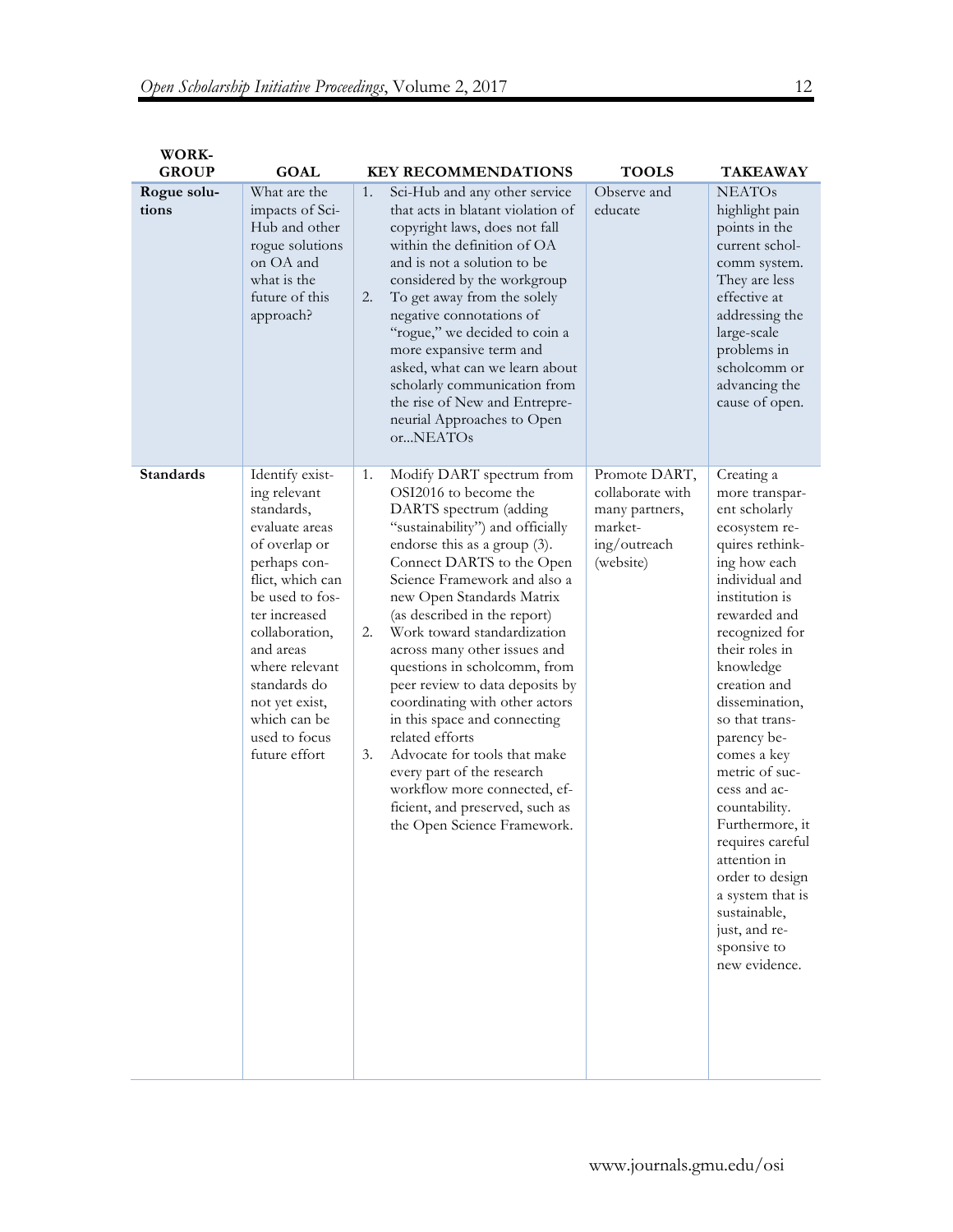| WORK-                        |                                                                                                                                                                                                                                                                                          |                |                                                                                                                                                                                                                                                                                                                                                                                                                                                                                                                                                                                                                                                                                                                                                                                                                                                                                           |                                                                                                                                                                                                                                                       |                                                                                                                                                                                                                                                                                                                                                                                                                                                                                              |
|------------------------------|------------------------------------------------------------------------------------------------------------------------------------------------------------------------------------------------------------------------------------------------------------------------------------------|----------------|-------------------------------------------------------------------------------------------------------------------------------------------------------------------------------------------------------------------------------------------------------------------------------------------------------------------------------------------------------------------------------------------------------------------------------------------------------------------------------------------------------------------------------------------------------------------------------------------------------------------------------------------------------------------------------------------------------------------------------------------------------------------------------------------------------------------------------------------------------------------------------------------|-------------------------------------------------------------------------------------------------------------------------------------------------------------------------------------------------------------------------------------------------------|----------------------------------------------------------------------------------------------------------------------------------------------------------------------------------------------------------------------------------------------------------------------------------------------------------------------------------------------------------------------------------------------------------------------------------------------------------------------------------------------|
| <b>GROUP</b>                 | <b>GOAL</b>                                                                                                                                                                                                                                                                              |                | <b>KEY RECOMMENDATIONS</b>                                                                                                                                                                                                                                                                                                                                                                                                                                                                                                                                                                                                                                                                                                                                                                                                                                                                | <b>TOOLS</b>                                                                                                                                                                                                                                          | TAKEAWAY                                                                                                                                                                                                                                                                                                                                                                                                                                                                                     |
| Promotion &<br>tenure reform | How can pro-<br>fessional ad-<br>vancement<br>practices-<br>including and<br>beyond promo-<br>tion & tenure<br>(P&T) review<br>standards-be<br>realigned to<br>encourage re-<br>searchers'<br>adoption of<br>open access,<br>open research,<br>and open edu-<br>cational prac-<br>tices? | 1.<br>2.<br>3. | Research the existing land-<br>scape to better understand<br>open research recommenda-<br>tions and requirements in pro-<br>fessional advancement materi-<br>als (P&T guidelines, job adver-<br>tisements, university contracts,<br>annual appraisal guidelines,<br>etc.) at leading universities<br>worldwide.<br>Engage scholarly societies and<br>high-level university research<br>administrators and provosts to<br>learn more about the challeng-<br>es of promoting openness in<br>promotion and tenure from<br>their perspective.<br>Most debate around open re-<br>search practices and profes-<br>sional advancement only ad-<br>dress STEM use cases. OSI<br>delegates should conduct a<br>thorough literature review and<br>interview and survey faculty<br>from across all disciplines, ca-<br>reer levels, and institution<br>types to find answers to key<br>questions (4) | Research, part-<br>nerships (to aid<br>in both research<br>and outreach/<br>promotion), and<br>then carry out a<br>plan to present<br>recommenda-<br>tions, gather<br>feedback, and<br>promote piloting<br>and adoption of<br>new P&T guide-<br>lines | Academia<br>needs: A closer<br>reading of re-<br>search by<br>committees<br>charged with<br>evaluation,<br>rather than<br>relying on the<br>surrogates of<br>publication<br>venue and im-<br>pact factor; a<br>broader view<br>of scholarly<br>outputs that<br>committees<br>should consid-<br>er as evidence<br>of productivity<br>and impact; an<br>explicit<br>acknowledge-<br>ment of the<br>benefits of<br>publishing in<br>OA venues;<br>and incentives<br>that encourage<br>openness. |
| Underserved                  | What are the<br>unique challeng-<br>es in scholcomm<br>faced by the<br>global south?                                                                                                                                                                                                     | 1.<br>2.<br>3. | Build an APC-finder tool<br>Policy shifts needed: Encourage<br>more public sector shifts toward<br>openness, more incentives for<br>universities to publish in in-<br>country journals, strengthen re-<br>gional OA publishing systems,<br>linking of OA with science policy<br>agendas, expansion of LMIC ag-<br>gregator platforms, more south-<br>south networking and collabora-<br>tion<br>Development of visible displays<br>of verified, appropriate, and ob-<br>jective standards is needed to<br>showcase excellent journals from<br>developing countries and mentor<br>young emerging ones, dispelling<br>stereotypes and excluding fake<br>journals.                                                                                                                                                                                                                           | Partnerships,<br>broad policy de-<br>velopment and<br>implementation,<br>standards and best<br>practices initiatives                                                                                                                                  | There is much<br>bias in the cur-<br>rent global sys-<br>tem of scholarly<br>publishing. Un-<br>less corrected,<br>this bias will<br>continue to wid-<br>en the gap be-<br>tween the global<br>north and global<br>south with re-<br>gard to scholarly<br>publishing op-<br>portunities and<br>outputs.                                                                                                                                                                                      |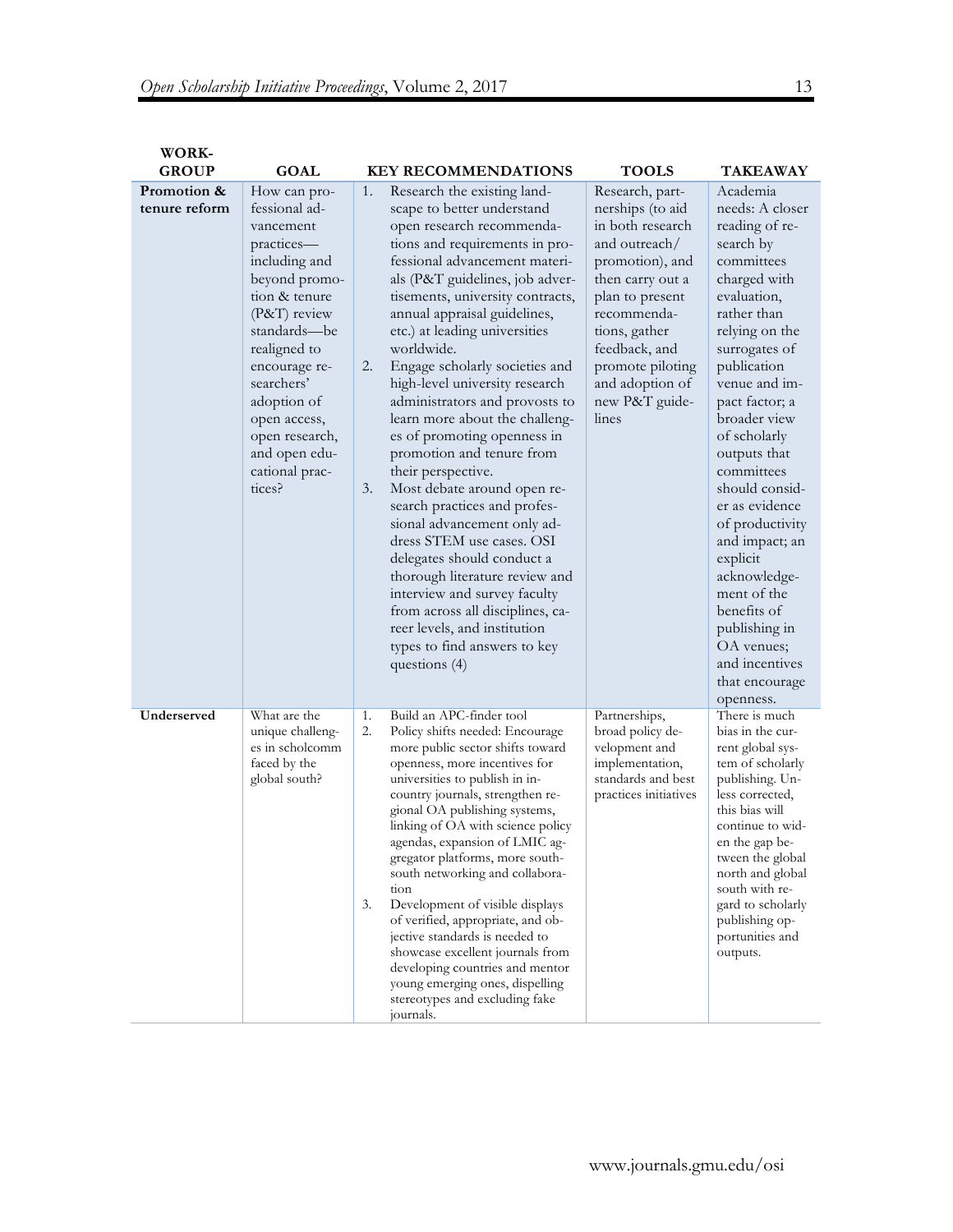#### Notes:

- (1) including showing the benefits of open scholarship to a skeptical research community; addressing the many concerns of stakeholders; clearly explaining the pros and cons; and demonstrating the case for why the transition to open scholarship is worth the trouble
- (2) These questions include: What problems are repositories trying to solve? What repository behavior would we like to see and why? How can we work together to incentivize it? How can we attend to different scholcomm needs across different fields? How can we make everyone accountable: publishers, libraries, funders, researchers? How can we achieve a sustainable, decentralized, networked system while gaining efficiency through higher levels of aggregation? How do we minimize waste and maximize value in the repository ecosystem?
- (3) Proposed: The Opens Scholarship Initiative envisions a scholarly community where all parts of the research lifecycle are openly available. In order to achieve this vision, OSI adopts the following principles in order to evaluate policy proposals and actions: research products must be made more Discoverable, Accessible, Reusable, Transparent, and Sustainably supported. Policies that increase openness among one or more of these dimensions, while having no net decrease on any other, are aligned with the mission and purpose of OSI delegates and member institutions.
- (4) These questions include: Where are the pain points for researchers with respect to OA and open research practices? How many researchers worldwide have funding requiring open publishing and open research mandates? What are the pain points for those researchers? How do institutional OA policies impact tenure-track faculty that are also required to follow promotion and tenure requirements that disincentivize open research practices? Do funder requirements for OA positively affect open research practices in the tenure and promotion process, where such P&T requirements weigh research funding into P&T cases? What can we learn about researcher evaluation from research institutes or academic libraries that don't have tenure (e.g. Scripps or HHMI)? What are the best parts of research evaluation practices worldwide, which we can borrow from to promote openness? What are the worst evaluation practices that should be avoided?

In addition to workgroup meetings, stakeholders were also asked to meet with the following instructions:

- (1) Quickly summarize the various perspectives involved with regard to open,
- (2) In more detail, describe areas of general agreement and disagreement between stakeholders and the issues and questions that may be powering these different viewpoints, and
- (3) Propose a set of specific actions or outcomes that can balance the needs and interests of all members of your group (or a mechanism for finding solutions or bridging gaps). Also describe the challenges your proposal faces and how these can be addressed in a realistic and collaborative way.

Stakeholder meetings were an experiment at OSI2017. This exact same meeting format probably won't be repeated in future meetings. There simply wasn't enough time for stakeholder groups to get organized, not all groups were adequately represented, and the additional reportwriting requirement created a burden for some participants. It also became evident that some stakeholder groups were entirely too heterogeneous to really be called a stakeholder group at all, so this realization may in fact force some reconsideration of the stakeholder group structure of OSI (or at least the rigidity of it). All this said, the stakeholder meetings served an important purpose insofar as refocusing this group's attention on what it can do together to advance the cause of open. While workgroup conversations focus on issues, stakeholder groups focus on relationships, and it's these relationships that will be at the center of OSI's reform efforts going forward.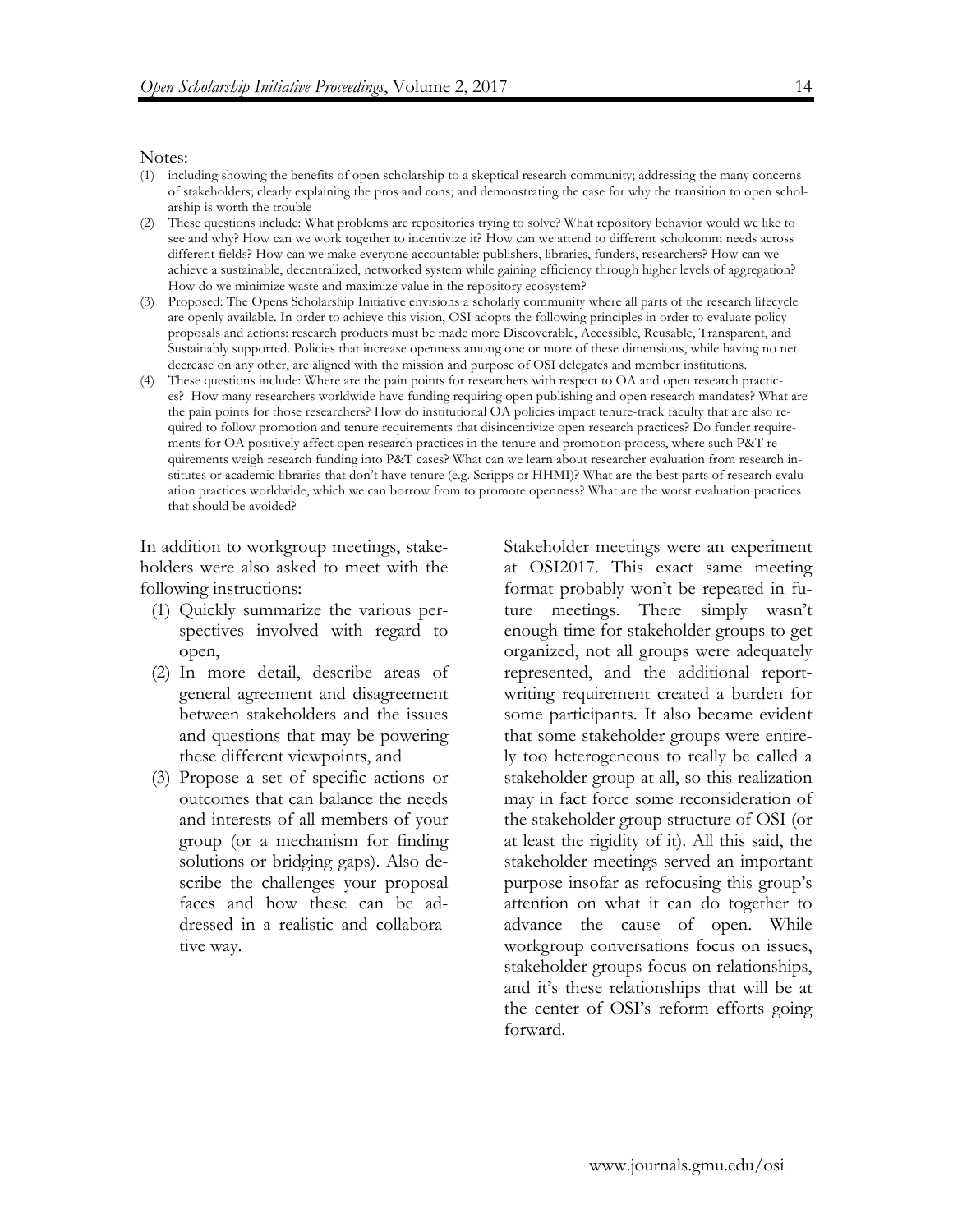|                    | <b>KEY</b>                                                                                                                                                                                                                                                                                                  |          |                                                                                                                                                                                                                                                                                                                                                                                                                                                                                                                                                                                                                                                                     |                                                                                                                                                  |                                                                                                                                                                                                                                                                                                                             |  |  |
|--------------------|-------------------------------------------------------------------------------------------------------------------------------------------------------------------------------------------------------------------------------------------------------------------------------------------------------------|----------|---------------------------------------------------------------------------------------------------------------------------------------------------------------------------------------------------------------------------------------------------------------------------------------------------------------------------------------------------------------------------------------------------------------------------------------------------------------------------------------------------------------------------------------------------------------------------------------------------------------------------------------------------------------------|--------------------------------------------------------------------------------------------------------------------------------------------------|-----------------------------------------------------------------------------------------------------------------------------------------------------------------------------------------------------------------------------------------------------------------------------------------------------------------------------|--|--|
| <b>STAKEHOLDER</b> | <b>GOAL</b>                                                                                                                                                                                                                                                                                                 |          | <b>RECOMMENDATIONS</b>                                                                                                                                                                                                                                                                                                                                                                                                                                                                                                                                                                                                                                              | <b>TOOLS</b>                                                                                                                                     | <b>TAKEAWAY</b>                                                                                                                                                                                                                                                                                                             |  |  |
| Infrastructure     | More collabora-<br>tion and coopera-<br>tion amongst in-<br>frastructure<br>groups is needed<br>to advance goal of<br>open. Given that<br>research trans-<br>cends disciplines,<br>geography, institu-<br>tions and stake-<br>holders, the infra-<br>structure that<br>supports it needs<br>to do the same. | 1.<br>2. | Scan the current bits<br>and pieces of infra-<br>structure and evaluate<br>their adoption on a<br>global scale<br>Engage with the "own-<br>ers" of the infrastruc-<br>tures to push for<br>measures that can se-<br>cure global implemen-<br>tation/adoption                                                                                                                                                                                                                                                                                                                                                                                                        | Collaboration,<br>partnerships with<br>and between infra-<br>structure groups,<br>negotiation with<br>and between other<br>stakeholder<br>groups | Infrastructure is<br>critical to open<br>scholarship but<br>these structures<br>originated and<br>are oriented to-<br>ward the<br>North/West,<br>and most devel-<br>oped without<br>sufficient consul-<br>tation with the<br>global communi-<br>ty                                                                          |  |  |
| Journal editors    | What are the<br>common issues<br>across all journals<br>in all regions that<br>can be improved,<br>particularly with<br>regard to journals<br>in the global<br>south?                                                                                                                                       | 1.<br>2. | Pursue systemic chang-<br>es regarding standards,<br>indexing and language<br>access(1)<br>Educate the academic<br>community about the<br>importance of journals<br>to research culture and<br>open publishing (in-<br>cluding editors, peer<br>reviewers, editorial<br>boards); the role of im-<br>pact factors in P&T in<br>undermining smaller,<br>more specialized jour-<br>nals and those in the<br>global south; the im-<br>portance of mentor-<br>ship; learning from<br>global south journals,<br>many of which are al-<br>ready OA and publish-<br>ing at low cost; and ad-<br>dressing academic cul-<br>ture change to improve<br>research standards (2). | International col-<br>laboration and<br>agreement across<br>disciplines on new<br>standards and<br>approaches                                    | Journals in the<br>global south face<br>unique challeng-<br>es. These are<br>partly the result<br>of having to try<br>to fit into an<br>expensive and<br>rigid "northern"<br>system, and part-<br>ly because of<br>lack of funding<br>and training and<br>a less developed<br>research and<br>academic infra-<br>structure. |  |  |
| Libraries          | What are the<br>common interests<br>and perspectives<br>of libraries and<br>how can they<br>work together to<br>help advance<br>open?                                                                                                                                                                       | 1.<br>2. | Support, engage<br>and/or collaborate on<br>actions that continue to<br>build out the frame-<br>work for more open<br>scholarship (3)<br>Support, engage<br>and/or collaborate on<br>actions that continue                                                                                                                                                                                                                                                                                                                                                                                                                                                          | Outreach, discus-<br>sion, and collabo-<br>ration ef-<br>forts/tools                                                                             | Despite wide<br>differences in<br>resources, defini-<br>tions and more,<br>there is broad<br>support amongst<br>libraries every-<br>where for<br>open-to pro-                                                                                                                                                               |  |  |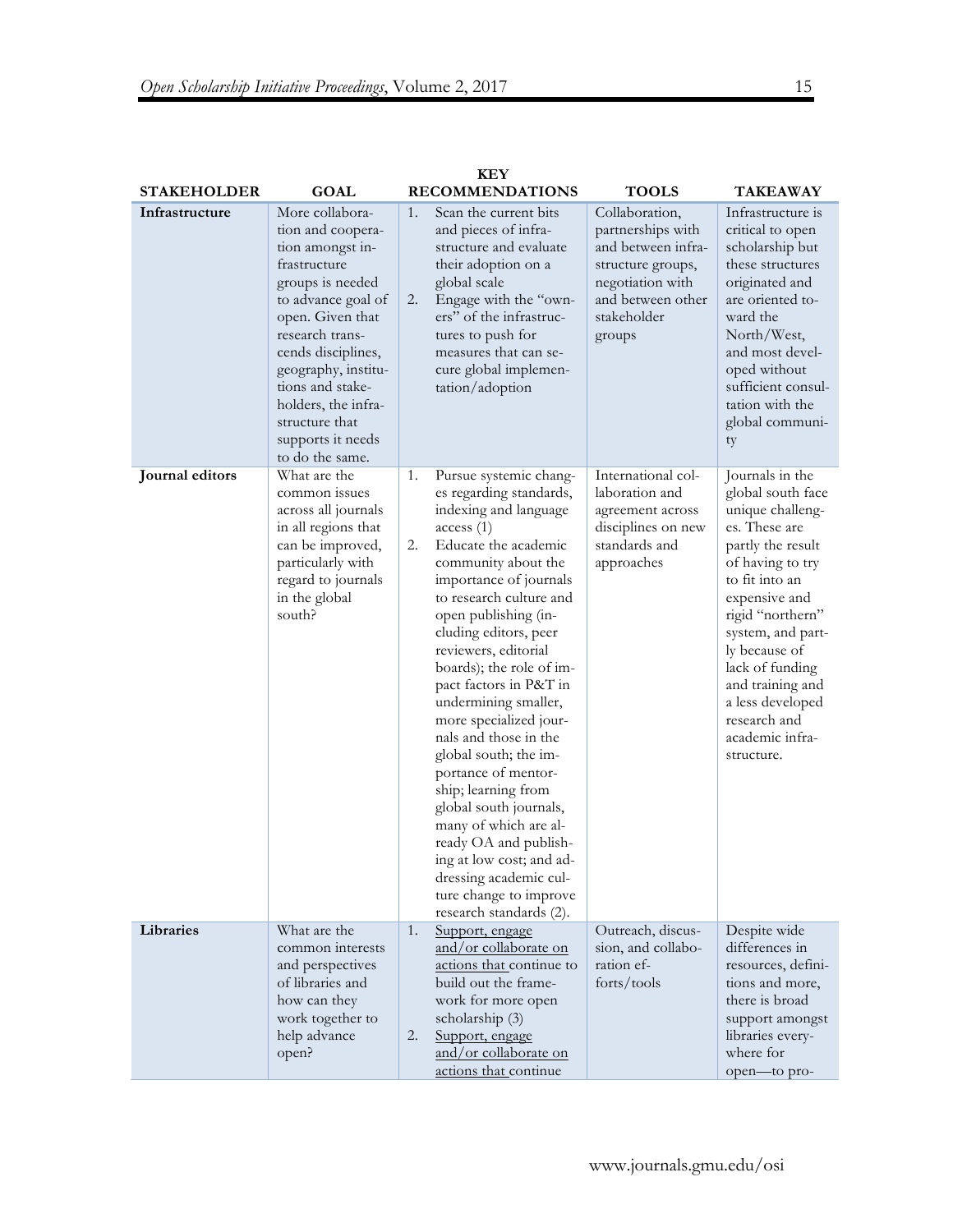| <b>STAKEHOLDER</b>         | <b>GOAL</b>                                                                                   |                | <b>KEY</b><br><b>RECOMMENDATIONS</b>                                                                                                                                                                                                                                                                                                                                                                                                                                                                                          | <b>TOOLS</b>                                                                                                                                                                   | TAKEAWAY                                                                                                                                                                                                                                                                                                                                                                                            |
|----------------------------|-----------------------------------------------------------------------------------------------|----------------|-------------------------------------------------------------------------------------------------------------------------------------------------------------------------------------------------------------------------------------------------------------------------------------------------------------------------------------------------------------------------------------------------------------------------------------------------------------------------------------------------------------------------------|--------------------------------------------------------------------------------------------------------------------------------------------------------------------------------|-----------------------------------------------------------------------------------------------------------------------------------------------------------------------------------------------------------------------------------------------------------------------------------------------------------------------------------------------------------------------------------------------------|
|                            |                                                                                               | 3.             | connecting resources<br>and efforts to make<br>more open scholarship<br>possible $(3)$<br>Support, engage<br>and/or collaborate on<br>actions that continue to<br>improve the capacity of<br>existing open scholar-<br>ship resources and ef-<br>forts $(3)$                                                                                                                                                                                                                                                                  |                                                                                                                                                                                | vide stewardship<br>in discovery,<br>preserve and<br>disseminate the<br>scholarly record,<br>ensure the effi-<br>cient and effec-<br>tive use of budg-<br>ets, and to advo-<br>cate for equitable<br>access.                                                                                                                                                                                        |
| Open knowledge<br>groups   | What are the<br>common interests<br>and perspectives<br>of open<br>knowledge<br>groups?       | 1.<br>2.<br>4. | Address question 1:<br>OA jargon is a barrier<br>to understanding<br>amongst stakeholders.<br>What can we do to re-<br>duce the jargon?<br>Address question 2: We<br>need to deliver more<br>content to the commu-<br>nities who need it.<br>How do we do this?<br>Address question 3:<br>How do we establish<br>financial sustainability<br>for a free-free envi-<br>ronment (free to pub-<br>lish, free to consume)?                                                                                                        | Communication,<br>clarity, standards,<br>agreements, out-<br>reach                                                                                                             | There's a lot of<br>diversity in the<br>open knowledge<br>stakeholder<br>group. This is an<br>exciting time to<br>innovate, and<br>there are lots of<br>good solutions<br>emerging.                                                                                                                                                                                                                 |
| Commercial pub-<br>lishers | What are the<br>common interests<br>and perspectives<br>of publishers with<br>regard to open? | 1.<br>2.<br>3. | Address question 1:<br>There is little engage-<br>ment from funders at<br>the OSI meetings and<br>there is virtually no at-<br>tendance from the<br>Global South. Will we<br>fix this?<br>Address question 2: It<br>is unclear what the ex-<br>act impact of the initia-<br>tive can be, particularly<br>as it will be very diffi-<br>cult to unite all stake-<br>holders in recommen-<br>dations or even opin-<br>ion statements. How<br>will this work with re-<br>gard to commercial<br>publishers?<br>Address question 3: | More funding,<br>more discussion.<br>Also, more joint<br>ventures in the<br>development of<br>common frame-<br>works for storage,<br>common defini-<br>tions for open,<br>etc. | OA is an im-<br>portant subject<br>for virtually all<br>publishers. Pub-<br>lishers are also<br>important driv-<br>ers of innovation<br>in scholarly<br>communication,<br>and are commit-<br>ted to serving<br>their clients and<br>customers.<br>However, there<br>are wide variety<br>of publishers<br>with a wide vari-<br>ety of business<br>models, not to<br>mention differ-<br>ent opinions, |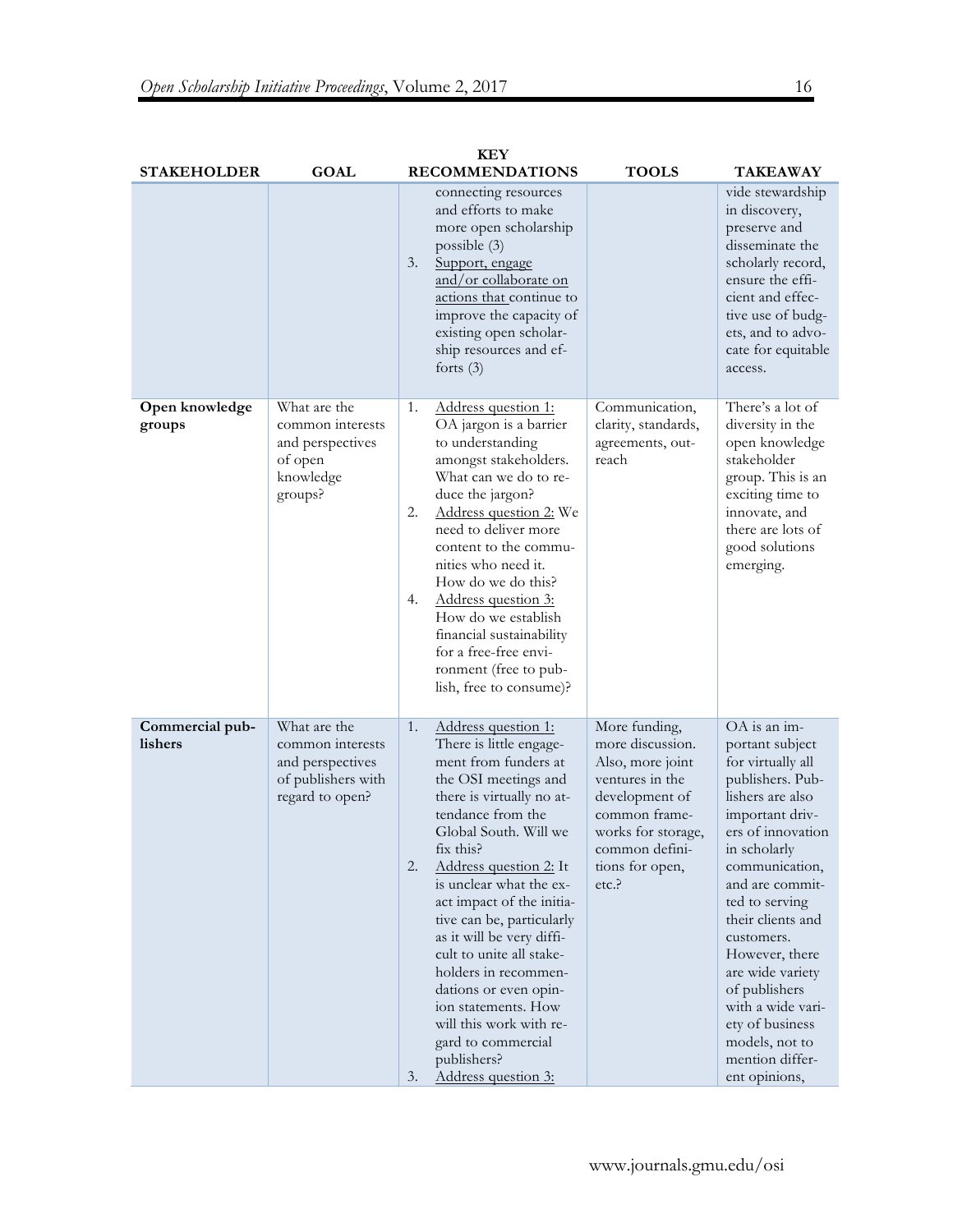|                            |                                                                                           | <b>KEY</b>                                                                                                                                                                                                                                                                                                                                                                                                                                                                                                                                                                                                                                                                                                                                                                                                                                                                                                                            |                                                                                                                                                                                           |                                                                                                                                                                                                                                                                                                                                                       |
|----------------------------|-------------------------------------------------------------------------------------------|---------------------------------------------------------------------------------------------------------------------------------------------------------------------------------------------------------------------------------------------------------------------------------------------------------------------------------------------------------------------------------------------------------------------------------------------------------------------------------------------------------------------------------------------------------------------------------------------------------------------------------------------------------------------------------------------------------------------------------------------------------------------------------------------------------------------------------------------------------------------------------------------------------------------------------------|-------------------------------------------------------------------------------------------------------------------------------------------------------------------------------------------|-------------------------------------------------------------------------------------------------------------------------------------------------------------------------------------------------------------------------------------------------------------------------------------------------------------------------------------------------------|
| <b>STAKEHOLDER</b>         | <b>GOAL</b>                                                                               | <b>RECOMMENDATIONS</b>                                                                                                                                                                                                                                                                                                                                                                                                                                                                                                                                                                                                                                                                                                                                                                                                                                                                                                                | <b>TOOLS</b>                                                                                                                                                                              | TAKEAWAY                                                                                                                                                                                                                                                                                                                                              |
|                            |                                                                                           | Publishers are con-<br>cerned about the vul-<br>nerability of the organ-<br>ization, as it is basically<br>a one-man-show in its<br>current form. Will this<br>be fixed?                                                                                                                                                                                                                                                                                                                                                                                                                                                                                                                                                                                                                                                                                                                                                              |                                                                                                                                                                                           | policies and<br>strategies. Also,<br>because many of<br>them compete<br>with each other,<br>it is in many<br>cases forbidden<br>by law and/or<br>unwanted (for<br>competitive rea-<br>sons) to share<br>opinions, poli-<br>cies and strate-<br>gies.                                                                                                  |
| Research univer-<br>sities | What are the<br>common interests<br>of research uni-<br>versities in ad-<br>vancing open? | Thought exercise: If we<br>1.<br>were reinventing the<br>modern research uni-<br>versity library from<br>scratch, what would it<br>look like?<br>2.<br>Thought exercise:<br>Think critically and<br>creatively about the de-<br>velopment of programs<br>and platforms that ex-<br>plore open scholarship<br>in ways that meet the<br>needs of our scholars.<br>Can we imagine and<br>realize, for example,<br>university-supported<br>platforms for open data<br>sharing that invite<br>peers in as collabora-<br>tors rather than com-<br>petitors? Can we incor-<br>porate commercializa-<br>tion into our vision of<br>open scholarship as<br>one of a number of<br>modes of dissemina-<br>tion?<br>Real advancement re-<br>3.<br>quires support for the<br>innovation and exper-<br>imentation of our<br>scholars, structures tol-<br>erant of failure and<br>admitting of a new<br>range of techniques<br>and approaches. Solu- | Dialogue (plus a<br>convening party)<br>to expand into<br>creative solutions<br>at local and con-<br>sortia levels, and<br>openness to a<br>variety of solu-<br>tions and ap-<br>proaches | Research univer-<br>sities are com-<br>mitted to explor-<br>ing ways to ad-<br>vance open re-<br>search, but also<br>sensitive to the<br>reality that one-<br>size-fits-all ap-<br>proaches do not<br>reflect the needs<br>and concerns of<br>all scholars<br>(without whom<br>there would be<br>very little intel-<br>lectual product<br>to debate). |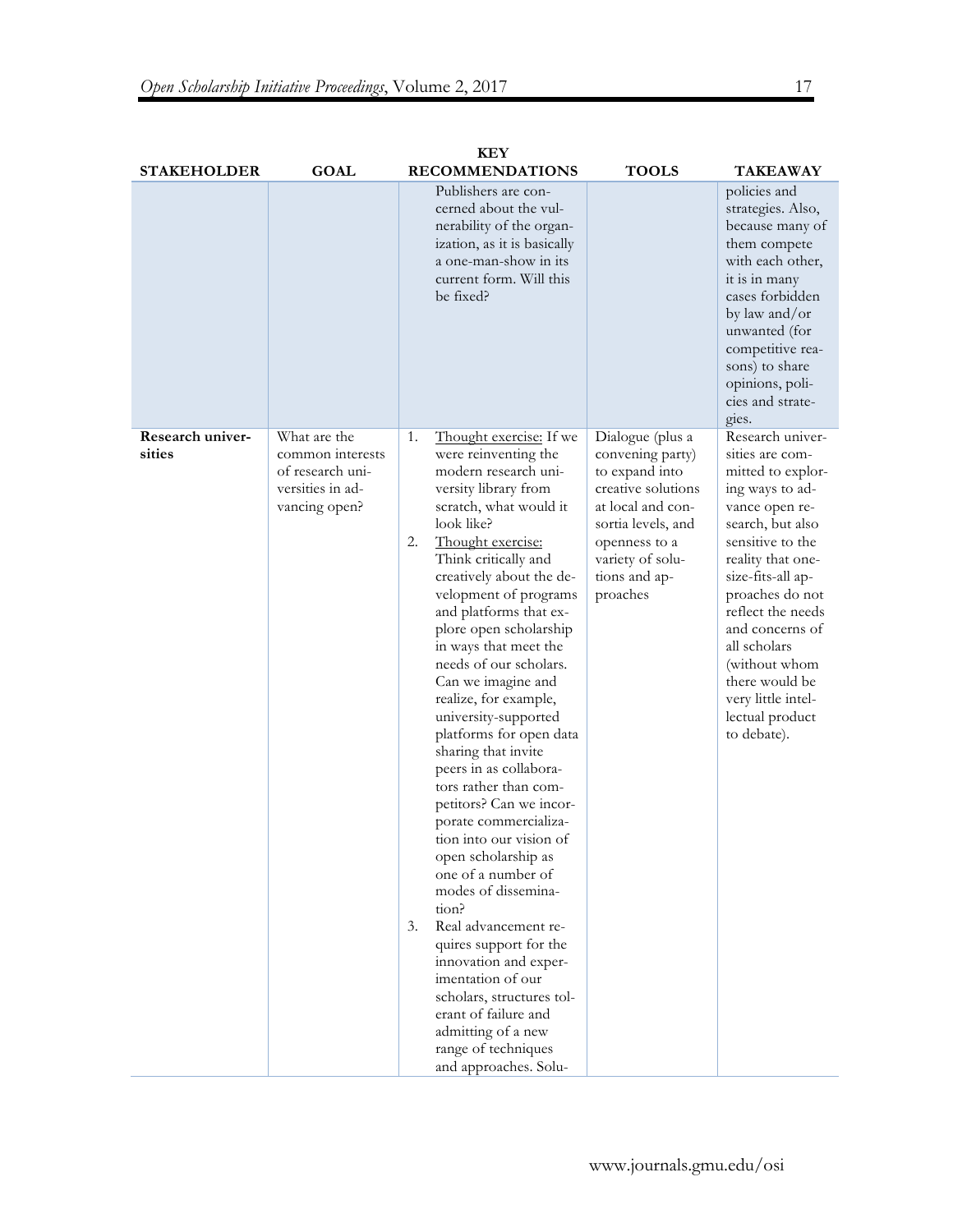|                                  |                                     |    | <b>KEY</b>                                                                                                                                                                                                                                                                           |                                            |                                       |
|----------------------------------|-------------------------------------|----|--------------------------------------------------------------------------------------------------------------------------------------------------------------------------------------------------------------------------------------------------------------------------------------|--------------------------------------------|---------------------------------------|
| <b>STAKEHOLDER</b>               | GOAL                                |    | <b>RECOMMENDATIONS</b>                                                                                                                                                                                                                                                               | <b>TOOLS</b>                               | <b>TAKEAWAY</b>                       |
|                                  |                                     |    | tions will come from<br>the many, many stake-<br>holders that comprise<br>our institutions – our<br>scholars, libraries,<br>computing support, of-<br>fices of sponsored pro-<br>jects and our infor-<br>mation technology and<br>high performance<br>computing infrastruc-<br>ture. |                                            |                                       |
| Scholarly com-<br>munication ex- | What are the<br>common interests    | 1. | Internal to OSI: Get<br>more input and in-                                                                                                                                                                                                                                           | More dialogue,<br>engagement, in-          | This stakeholder<br>group shares a    |
| perts                            | that scholcomm<br>experts have with |    | volvement from au-<br>thors, researchers, re-                                                                                                                                                                                                                                        | volvement, bridge-<br>building, participa- | perspective of<br>OA that reflects    |
|                                  | regard to open?                     |    | search offices and ad-                                                                                                                                                                                                                                                               | tion, flexibility-                         | both the need                         |
|                                  |                                     | 2. | ministrative leaders.<br>Between OSI and the                                                                                                                                                                                                                                         | more of every-<br>thing                    | for clarity in<br>communicating       |
|                                  |                                     |    | broader scholcomm                                                                                                                                                                                                                                                                    |                                            | about what open                       |
|                                  |                                     |    | community: Cre-<br>ate/facilitate an OSI                                                                                                                                                                                                                                             |                                            | scholarship<br>means, and a           |
|                                  |                                     |    | fellows program that                                                                                                                                                                                                                                                                 |                                            | richer underlying                     |
|                                  |                                     |    | helps share insight be-                                                                                                                                                                                                                                                              |                                            | landscape ena-                        |
|                                  |                                     |    | tween scholcomm silos<br>by seconding staff                                                                                                                                                                                                                                          |                                            | bling a spectrum<br>of openness for   |
|                                  |                                     |    | from libraries to pub-                                                                                                                                                                                                                                                               |                                            | different scholar-                    |
|                                  |                                     |    | lishers, research admin<br>offices to scholcomm                                                                                                                                                                                                                                      |                                            | ly objects. This<br>group also shares |
|                                  |                                     |    | offices and so on. Also,                                                                                                                                                                                                                                                             |                                            | an interest in                        |
|                                  |                                     |    | ask OSI participants to<br>serve as ambassadors                                                                                                                                                                                                                                      |                                            | more clearly<br>fostering and         |
|                                  |                                     |    | to their respective                                                                                                                                                                                                                                                                  |                                            | articulating the                      |
|                                  |                                     |    | communities to facili-<br>tate the broader ex-                                                                                                                                                                                                                                       |                                            | incentives for<br>OA publishing       |
|                                  |                                     |    | change of ideas and                                                                                                                                                                                                                                                                  |                                            | to effectuate                         |
|                                  |                                     |    | perspectives.                                                                                                                                                                                                                                                                        |                                            | behavioral                            |
|                                  |                                     | 3. | In the scholcomm<br>community: Establish                                                                                                                                                                                                                                             |                                            | changes.                              |
|                                  |                                     |    | open scholarship                                                                                                                                                                                                                                                                     |                                            |                                       |
|                                  |                                     |    | norms and standards to<br>make it easier for eve-                                                                                                                                                                                                                                    |                                            |                                       |
|                                  |                                     |    | ryone to participate in                                                                                                                                                                                                                                                              |                                            |                                       |
|                                  |                                     |    | the open scholarship<br>ecosystem. Also, sup-                                                                                                                                                                                                                                        |                                            |                                       |
|                                  |                                     |    | port more author                                                                                                                                                                                                                                                                     |                                            |                                       |
|                                  |                                     |    | choice in this ecosys-<br>tem                                                                                                                                                                                                                                                        |                                            |                                       |
|                                  |                                     |    |                                                                                                                                                                                                                                                                                      |                                            |                                       |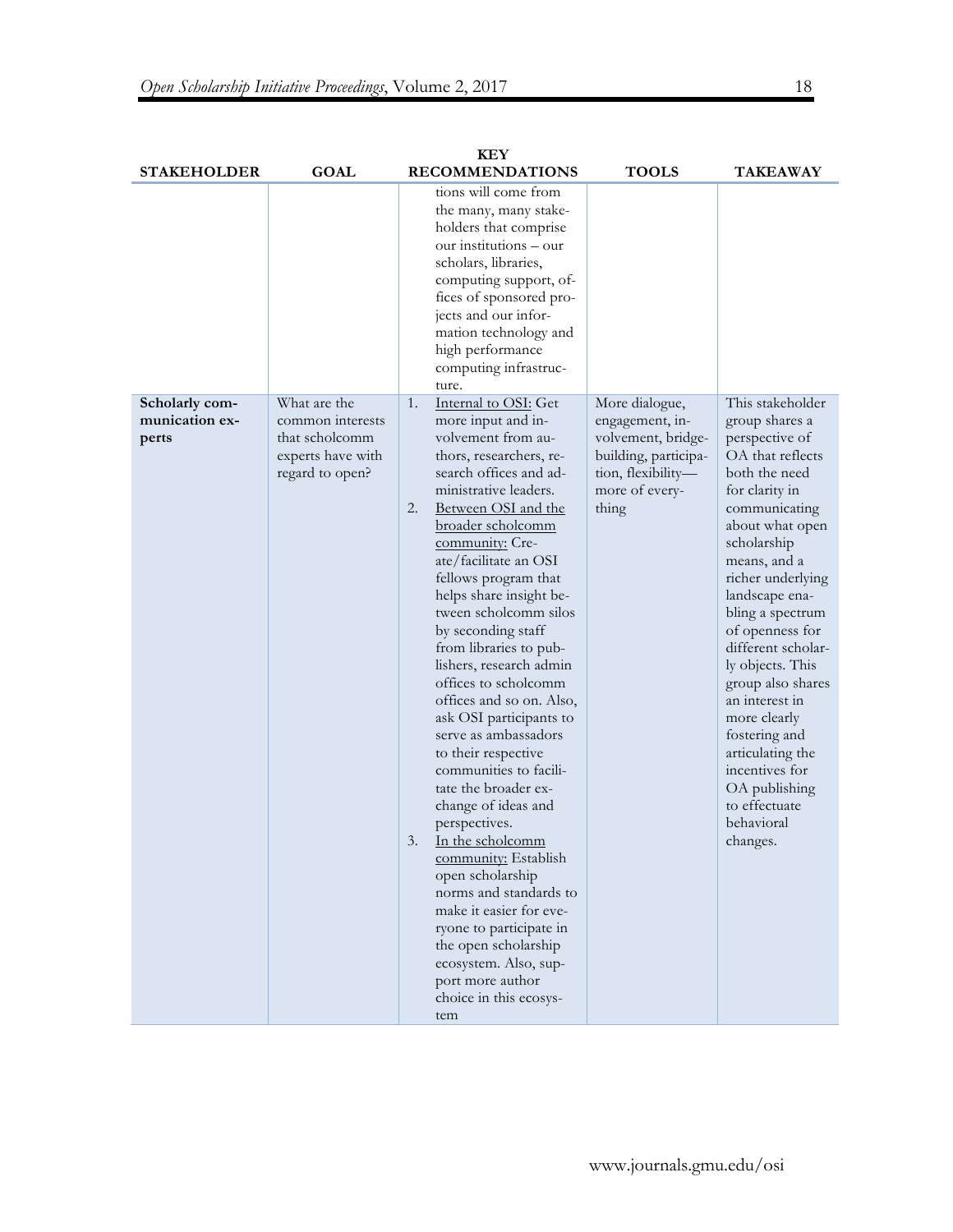| <b>KEY</b>               |                                                                                                                            |                                                                                                                                                                                                                                                                                                                                                                                                                                                                                                                                                                                                                                                                                                                                                                                                                                                                                                                                                                                         |                                                   |                                                                                                                                                                                                                                                                                                                                                                                                                                                                      |  |  |  |
|--------------------------|----------------------------------------------------------------------------------------------------------------------------|-----------------------------------------------------------------------------------------------------------------------------------------------------------------------------------------------------------------------------------------------------------------------------------------------------------------------------------------------------------------------------------------------------------------------------------------------------------------------------------------------------------------------------------------------------------------------------------------------------------------------------------------------------------------------------------------------------------------------------------------------------------------------------------------------------------------------------------------------------------------------------------------------------------------------------------------------------------------------------------------|---------------------------------------------------|----------------------------------------------------------------------------------------------------------------------------------------------------------------------------------------------------------------------------------------------------------------------------------------------------------------------------------------------------------------------------------------------------------------------------------------------------------------------|--|--|--|
| <b>STAKEHOLDER</b>       | <b>GOAL</b>                                                                                                                | <b>RECOMMENDATIONS</b>                                                                                                                                                                                                                                                                                                                                                                                                                                                                                                                                                                                                                                                                                                                                                                                                                                                                                                                                                                  | <b>TOOLS</b>                                      | TAKEAWAY                                                                                                                                                                                                                                                                                                                                                                                                                                                             |  |  |  |
| Scholarly socie-<br>ties | What are the<br>common interests<br>of scholarly socie-<br>ties and how can<br>they work togeth-<br>er to advance<br>open? | Socialize concepts of<br>1.<br>open scholarship more<br>within communities,<br>including by educating<br>constituencies on the<br>benefits and require-<br>ments of open. Addi-<br>tionally, offer platforms<br>and recognition for<br>those making the shift<br>by managing member<br>metadata, connecting,<br>tracking, and rewarding<br>contributions to open,<br>offering discipline-<br>specific awards for<br>open, building scholar-<br>ly communication net-<br>works, and offering<br>micro-credentialing in<br>open.<br>Bring together inde-<br>2.<br>pendent society pub-<br>lishers to determine if<br>collaborations can be<br>made. Determine how<br>to increase efficiencies<br>across the ecosystem.<br>Determine how the<br>3.<br>funds in the system can<br>be redistributed (insti-<br>tutionally, nationally,<br>internationally) to pro-<br>vide a more transparent<br>economic relationship<br>among producers, con-<br>sumers, and publishers<br>of information. | Conversation,<br>collaboration,<br>pilot programs | Societies are in a<br>unique position<br>to influence the<br>move toward<br>open scholarship<br>because they<br>represent large<br>groups of pro-<br>fessional constit-<br>uencies. This<br>said, society pub-<br>lications are self-<br>sustaining and<br>fund other socie-<br>ty programs and<br>services, and<br>traditional socie-<br>ty publishing<br>take care to<br>steward and ad-<br>vance research,<br>so there's a dis-<br>incentive to<br>change models. |  |  |  |
| Summit group             | What are the<br>high-level take-<br>aways from<br><b>OSI2018?</b>                                                          | OSI needs to put new<br>communication tools and<br>processes in place in or-<br>der to continue to engage<br>people productively, par-<br>ticularly across stake-<br>holder groups, through-<br>out the year.                                                                                                                                                                                                                                                                                                                                                                                                                                                                                                                                                                                                                                                                                                                                                                           | Communication                                     | Even more im-<br>portant than<br>governance<br>structure, OSI<br>needs to put<br>new communi-<br>cation tools<br>and processes<br>in place.                                                                                                                                                                                                                                                                                                                          |  |  |  |

19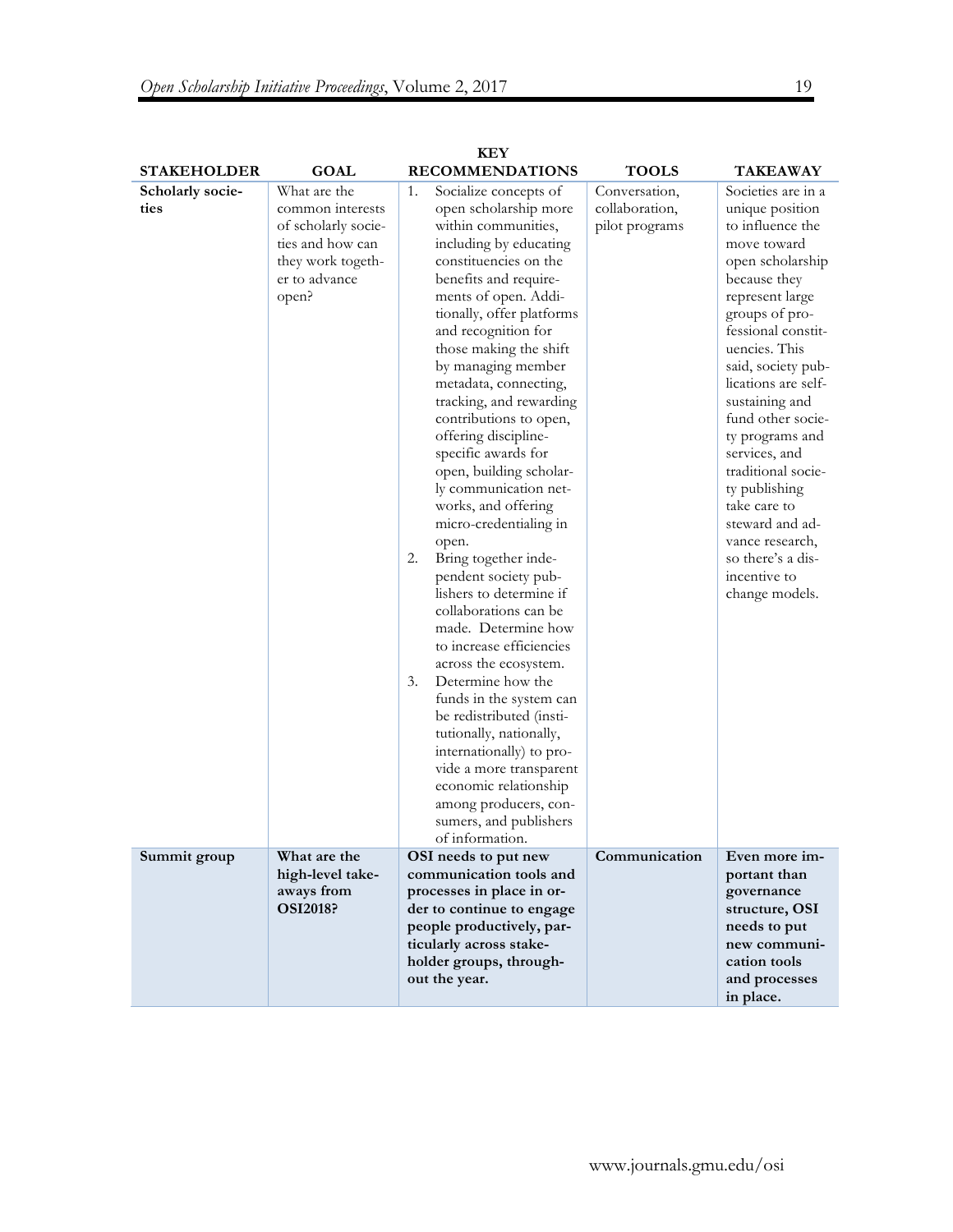### Notes:

- 1. Proposed systemic changes include:
	- a. Standards:
		- 1. Establish (with global representation) clear, achievable, evidence-based journal standards focused on improving the quality, transparency, and reproducibility of research, rather than the appearance of the journal. Standards should have few out-of-pocket financial requirements and means for journals to pay for them should be addressed.
		- 2. Contact CrossRef and CLOCKSS regarding how to achieve (markedly) reduced costs for Global South and other small under-resourced journals
		- 3. Develop (with global representation) data policy standards regarding authors' retaining and sharing data
		- 4. Identify free or nearly free data repositories such as Figshare for author and editor reference
		- 5. Develop (with global representation) standards for data privacy for Global South authors, institutions, and editors to use
		- 6. Develop (with global representation) approaches for Global South institutions to develop institutional repositories – funding and best practices
		- 7. Study why some journals may cease to adhere to standards and determine ways to prevent declining standards
	- b. Indexing:
		- 1. Catalog requirements of major indexes for editors to easily reference; synthesize requirements into standards to improve likelihood of indexing; identify issues with Global South journal practices that impede indexing, and causes and ways to alter their practices
		- 2. Identify liaisons at major indexing organizations to turn to when editors have questions
		- 3. [Until truly global indexing is available] Strengthen regional journal indexes that national research evaluation systems, institutions and researchers (including systematic reviewers) can use to ensure that they are capturing all relevant research
		- 4. Evaluate standards of "international" indexes to determine why Global South journals are preferentially not indexed
		- 5. Approach indexing organizations regarding requirements that may not be essential and inequality practices that may introduce bias against Global South journals
		- 6. Approach Google Scholar re: increasing the likelihood that Global South journals and articles will appear in search results
	- c. Language Access:
		- 1. Identify (with global representation) ways to encourage journals to publish in the main language of the country (with English abstracts provided by the author if the journal cannot afford professional translation)
		- 2. Convey (with global representation) the importance of publishing in the country's language to academic institutions within the country
		- 3. Convey to Google (with global representation) the importance of improving automated translations of research (particularly medical research) to at least improve the first pass of research translation before professional translators or authors refine translations.
- 2. Proposed culture changes include:
	- a. Importance of Journals to the Research Culture
		- 1. Convey to academic institutions and funders the importance of journal editors to the culture of academic scholarship
		- 2. Encourage institutions to recognize the services that peer reviewers and editorial boards provide as important academic achievements
		- b. Impact Factor
			- 1. Convey to Global South academic institutions and funding organizations the problems that use of impact factor and publication in Global North journals as criteria for research impact create for Global South journals and the fostering of academic culture in the Global South; explain the limitations of the impact factor and the alternative means of judging impact set out by DORA and implemented by some funding organizations such RCUK/MRC
			- 2. Examine incentives for Global South researchers and how incentives might be changed to promote open publishing and publishing in Global South journals
		- c. Importance of Mentorship
			- 1. Examine with potential funders ways in which a Global South network might be developed, incorporating existing standards such as ORCID
			- 2. Contact scholarly societies to determine feasibility of new programs pairing specialty societies in the Global North and South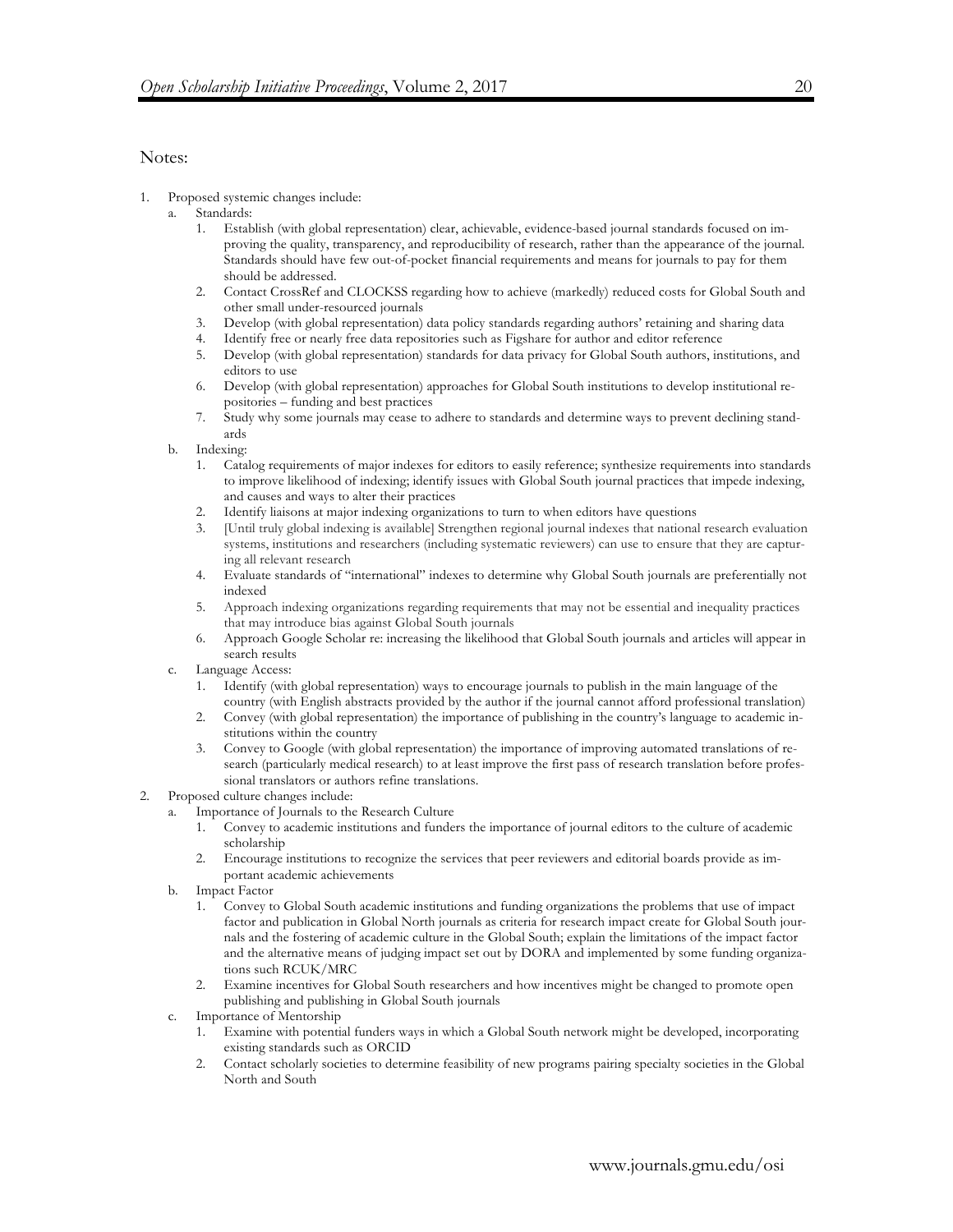- d. Learning from the "South"
	- 1. Create a clearinghouse for ways in which journals, publishers, and indexers in the Global South and North are improving quality, implementing standards, streamlining publishing, evaluating journals, or otherwise improving the publishing process. The clearinghouse should be available for researchers to evaluate the efficacy of particular approaches for different regions of the world.
- e. "Open" questions
	- 1. Develop (with global representation) best practices for journals based on their funding model, including those funded by government, institutions, and other funders, to preserve editorial freedom and prevent conflicts of interest
	- 2. Involve stakeholders in various regions in discussions around how to change academic culture to value openness and to value publishing regionally in the research language
	- 3. Involve stakeholders to identify ways in which institutions and funders can incentivize ethical research and detect and prevent research misconduct.
- 3. Library-identified efforts for support, collaboration and/or engagement include:
	- a. Shared training and teaching resources
	- b. OERs as a means to promote more open practices on campus
	- c. Optimization of open source repository platforms
	- d. Improve discovery of what is already made available
	- e. Engage with projects such as Initiative for Open Citations (I4OC)
	- f. Identify opportunities for cross-institutional OA publishing
	- g. Exploration and investment into the different models of OA from a library perspective that recognizes institutional diversity (i.e. Pay it Forward project)
	- h. Journal Assessment (possibly addressing white/black lists of journals)
	- i. Advocacy efforts that push a need for greater transparency in the pricing of OA journals
	- j. OSI facilitation of more communication and information sharing across stakeholder groups (i.e. Tenure reform and Impact Factor groups)

OSI2016 workgroups also developed important and detailed recommendations. Most OSI2017 recommendations align with these recommendations since the 2017 reports were grounded in OSI2016 deliberations. The following table contains the key findings and recommendations from OSI2016 (as noted in the OSI2016 final report):

| WORK-<br><b>GROUP</b>        | <b>KEY ACTION ITEMS</b>                                                                                                                                                                                                                                                                                             |          | <b>TOOLS (SUMMARY)</b>                                                                                                                                                                                                                                                      |           | <b>TAKEAWAY</b><br>(SUMMARY)                                                                                                                                                                                |
|------------------------------|---------------------------------------------------------------------------------------------------------------------------------------------------------------------------------------------------------------------------------------------------------------------------------------------------------------------|----------|-----------------------------------------------------------------------------------------------------------------------------------------------------------------------------------------------------------------------------------------------------------------------------|-----------|-------------------------------------------------------------------------------------------------------------------------------------------------------------------------------------------------------------|
| What is<br>publishing?       | Explore disaggregating the cur-<br>rent services provided by pub-<br>lishers (such as filtering, editing,<br>dissemination, registration, and<br>so on) and how current scholar-<br>ly publishing stakeholders might<br>be incentivized to embrace the-<br>se changes.                                              | 1.       | Develop partnership<br>agreements to work to-<br>gether to change the cul-<br>ture of communication in-<br>side academia (and as part<br>of this effort, clarify mes-<br>saging with regard to ben-<br>efits and impacts of open).                                          | $\bullet$ | Acknowledging:<br>Scholarly communi-<br>cation is changing<br>and this change pre-<br>sents opportunities<br>and challenges.<br><b>Describing:</b> Some<br>of the change that is                            |
| What is<br>publishing?<br>2. | Explore ways to change the<br>publishing culture inside of<br>academia, including systems of<br>academic recognition and re-<br>ward. Identify unmet author<br>needs, and gaps in evidence and<br>knowledge, develop disciplinary<br>approaches, and use pilots ra-<br>ther than one-size-fits-all ap-<br>proaches. | 2.<br>3. | Lay the groundwork for<br>promotion and tenure re-<br>form (a framework agree-<br>ment with stakeholder<br>partners to disentangle the<br>influence of journal pub-<br>lishing and make evalua-<br>tion more transparent).<br>Pilot new spectrum<br>measures for "open" and |           | happening involves<br>shaking up the cur-<br>rent system to utilize<br>publishing tools and<br>approaches that may<br>be better suited to<br>an Internet-based<br>information world.<br>But not all current |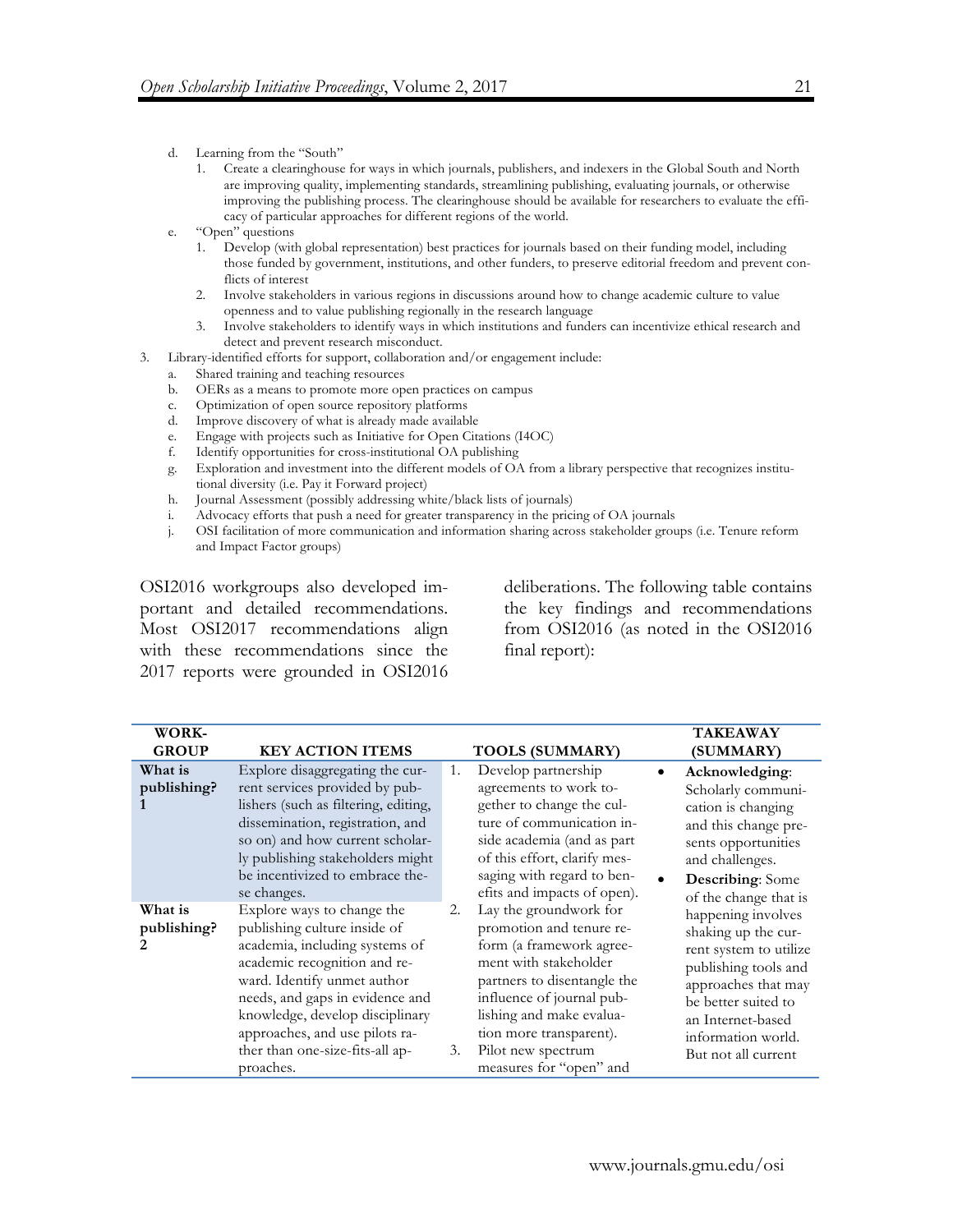| <b>WORK-</b> |                                                             |                                       | <b>TAKEAWAY</b>          |
|--------------|-------------------------------------------------------------|---------------------------------------|--------------------------|
| <b>GROUP</b> | <b>KEY ACTION ITEMS</b>                                     | <b>TOOLS (SUMMARY)</b>                | (SUMMARY)                |
| What is      | The scholarly community's cur-                              | impact (see the reports               | and needed changes       |
| open?        | rent definition of "open" cap-                              | from the "Open Impacts"               | fall into this catego-   |
|              | tures only some of the attrib-                              | and "What is Open?"                   | ry. Indeed, some of      |
|              | utes of openness that exist                                 | workgroups). Also assess              | the most needed          |
|              | across different publishing                                 | the routes by which such              | changes do not.          |
|              | models and content types. We                                | measures might come into<br>$\bullet$ | Doing (general           |
|              | suggest that the different attrib-                          | common use and the les-               | guidelines for ac-       |
|              | utes of open exist along a broad                            | sons to be learned from               | tion):                   |
|              | spectrum and propose an alter-                              | previous attempts that                | We don't have<br>$\circ$ |
|              | native way of describing and                                | have not been taken up.               | a clear, coordi-         |
|              | evaluating openness based on                                | Develop and recommend<br>4.           | nated action             |
|              | four attributes: discoverable,                              | new tools to replace the              |                          |
|              | accessible, reusable, and trans-                            | journal impact factor.                | plan for im-             |
|              | parent. These four attributes of                            | 5.<br>Fund studies or pilots that     | proving open.            |
|              |                                                             | will help:                            | What needs to            |
|              | openness, taken together, form<br>the draft "DART Framework | Identify which                        | happen today,            |
|              |                                                             | a.                                    | tomorrow and             |
|              | for Open Access." This frame-                               | publishing ser-<br>vices can/should   | the day after?           |
|              | work can be applied to both                                 |                                       | Who are the              |
|              | research artifacts as well as re-                           | be better handled                     | actors, what are         |
|              | search processes.                                           | by others (dis-                       | the mileposts,           |
| Who de-      | Evaluation: Re-assess the<br>1.                             | aggregated).                          | what are the             |
| cides?       | criteria for academic tenure                                | Assemble and<br>b.                    | likely impacts,          |
|              | and promotion                                               | supplement as                         | and how do we            |
|              | Fully consider<br>a.                                        | needed an evi-                        | measure suc-             |
|              | OA publications                                             | dence base to                         | cess? (Note              |
|              | on the same foot-                                           | better inform our                     | that these con-          |
|              | ing as all other                                            | policies regarding                    | cerns don't              |
|              | outlets in research                                         | embargoes.                            | necessary sug-           |
|              | assessment                                                  | Develop a<br>c.                       | gest that OSI            |
|              | Research and val-<br>b.                                     | stronger under-                       | itself should            |
|              | idate the use of                                            | pinning (eco-                         | create and               |
|              | altmetrics                                                  | nomic model-                          | evaluate specif-         |
|              | Reward greater<br>c.                                        | ing?) for the dis-                    | ic programs of           |
|              | openness                                                    | cussion sur-                          | work. Rather,            |
|              | 2.<br>Incubation: Nurture alter-                            | rounding the idea                     | this is a com-           |
|              | native, community-driven                                    | of pushing a                          | mentary on the           |
|              | publishing models                                           | global flip to                        | need for OSI             |
|              | Transformation: Facilitate<br>3.                            | open using APCs                       | to identify what         |
|              | a "global flip" of research                                 | (e.g., how might                      | it can do and            |
|              | journals from subscription-                                 | this affect access                    | how it will op-          |
|              | based to OA.                                                | in the global                         | erate, and then          |
| Moral di-    | In this transition period, we                               | south?).                              | farther down             |
| mensions     | need to encourage a period of                               | Identify the eco-<br>d.               | the road, what           |
|              | exploration and grace in the                                | nomic impacts of                      | kinds of syner-          |
|              | search for new models, while                                | open.                                 | gies OSI can             |
|              | being prepared to judge such                                | Get a better un-<br>e.                | encourage.)              |
|              | efforts by the highest moral                                | derstanding of                        | Some change<br>$\circ$   |
|              | standards. We must consider,                                | how the system                        | will need to in-         |
|              | for example, whether a particu-                             | works now, and                        | volve reform-            |
|              | lar invention maximizes the                                 | then identify                         | ing the com-             |
|              | new digital affordances in order                            | scholarly publish-                    |                          |
|              |                                                             |                                       |                          |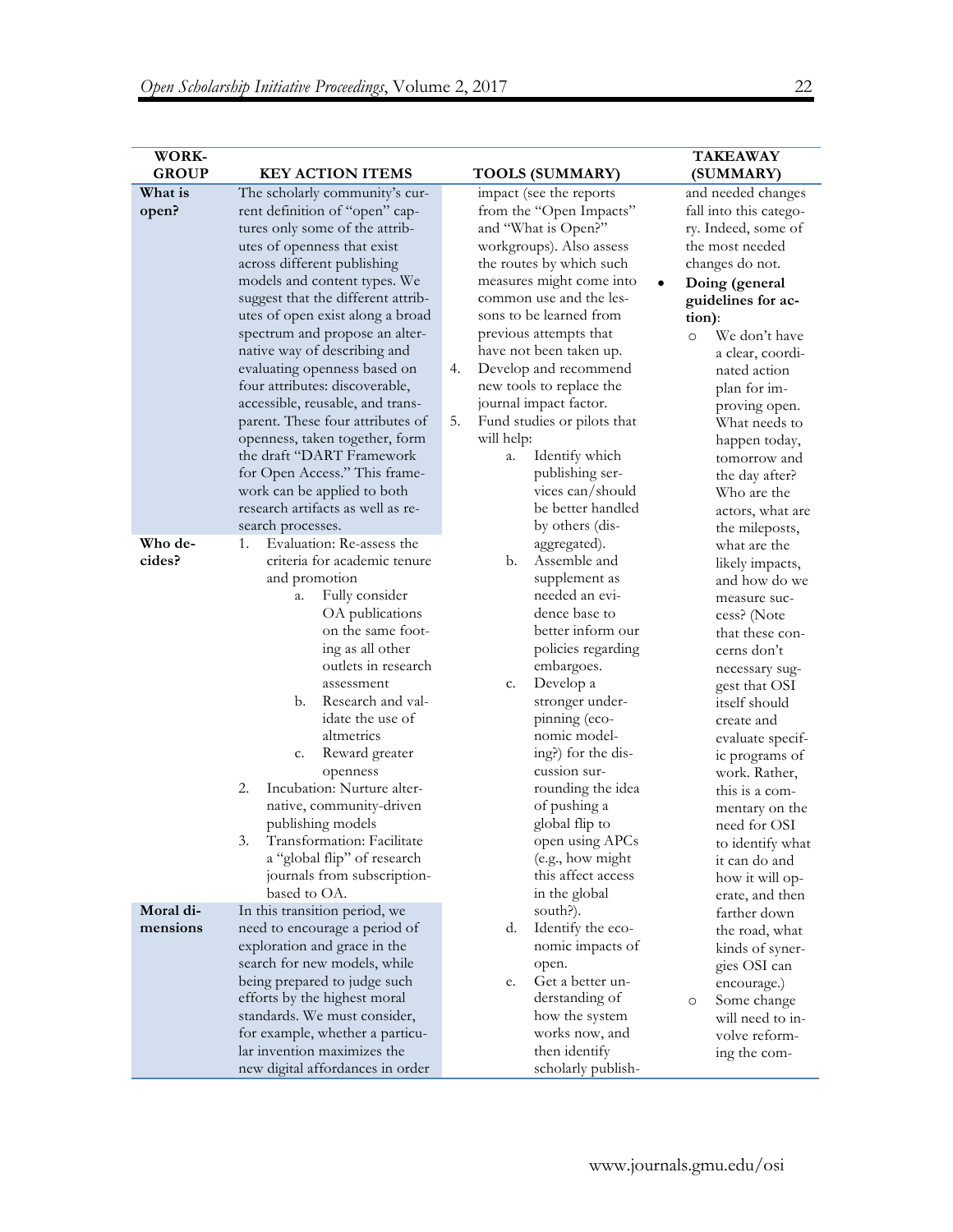| WORK-<br><b>GROUP</b> | <b>KEY ACTION ITEMS</b>                                                                                                                                                                                                                                                                                                                                                                                                                                                                                         | <b>TOOLS (SUMMARY)</b>                                                                                                                                                                                                                                                                                                                                                                                               | <b>TAKEAWAY</b><br>(SUMMARY)                                                                                                                                                                                                                                                                               |
|-----------------------|-----------------------------------------------------------------------------------------------------------------------------------------------------------------------------------------------------------------------------------------------------------------------------------------------------------------------------------------------------------------------------------------------------------------------------------------------------------------------------------------------------------------|----------------------------------------------------------------------------------------------------------------------------------------------------------------------------------------------------------------------------------------------------------------------------------------------------------------------------------------------------------------------------------------------------------------------|------------------------------------------------------------------------------------------------------------------------------------------------------------------------------------------------------------------------------------------------------------------------------------------------------------|
|                       | to increase universal access. We<br>consider it our responsibility to<br>make judgments about the mo-<br>rality of acts, artifacts, systems,<br>and processes, but not on the<br>morality of people and organi-<br>zations.                                                                                                                                                                                                                                                                                     | ing standards,<br>norms, best prac-<br>tices, exit strate-<br>gies, incentive<br>systems, and a<br>future ideal.<br>6.<br>Identify which scholarly                                                                                                                                                                                                                                                                   | munications<br>culture inside<br>academia,<br>where old pub-<br>lishing meth-<br>ods, measures<br>and percep-                                                                                                                                                                                              |
| Usage di-<br>mensions | Perform a landscape as-<br>1.<br>sessment of scholarly<br>communication and work-<br>flow tools to categorize<br>current best practices,<br>standards and norms.<br>Create an issue brief con-<br>2.<br>cerning funder support of<br>OA. OSI should identify<br>conversations that are al-<br>ready happening in this ar-<br>ea, looking for synergies<br>and potential partnerships,<br>and facilitate knowledge<br>sharing in this area.                                                                      | publishing stakeholders<br>can work together on the-<br>se and other efforts and<br>how (multiple stakehold-<br>ers require a convening<br>power).<br>Develop new funding<br>7.<br>models such as a venture<br>fund that can allow more<br>support for joint efforts,<br>or improve the flexibility<br>of library budgets (e.g., by<br>examining the efficiency<br>of "big deals").<br>Propose radical new re-<br>8. | tions can drive<br>author choices<br>and be used as<br>proxies for<br>merit when<br>evaluating<br>grant awards<br>and tenure de-<br>cisions. And<br>some will need<br>to involve ex-<br>amining our<br>own biases that<br>publishing is a<br>binary proposi-                                               |
| Evolving<br>open 1    | We need a better under-<br>1.<br>standing of how the system<br>works now. Specifically, we<br>need a comprehensive<br>study that shows in detail,<br>country by country, how<br>funding, tenure, and pro-<br>motion decisions are made<br>and the role of research<br>outputs and activities with-<br>in this decision-making<br>process.<br>As a community and at a<br>2.<br>high level, define an ideal<br>future across all issues-<br>peer review, impact factors,<br>etc.<br>3.<br>Ensure that any new im- | pository interoperability<br>and infrastructure solu-<br>tions.<br>Develop a broader and<br>9.<br>clearer description of peer<br>review that takes into ac-<br>count the different needs<br>for different stages.                                                                                                                                                                                                    | tion involving<br>either open or<br>closed, sub-<br>scription or<br>APC-based,<br>right or wrong.<br>Open, impact,<br>author choices,<br>peer review<br>and other key<br>concepts all<br>exhibit a range<br>of values. Iden-<br>tifying non-<br>binary<br>measures for<br>some of these<br>values (as pro- |
|                       | pact system adopted be<br>transparent.                                                                                                                                                                                                                                                                                                                                                                                                                                                                          |                                                                                                                                                                                                                                                                                                                                                                                                                      | posed by sev-<br>eral                                                                                                                                                                                                                                                                                      |
| Evolving<br>open 2    | We recommend that OSI<br>1.<br>commission the develop-<br>ment of a comprehensive<br>set of resources and mes-<br>saging efforts, targeted to<br>specific audiences, to in-<br>crease the profile of OA<br>across stakeholder groups.<br>We recommend that OSI<br>2.                                                                                                                                                                                                                                            |                                                                                                                                                                                                                                                                                                                                                                                                                      | workgroups)<br>may be helpful<br>insofar as al-<br>lowing stake-<br>holders to fo-<br>cus on improv-<br>ing areas most<br>in need of<br>change and                                                                                                                                                         |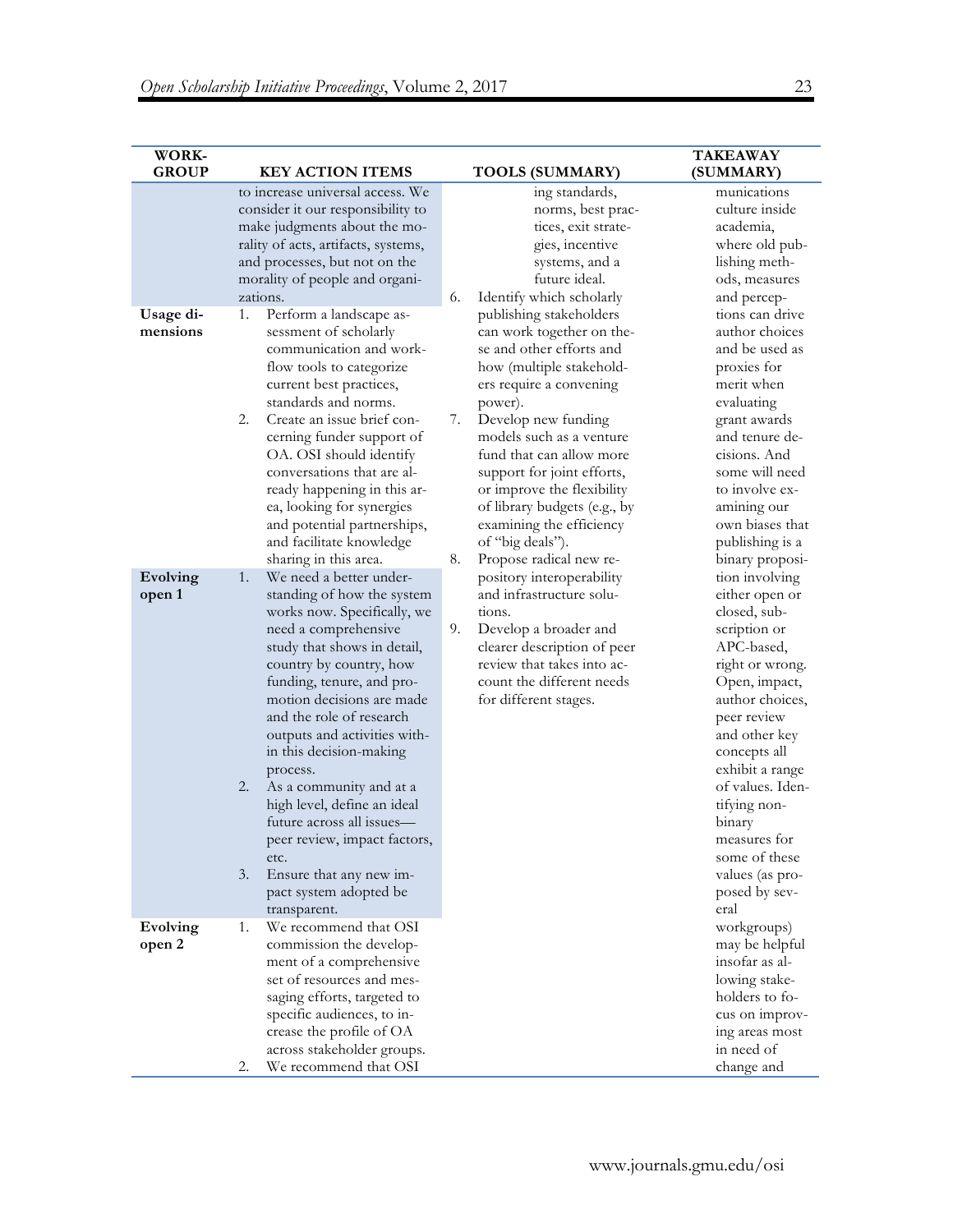| WORK-                   |                                                                                                                                                                                                                                                                                                                                                                                                                                                                                                                                                                                                                                                                                                                             |                        | <b>TAKEAWAY</b>                                                                                                                                                                                                                                                                                                                                                                                                                           |
|-------------------------|-----------------------------------------------------------------------------------------------------------------------------------------------------------------------------------------------------------------------------------------------------------------------------------------------------------------------------------------------------------------------------------------------------------------------------------------------------------------------------------------------------------------------------------------------------------------------------------------------------------------------------------------------------------------------------------------------------------------------------|------------------------|-------------------------------------------------------------------------------------------------------------------------------------------------------------------------------------------------------------------------------------------------------------------------------------------------------------------------------------------------------------------------------------------------------------------------------------------|
| <b>GROUP</b>            | <b>KEY ACTION ITEMS</b>                                                                                                                                                                                                                                                                                                                                                                                                                                                                                                                                                                                                                                                                                                     | <b>TOOLS (SUMMARY)</b> | (SUMMARY)                                                                                                                                                                                                                                                                                                                                                                                                                                 |
| Open im-                | appoint a Task Force to<br>develop a strategy for the<br>establishment of an OA<br>venture fund, and deliver a<br>report at OSI 2017.<br>We recommend that the<br>3.<br>topic of liberating subscrip-<br>tion budgets (and the dis-<br>solution of "big deal"<br>models) be a future OSI<br>Working Group, with rep-<br>resentation from both li-<br>braries and publishers.<br>We recommend that an<br>4.<br>OSI Working Group iden-<br>tify and seek ways to close<br>gaps within the OA infra-<br>structure, beyond STM<br>journals (the lack of devel-<br>oped infrastructure beyond<br>STM journals and the<br>fragmentation and lack of<br>interoperability of systems<br>and processes.<br>Openness scores should be |                        | comparing<br>progress and<br>best practices<br>across disci-<br>plines, institu-<br>tions, publish-<br>ing approaches,<br>funders and so<br>on.<br>Any wide-<br>$\circ$<br>spread change<br>is going to re-<br>quire a wide-<br>spread effort.<br>There are<br>simply too<br>many stake-<br>holders with<br>different inter-<br>ests and per-<br>spectives who<br>influence dif-<br>ferent decision<br>points. No sin-<br>gle stakeholder |
| pacts                   | developed, as well as utilization<br>and economic impact measures.<br>Ideas are proposed for what<br>would be included in the base-<br>lines of each such evaluation.<br>More research is needed and<br>proposed, perhaps as standing<br>(ongoing) OSI efforts.                                                                                                                                                                                                                                                                                                                                                                                                                                                             |                        | or group will<br>be able to af-<br>fect this kind<br>of change uni-<br>laterally.<br>How do we<br>$\Omega$<br>make these re-<br>forms in re-                                                                                                                                                                                                                                                                                              |
| Participa-<br>tion      | Cultural change<br>1.<br>2.<br>Consistent messaging<br>3.<br>More and better open pub-<br>lications<br>Institutional commitments<br>4.<br>to scholcomm efforts (in-<br>cluding adjusting incentive<br>and reward systems)<br>5.<br>Support more research into<br>solutions and sticking<br>points                                                                                                                                                                                                                                                                                                                                                                                                                           |                        | sponse to the<br>needs and con-<br>cerns of au-<br>thors rather<br>than in spite of<br>authors (au-<br>thors are not a<br>homogenous<br>group with<br>common inter-<br>ests or opin-                                                                                                                                                                                                                                                      |
| Overload &<br>underload | 1.<br>Increase information litera-<br>cy efforts toward under-<br>standing the behavior of<br>information systems and<br>economies, which can in<br>turn prepare students and<br>scholars to make both                                                                                                                                                                                                                                                                                                                                                                                                                                                                                                                      |                        | ions, of course,<br>but there was<br>some sense<br>among dele-<br>gates that re-<br>form efforts<br>could be better                                                                                                                                                                                                                                                                                                                       |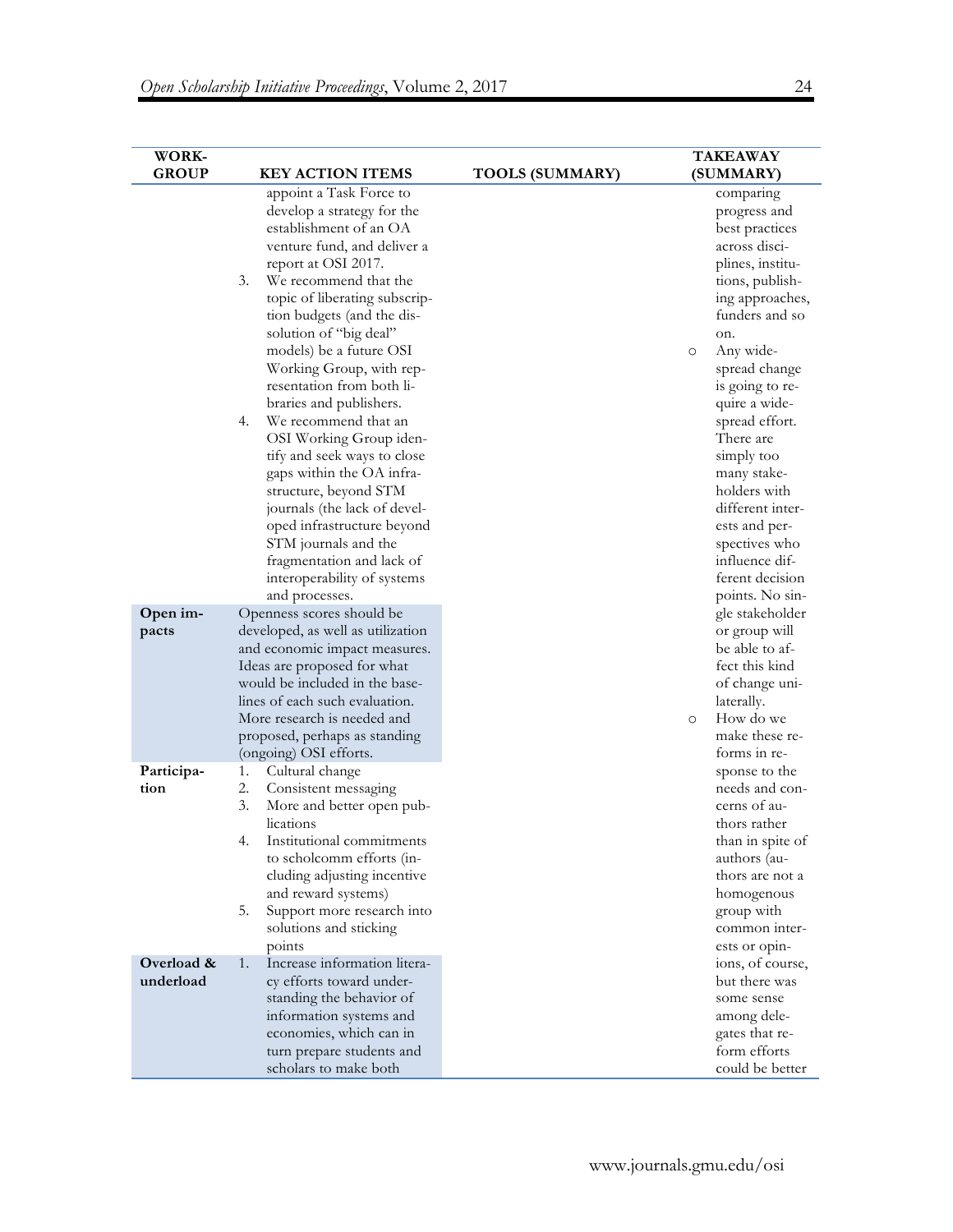| <b>WORK-</b><br><b>GROUP</b> |    | <b>KEY ACTION ITEMS</b>                               | <b>TOOLS (SUMMARY)</b> |          | <b>TAKEAWAY</b><br>(SUMMARY)           |
|------------------------------|----|-------------------------------------------------------|------------------------|----------|----------------------------------------|
|                              |    | more understandable to                                |                        |          | attuned to what                        |
|                              |    | others.                                               |                        |          | authors need-                          |
|                              | 2. | Expand information litera-                            |                        |          | $\text{ed}$ ?                          |
|                              |    | cy to include knowledge                               |                        | $\circ$  | How do we                              |
|                              |    | about the nature of com-                              |                        |          | make changes                           |
|                              |    | putation and its control                              |                        |          | across disci-                          |
|                              |    | over what is accessible                               |                        |          | plines (which                          |
|                              |    | from and delivered to our                             |                        |          | have different                         |
|                              |    | devices.                                              |                        |          | needs) and that                        |
|                              | 3. | To address the overabun-                              |                        |          | also effectively                       |
|                              |    | dance of information that                             |                        |          | build on the ef-                       |
|                              |    | causes overload, filtering                            |                        |          | forts of the                           |
|                              |    | systems are needed to iden-                           |                        |          | many stake-                            |
|                              |    | tify, sort, select, and sum-                          |                        |          | holders in this                        |
|                              |    | marize relevant infor-                                |                        |          | space?                                 |
|                              |    | mation.                                               |                        | $\circ$  | How do we re-                          |
|                              | 4. | To address the problem of                             |                        |          | form the sys-                          |
|                              |    | under delivery of or lack of                          |                        |          | tem without                            |
|                              |    | access to information,                                |                        |          | losing its bene-                       |
|                              |    | known as information un-                              |                        |          | fits?                                  |
|                              |    | derload, remove wide-                                 |                        | $\Omega$ | How do we                              |
|                              |    | spread sociopolitical, tech-                          |                        |          | move from                              |
|                              |    | nological, educational, geo-                          |                        |          | simply repair-                         |
|                              |    | graphic, and financial bar-                           |                        |          | ing dysfunction                        |
|                              |    | riers.                                                |                        |          | to creating a                          |
|                              | 5. | Apply more open metada-                               |                        |          | more ideal                             |
|                              |    | ta, social media, digital                             |                        |          | publishing                             |
|                              |    | tools and networked exper-                            |                        |          | world and                              |
|                              |    | tise to advance discovery.                            |                        |          | reaping the                            |
|                              |    | Better exposure and dis-                              |                        |          | benefits that                          |
|                              |    | covery options for scholar-                           |                        |          | such a world                           |
|                              |    | ly products are still needed,                         |                        |          | could provide                          |
|                              |    | as well as the means to un-                           |                        |          | in terms of par-                       |
|                              | 6. | derstand and apply them.<br>Convert more content into |                        |          | ticipation, effi-<br>cacy, efficiency, |
|                              |    | a machine-shareable form                              |                        |          | and discovery?                         |
|                              |    | and continue promoting                                |                        | $\circ$  | Developing                             |
|                              |    | openness through respon-                              |                        |          | standards and                          |
|                              |    | sible curating, archiving                             |                        |          | norms would                            |
|                              |    | and discovery of raw data.                            |                        |          | be helpful as                          |
|                              | 7. | Advocate for mandatory                                |                        |          | we move for-                           |
|                              |    | copyright exception for                               |                        |          | ward, as well as                       |
|                              |    | text mining and encourage                             |                        |          | answers to a                           |
|                              |    | publishers and vendors to                             |                        |          | number of key                          |
|                              |    | remove obstructions to                                |                        |          | questions.                             |
|                              |    | mining content.                                       |                        |          |                                        |
| Reposito-                    | 1. | Clarify opportunities for                             |                        |          |                                        |
| ries &                       |    | UNESCO and WSIS to                                    |                        |          |                                        |
| preservation                 |    | engage in this effort                                 |                        |          |                                        |
|                              | 2. | Coordinate action among                               |                        |          |                                        |
|                              |    | meta-organizations (e.g.,                             |                        |          |                                        |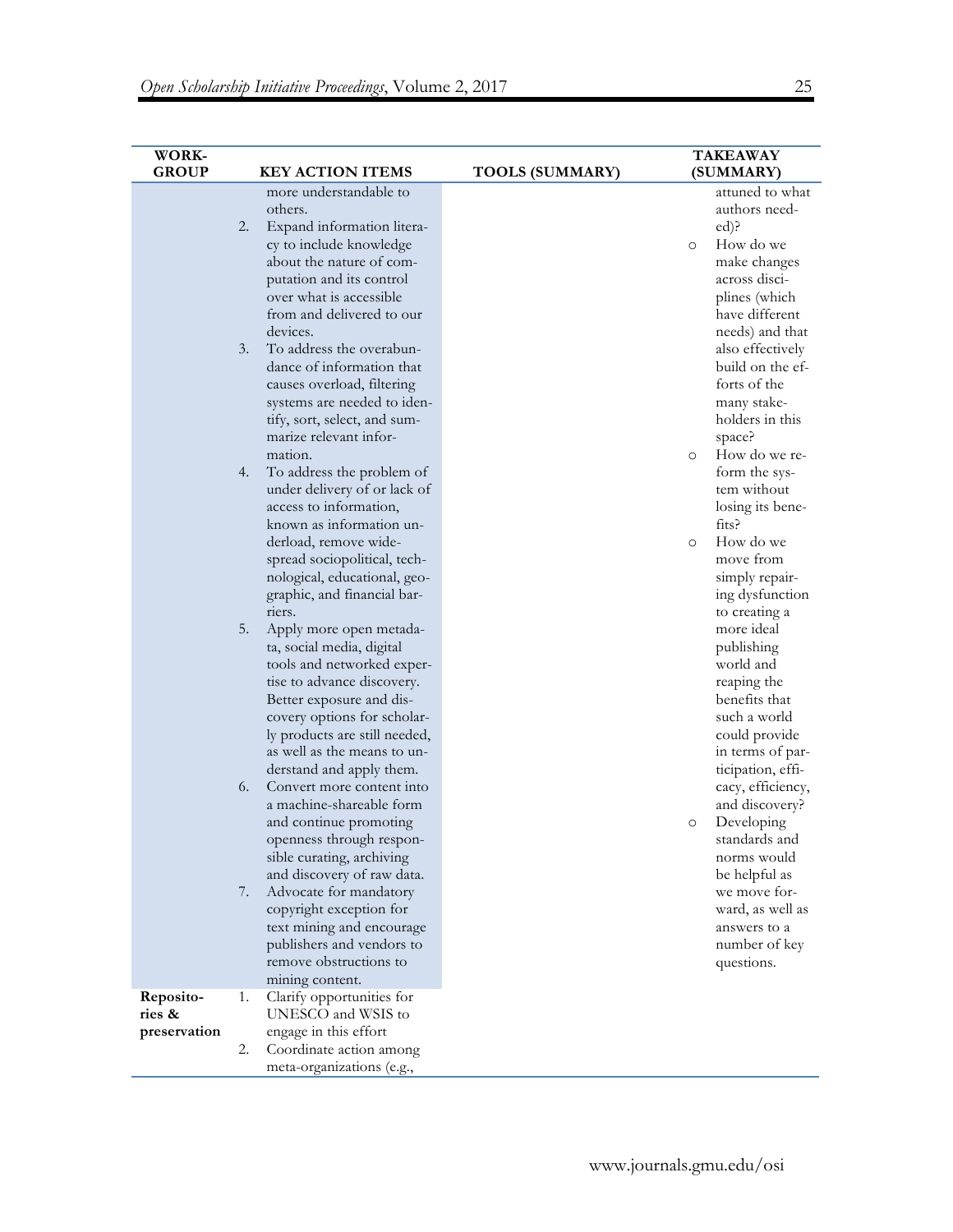| WORK-        |          |                                                                                                                                                                                                                                                                                                                                                                             |                        | <b>TAKEAWAY</b> |
|--------------|----------|-----------------------------------------------------------------------------------------------------------------------------------------------------------------------------------------------------------------------------------------------------------------------------------------------------------------------------------------------------------------------------|------------------------|-----------------|
| <b>GROUP</b> |          | <b>KEY ACTION ITEMS</b>                                                                                                                                                                                                                                                                                                                                                     | <b>TOOLS (SUMMARY)</b> | (SUMMARY)       |
|              | 3.<br>4. | COAR, CLIR/DLF)<br>Raise funds for improved<br>sustainability and steward-<br>ship through investments<br>and endowments in reposi-<br>tories<br>Support aggregation driven<br>by preservation concerns,<br>such as:<br>Electronic legal<br>a.<br>deposit (UK)<br>Portico, Chro-<br>b.<br>nopolis, APTrust,<br>and DuraSpace<br>DPN,<br>c.<br>MetaArchive Co-<br>operative, |                        |                 |
|              | 5.       | <b>CLOCKSS</b><br>Build workflows and an<br>ecosystem in order to en-<br>sure long-term access and<br>preservation.                                                                                                                                                                                                                                                         |                        |                 |
| Peer review  | 1.       | Pre-publication peer re-<br>view:<br>We encourage the<br>$\circ$<br>use of preprint<br>servers<br>We also encour-<br>$\circ$<br>age the facilitation<br>of a flexible, non-<br>linear process of<br>peer review out-<br>side of and sup-<br>plementing jour-<br>nal-based peer re-<br>view                                                                                  |                        |                 |
|              | 2.       | Traditional peer review:<br>We recommend<br>O<br>that all disciplines<br>work toward a<br>culture of open-<br>ness in peer re-<br>view.<br>We encourage the<br>$\circ$<br>exploration and<br>addressing of the<br>problems, real<br>and perceived,<br>with transparency<br>in peer review.                                                                                  |                        |                 |
|              | 3.       | Post-publication peer re-                                                                                                                                                                                                                                                                                                                                                   |                        |                 |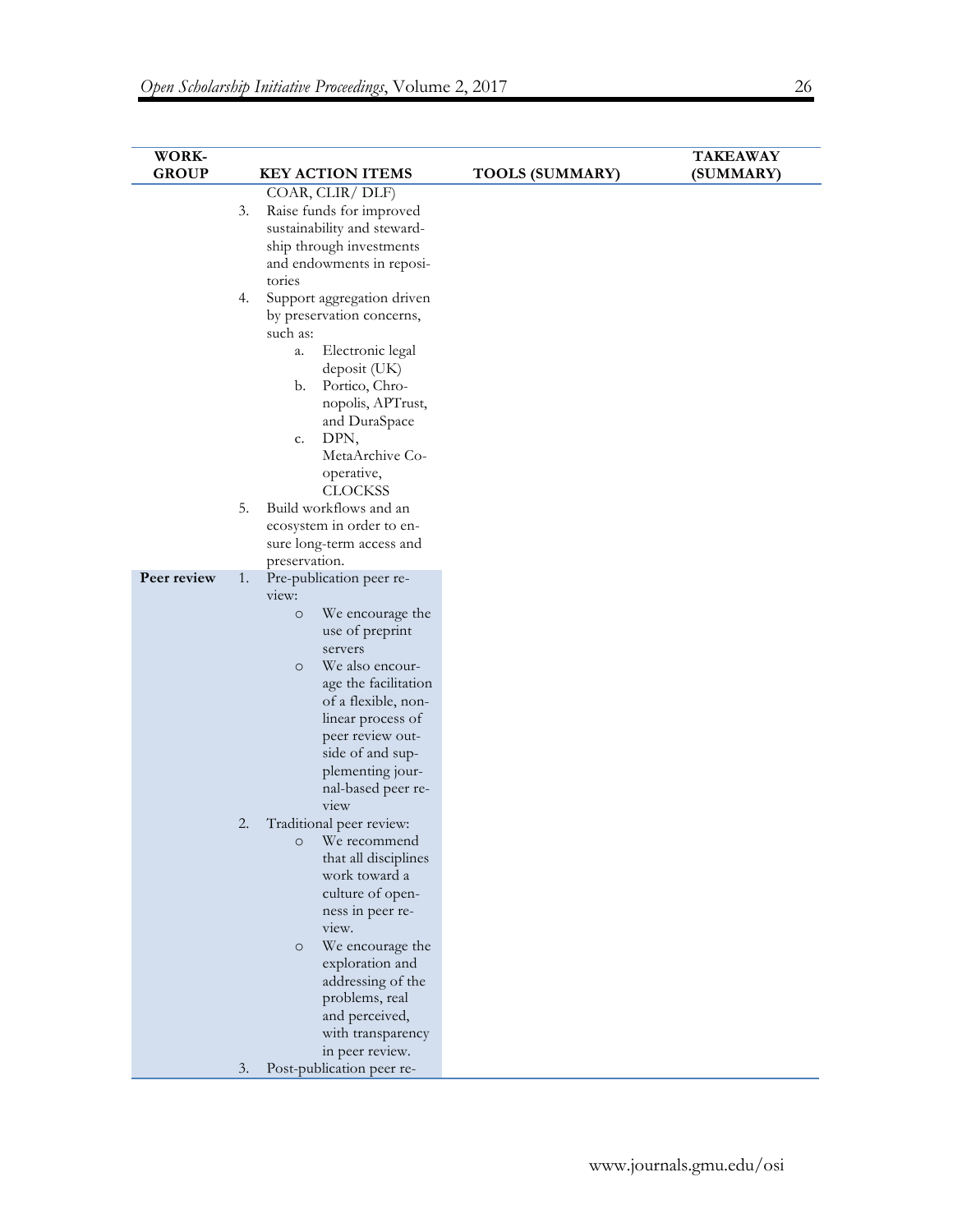| WORK-<br><b>GROUP</b> | <b>KEY ACTION ITEMS</b>                                                                                                                                                                                                                                                                                                                                                                                                                                                                                                                                                                                                                      | <b>TOOLS (SUMMARY)</b> | <b>TAKEAWAY</b><br>(SUMMARY) |
|-----------------------|----------------------------------------------------------------------------------------------------------------------------------------------------------------------------------------------------------------------------------------------------------------------------------------------------------------------------------------------------------------------------------------------------------------------------------------------------------------------------------------------------------------------------------------------------------------------------------------------------------------------------------------------|------------------------|------------------------------|
|                       | view:<br>We recommend<br>$\circ$<br>the facilitation of<br>post-publication<br>review of tradi-<br>tionally reviewed<br>publications.<br>We recommend<br>$\circ$<br>experiments with<br>crowd systems<br>that incentivize<br>broad, representa-<br>tive participa-<br>tion-for exam-<br>ple, with a cur-<br>rency, rating, or<br>credit system.<br>Any credits or rat-<br>$\circ$<br>ings should be<br>acknowledged by<br>employers or<br>funders of those<br>doing the reviews<br>as valid metrics in<br>career progres-<br>sion.<br>4.<br>Overall, more study, pilots<br>and standards are recom-<br>mended, as detailed in the<br>report. |                        |                              |
| Embargoes             | A project is proposed to study<br>and reform the current embar-<br>go system. The stages of this<br>project are as follows:<br>funder identification (al-<br>1.<br>ready begun) and brief<br>(drafted)<br>2.<br>literature review (already<br>begun)<br>case studies analysis<br>3.<br>4.<br>employing researcher(s)<br>and surveying stakeholders<br>analysis of survey data and<br>5.<br>presentation at OSI 2017<br>(by the OSI 2016 Embargo<br>Workgroup). The OSI<br>Embargo Workgroup has<br>prepared a set of draft sur-<br>vey questions and will ana-<br>lyze the survey data and                                                   |                        |                              |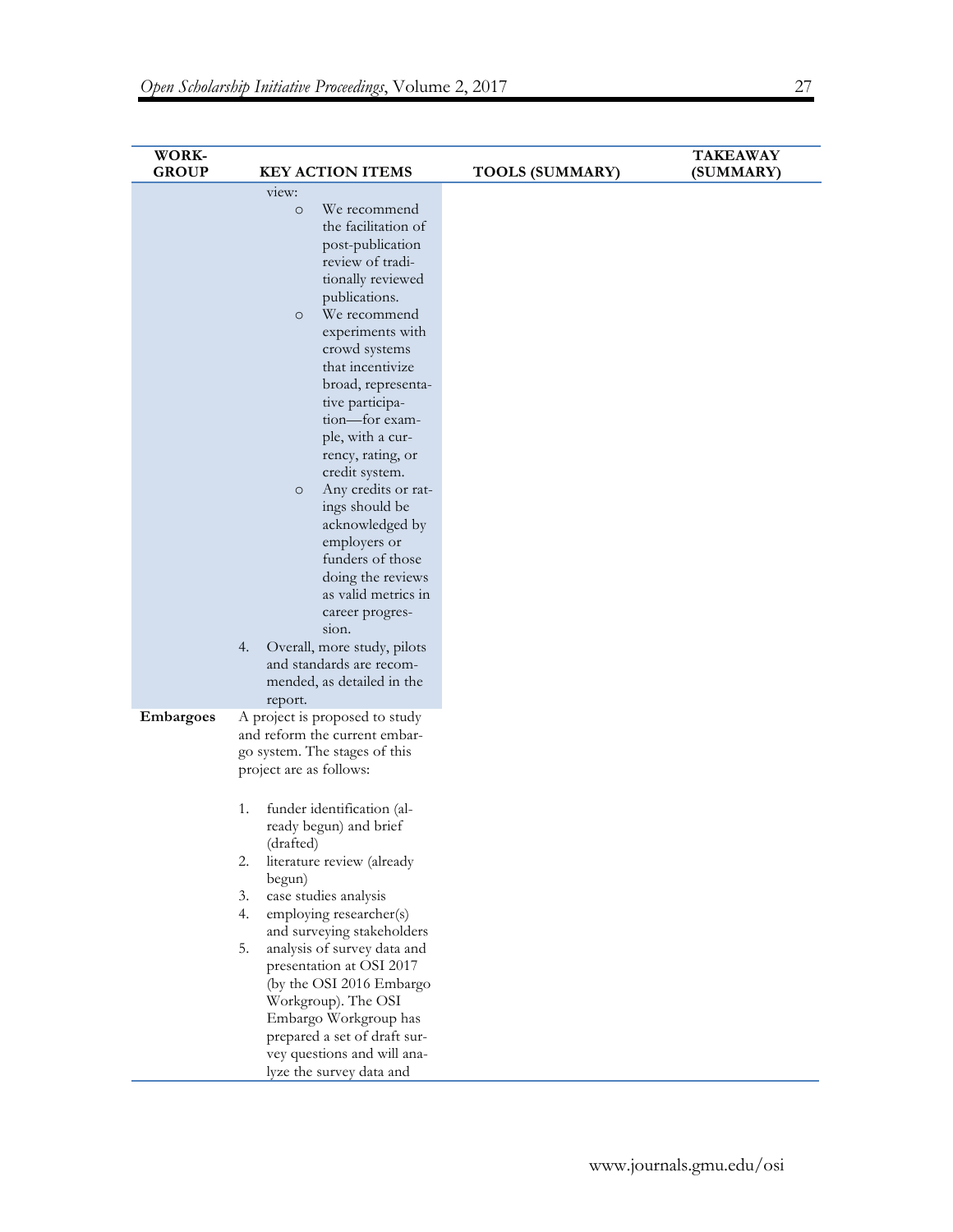| WORK-        |    |                                                            |                        | <b>TAKEAWAY</b> |
|--------------|----|------------------------------------------------------------|------------------------|-----------------|
| <b>GROUP</b> |    | <b>KEY ACTION ITEMS</b>                                    | <b>TOOLS (SUMMARY)</b> | (SUMMARY)       |
|              |    | present it to OSI 2017                                     |                        |                 |
| Impact fac-  | 1. | DORA recommendations                                       |                        |                 |
| tors         |    | should be implemented.                                     |                        |                 |
|              |    | Future OSI workgroups                                      |                        |                 |
|              |    | should assess the initial re-                              |                        |                 |
|              |    | sponse of research funders,                                |                        |                 |
|              |    | especially in the biomedical                               |                        |                 |
|              |    | field, to this proposed ac-                                |                        |                 |
|              |    | tion and amend the follow-                                 |                        |                 |
|              |    | ing actions accordingly.                                   |                        |                 |
|              | 2. | Create templates for uni-                                  |                        |                 |
|              |    | versities / disciplines, to                                |                        |                 |
|              |    | facilitate the development                                 |                        |                 |
|              |    | of appropriate tenure and                                  |                        |                 |
|              |    | promotion frameworks to                                    |                        |                 |
|              |    | implement DORA                                             |                        |                 |
|              | 3. | Create an international                                    |                        |                 |
|              |    | metrics lab, learning from                                 |                        |                 |
|              |    | prior attempts to do this,<br>and staffed with a coalition |                        |                 |
|              |    |                                                            |                        |                 |
|              |    | of groups already in this<br>space (as identified in the   |                        |                 |
|              |    | report).                                                   |                        |                 |
|              | 4. | Share information about                                    |                        |                 |
|              |    | the JIF, metrics, their use                                |                        |                 |
|              |    | and misuse, via a resource                                 |                        |                 |
|              |    | page on the OSI website                                    |                        |                 |
|              |    | and partnerships with insti-                               |                        |                 |
|              |    | tutions as identified in the                               |                        |                 |
|              |    | report                                                     |                        |                 |
|              | 5. | Improve the validity of the                                |                        |                 |
|              |    | JIF as one indicator of                                    |                        |                 |
|              |    | journal quality (OSI                                       |                        |                 |
|              |    | workgroups focused on in-                                  |                        |                 |
|              |    | dicators or impact factors                                 |                        |                 |
|              |    | should draft a list of im-                                 |                        |                 |
|              |    | provements required to the                                 |                        |                 |
|              |    | $ 1F\rangle$                                               |                        |                 |
| At-large     | 1. | Promotion and tenure was                                   |                        |                 |
|              |    | discussed at some point in                                 |                        |                 |
|              |    | most, if not all,                                          |                        |                 |
|              |    | workgroups. Notably, there                                 |                        |                 |
|              |    | was no team expressly des-                                 |                        |                 |
|              |    | ignated to tackling the                                    |                        |                 |
|              |    | question of promotion and                                  |                        |                 |
|              |    | tenure. There is recogni-                                  |                        |                 |
|              |    | tion that while promotion                                  |                        |                 |
|              |    | and tenure is a key compo-<br>nent of the publishing eco-  |                        |                 |
|              |    |                                                            |                        |                 |
|              |    | system, there is perhaps lit-                              |                        |                 |
|              |    | tle that publishers them-                                  |                        |                 |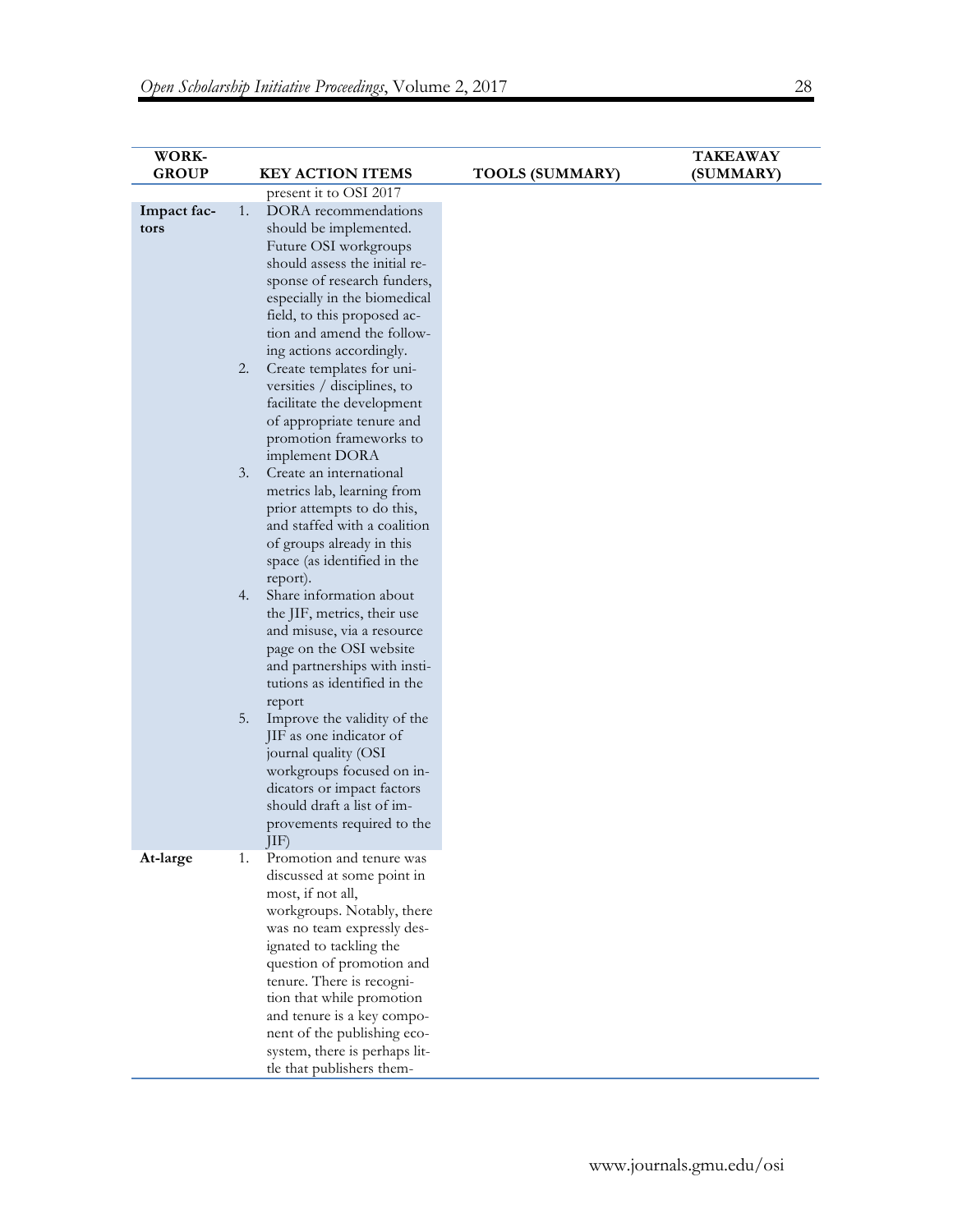| <b>WORK-</b> |                               |                        | <b>TAKEAWAY</b> |
|--------------|-------------------------------|------------------------|-----------------|
| <b>GROUP</b> | <b>KEY ACTION ITEMS</b>       | <b>TOOLS (SUMMARY)</b> | (SUMMARY)       |
|              | selves can do to influence    |                        |                 |
|              | the process. In this sense,   |                        |                 |
|              | OSI could conceivably         |                        |                 |
|              | work with other stakehold-    |                        |                 |
|              | ers throughout the academ-    |                        |                 |
|              | ic system to express per-     |                        |                 |
|              | spectives and positions on    |                        |                 |
|              | this evolution.               |                        |                 |
|              | 2.<br>More focus on impact is |                        |                 |
|              | another idea. The at-large    |                        |                 |
|              | committee's observations      |                        |                 |
|              | lend credence to the idea     |                        |                 |
|              | that a "spectrum of im-       |                        |                 |
|              | pact" measure might be        |                        |                 |
|              | developed by OSI to paral-    |                        |                 |
|              | lel the spectrum of open      |                        |                 |
|              | proposal. Specifically, a     |                        |                 |
|              | theme running as an un-       |                        |                 |
|              | dercurrent in many            |                        |                 |
|              | workgroup discussions was     |                        |                 |
|              | a greater need to focus on    |                        |                 |
|              | assessment of the value of    |                        |                 |
|              | research and scholarship.     |                        |                 |
|              | Notably, nearly all partici-  |                        |                 |
|              | pants in the OSI2016 con-     |                        |                 |
|              | ference, and most stake-      |                        |                 |
|              | holders in the entire schol-  |                        |                 |
|              | arly publishing ecosystem,    |                        |                 |
|              | have an interest and need     |                        |                 |
|              | to measure the impact of      |                        |                 |
|              | research and scholarship.     |                        |                 |
|              | 3.<br>Improve composition and |                        |                 |
|              | representation for            |                        |                 |
|              | OSI2017, begin focusing       |                        |                 |
|              | on action instead of ideas    |                        |                 |
|              |                               |                        |                 |

## **4. Synthesis of OSI2016 and**

## **OSI2017 recommendations**

There are several ways to synthesize all these recommendations. The method used here is to calculate the "connectedness" of the reports produced at OSI2016 and OSI2017 in order to supplement the "gut feeling" takeaways described at the outset of this report (both are distinctly subjective approaches, of course; see the spreadsheets included in the Annex section for more details, as well as the analysis critique later in this report). Most OSI2017 reports have three to five "outbound" connections where the issues being addressed by other workgroups are noted as being key. At the same time, most reports have a smaller number (zero to three) of "inbound" connections, where other groups identify the particular issue they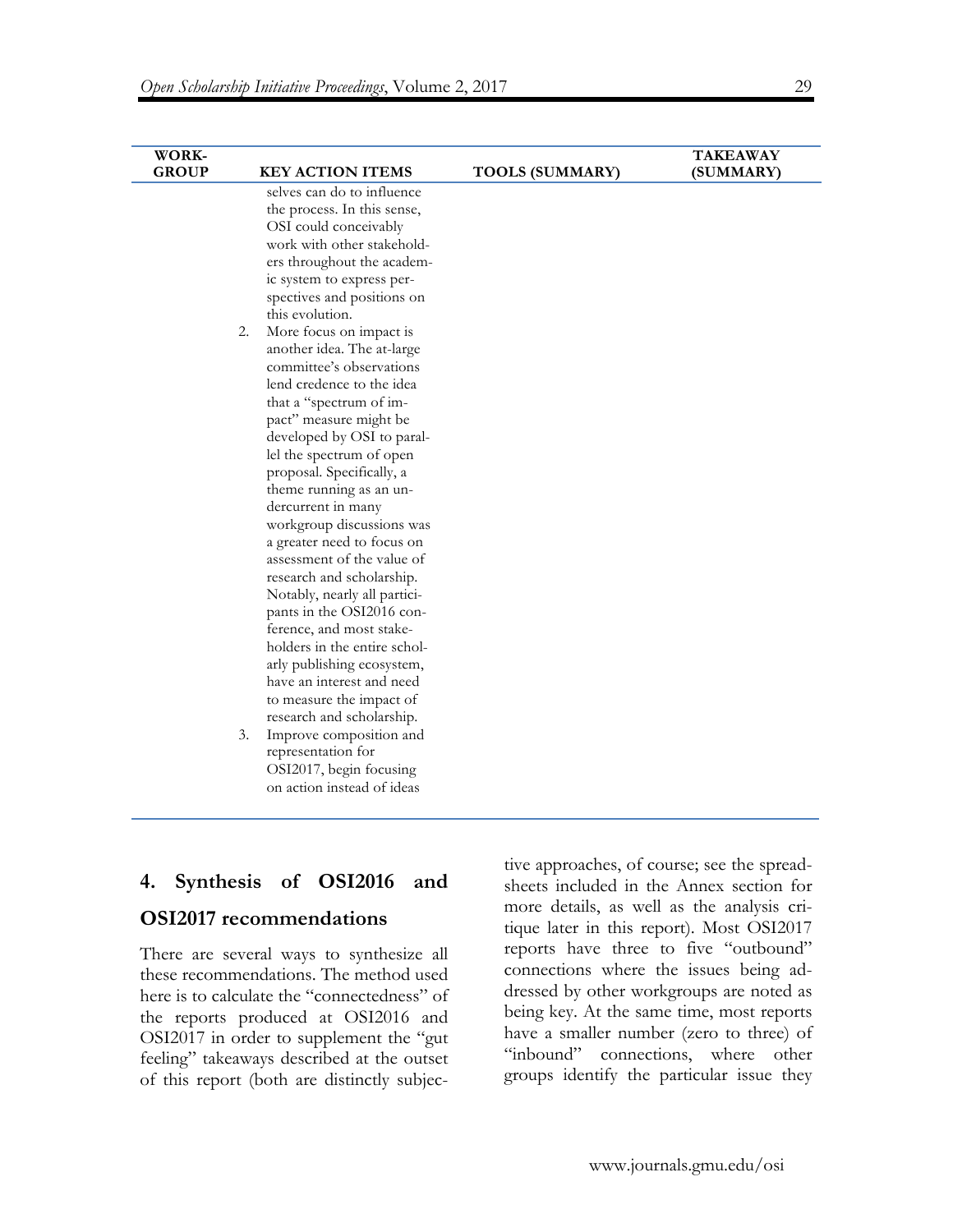are working on as being key. In other words, if a group of 12 people is asked to name the 10 most famous people in history, that's an outbound connection. To the extent that these 12 people are on other's lists, that's an inbound connection.

This discrepancy between inbound and outbound connections is owing to the large number of inbound connections being made to the studies groups, the culture of communications group and a few others. That is, a large number of groups across OSI2016 and OSI2017 concurred that two foundational concerns with regard to reforming scholarly communications are the critical need for more studies and information, and the need to reform the culture of communication in academia. Issues such as standards and developing a clearer sense of what "open" means are also among the issues that OSI participants frequently judged to be key.

Another approach to synthesizing these recommendation is to examine the connectedness of specific tools and processes—more meetings, more collaboration, outreach efforts and so on. Here, as you can see from the graph below, it's clear that the key recommendation from OSI2016 and OSI2017 participants is that we need more information.

There are many gaps in our understanding, and more information is needed before we can move forward aggressively and assuredly in a number of areas. However, not every recommendation involves gathering more information. Almost as many recommendations simply call more coordination and collaboration toward common goals, more outreach programs geared toward clarifying the open landscape and sharing information with each other (key to reforming the culture of communication), and more focus on standards development and the deployment of tools and resources that can serve the scholarly communication stakeholder community.

There is overlap in a lot of this terminolo-



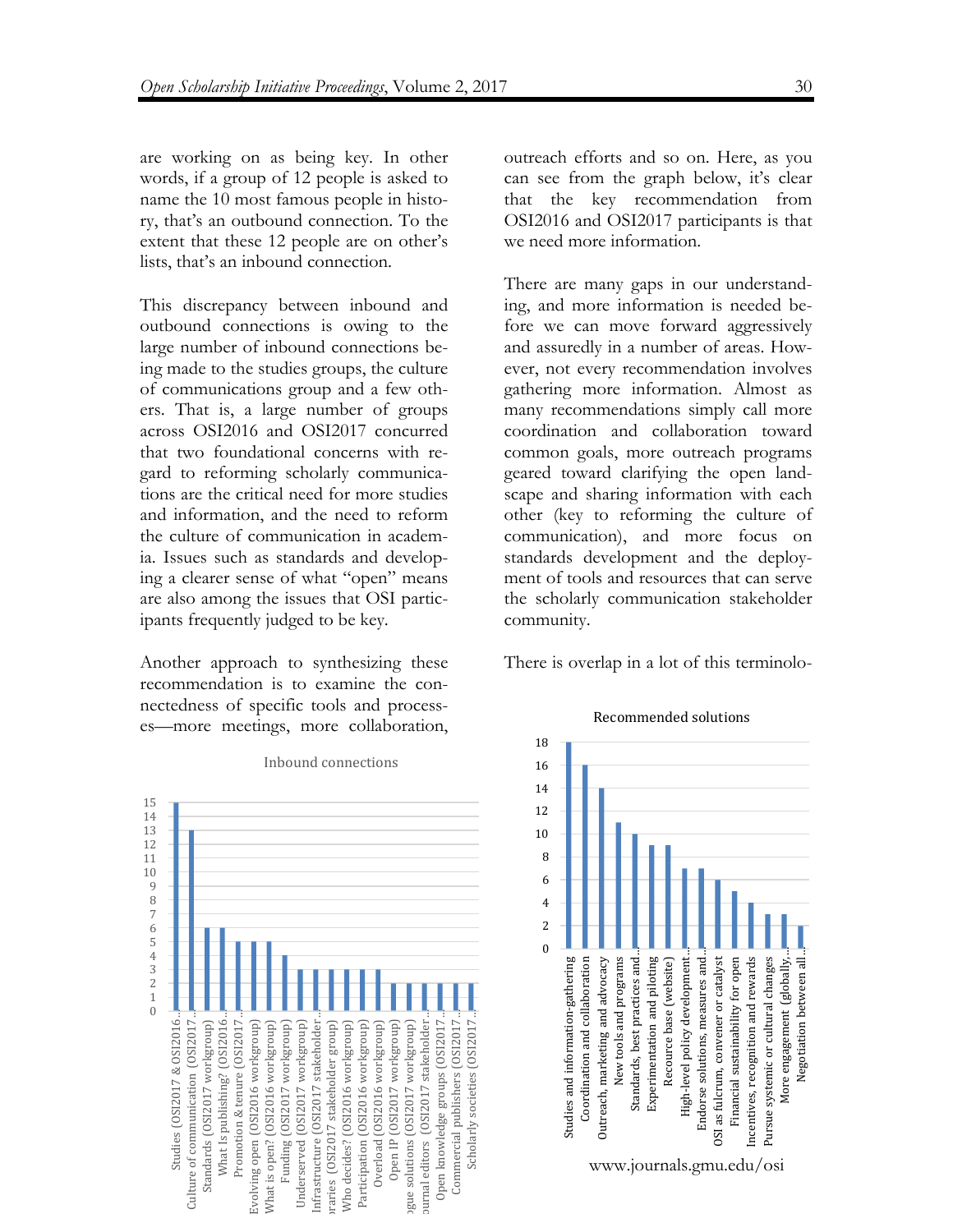gy, of course—this is a rough pass to help us understand the general road ahead. But it interesting to note from this representation that some of the more complicated approaches like high-level meetings and cross-stakeholder negotiations approaches that many in OSI have been skeptical about due to the wide range of perspectives in this group—aren't necessarily the approaches we need to explore first. It's possible that OSI can make significant headway merely by picking the low-hanging fruit first—by gathering more information, partnering on significant efforts, reaching out to the scholarly communication community, creating a resource base for open, and more.

As the OSI group moves forward in 2017 and 2018, therefore, its main focus should be on the most prominent issues and study areas first. Practically speaking, though, OSI may need to skip over the first recommendation calling for more studies until and unless this initiative receives a significant boost in funding. However, we can move forward with "information gathering" to the extent that we can scour the landscape for facts that exist but aren't in our possession yet, or facts that don't require a complicated study to collect (like researcher attitude surveys, for instance). Combined with this effort, we can also try to begin collaborating and coordinating in earnest to work on reforming the culture of communication in academia, developing open outreach programs and products, developing OA information and guidance resources for the stakeholder community, discussing new international standards, and so on down the line.

How can we reconcile these two sets of recommendations, though—that is, how can we maximize our limited resources to both the right focus area and the right approach? Specifically, if we're agreed that, other than studies, culture of communication is the most salient topic to pursue, and that we should develop the most recommended solutions we can afford, where do these two sets of recommendations intersect? What specific projects should we work on that encompass both the most salient topics and with the most recommended solutions? As the graph below illustrates, this intersection happens for four areas of activity: studies and information-gathering; outreach, marketing and advocacy; coordination and collaboration; and developing a resource base (essentially, a website devoted to OA coordination and education).



# **5. Recommendations for 4Q17- 2Q18**

At present, OSI lacks the financial and labor resources to undertake the entire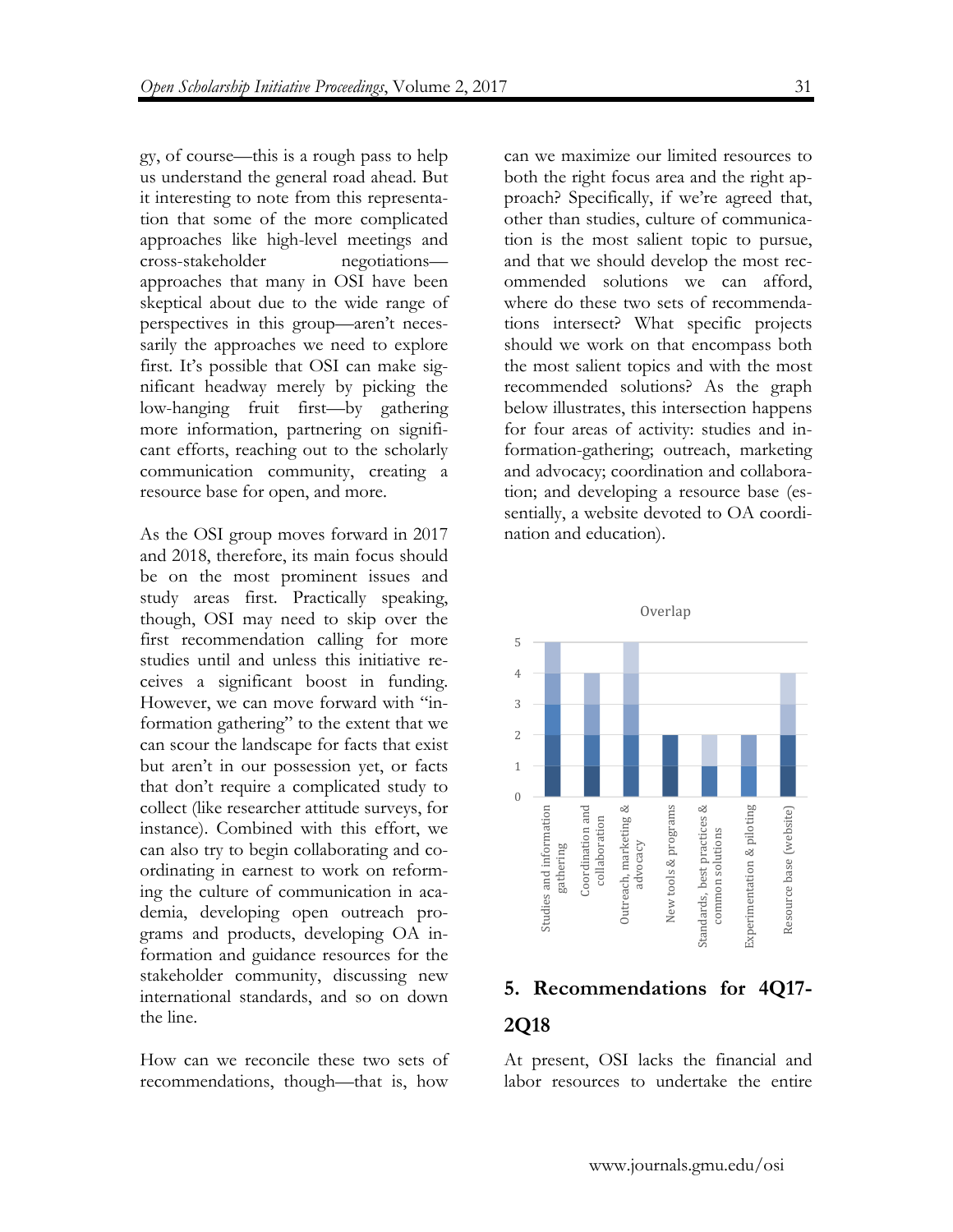suite of recommendations put forward by OSI2016 and OSI2017 participants. However, as the above synthesis suggests, if we focus just on the most "connected" recommendations we can stay within our capabilities and also achieve significant impact. Specifically, OSI should focus on three main tasks first and foremost: (1) Outreach, marketing and advocacy efforts—first on behalf of the issues listed in the above table and then spreading to other issues as time and resources permit, (2) building a resource base for use with the issues listed above and then spreading to other issues as time and resources permit, and (3) building coordination and collaboration efforts, again primarily for the central issues for now but spreading later.

As OSI attracts more resources in the future and builds a resume of accomplishment, we can fund studies, develop new tools, work together on standards, support pilots and so on, geared first toward the central issues. Other approaches such as high-level meetings will come over time, as will a focus on issues such as information underload, but for now, OSI's priorities will be to address the highest needs first with the most recommended solutions. These plans will no doubt evolve and change at the margins as they're rolled out, but this is the general direction OSI will start heading in the Fall of 2017.

As these plans roll out, they will build on the common perspective of OSI participants mentioned at the outset of this paper—to wit, that open isn't free, it isn't easy, publishing is critical, OSI can help, we're on the right track, we're more alike than unalike, convergent needs are everywhere, we all have a stake in the outcome and should recognize each other's efforts and hold each other accountable, and that there is a lot of mistrust in the system which needs to be overcome.

How does all this reconcile with the action plan previously developed for 2016 and 2017 (see Annex section)? Reasonably well. Coming out of OSI2016, most of our goals for the last half of 2016 and early 2017 were to figure out how to approach OSI2017—how to interpret and distill the outcomes of the first full year of OSI effort into forward progress and action. This was achieved quite successfully, as the OSI2017 conference outcome can attest. The only goal which wasn't met was forming "tiger teams." The idea behind these teams—groups of OSI participants who are concentrated in a particularly institution or geographic area, or who met regularly as part of a stakeholder group (like scholarly librarians)—was that they could address their institutions, and also key meetings (to be identified). These teams are still a popular idea and can be part of the marketing and outreach strategy for 2017 and 2018. Once outreach materials are developed, tiger teams can draw on these resources for their work.

In addition to this emphasis, OSI participants have recommended taking a closer look at a handful of topics. Small discussion groups peeled off during 2017 to work on these; some may end up becoming 2018 workgroup topics. Going forward, communications reforms (as noted below) should help make these side conversations more fruitful and enduring than just email or listserv groups:

1. Cash incentives to publish: What are the cash incentives to publish in academia? There is anecdotal evidence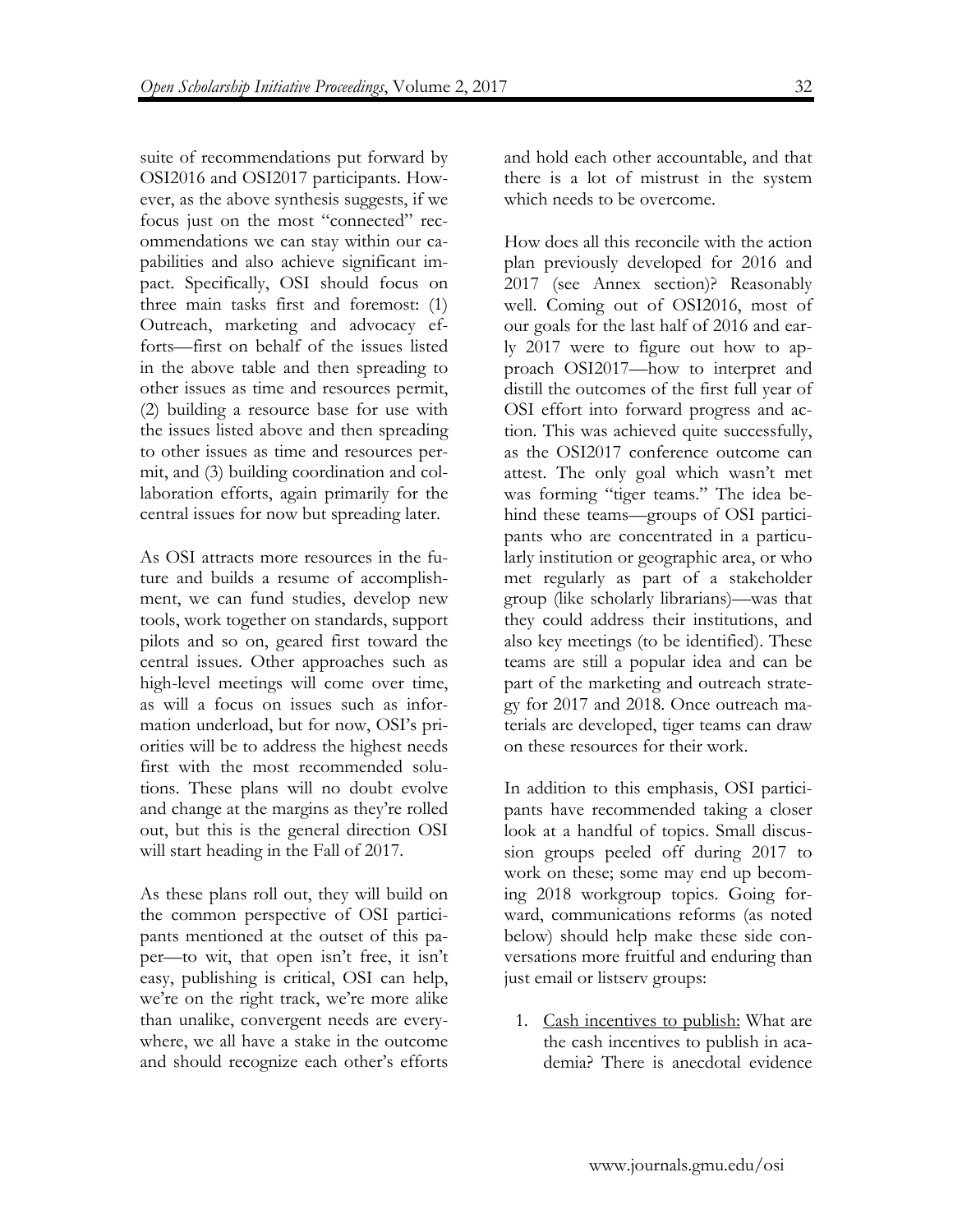from some parts of the world that this is a significant and corrosive phenomenon.

- 2. Publisher profit margins: The profit margins of commercial publishers have long been cited in debates about scholarly communication reform. Facts, however, are in short supply. A group of industry leaders and analysts is willing to pull together an authoritative on this topic.
- 3. Open protocols: Open study protocols is an important and underresearched area. There are a few open protocol sites but none for major clinical work. What are the challenges? Is this a solvable problem?
- 4. Blacklist: Should a new blacklist be developed? A whitelist? Some other solution? Various ideas have been discussed at length both on and off list and in a side group but a final decision hasn't been reached yet.
- 5. APCgrabber.com: A website that pulls in data on APCs for easy comparison or where publishers can selfpost pricing info (granted there would be lots of caveats) would be a valuable resource for this community. This idea preceded the blacklist discussion—we wouldn't want to create a tool that makes it easier for fraud dealers to peddle their wares.
- 6. Open impacts: Follow-up on a listserv conversation regarding a hotly-disputed report on open impacts (circulated to the list in February) by restarting this conversation with one of the report's authors included.
- 7. iTunes model: Would an iTunes model work for scholarly journals? Would providing a-la-carte access to journal articles at 99 cents apiece be attractive to scholars and publishers?

# **6. Analysis critique**

As noted above, absent full funding, OSI simply isn't able to address all challenges at the same time so some prioritization is necessary. This prioritization does not mean, however, that lower priority challenges are less important or that all OSI participants agree with the priorities identified in this report. OSI will endeavor to stay focused on all the issues and solutions identified by OSI participants and tackle these going forward as possible.

It is also important to note that this synthesis has not had broad input yet from all OSI participants, nor is this approach necessarily the best way of identifying priorities. More input and analysis is needed. To this end, OSI steering committee and summit group members are currently in the process of going over these recommendations and will set aside significant meeting and discussion time between end-2017 and early-2018 to discuss these recommendations and adjust as needed. In addition to broadening input into this decision, improving the transparency of this process will also be important.

# **7. The 2018-19 action timeframe**

Because the scholarly communication stakeholder community is so diverse, the first step in this group's journey has been to acknowledge and value where each stakeholder group is in the process. This stage of OSI took place during 2016 and 2017. The next two years, 2018 and 2019, will involve figuring out what course adjustments can be made to the current system to continue to improve scholarly communication and what assistance this community can offer—new standards,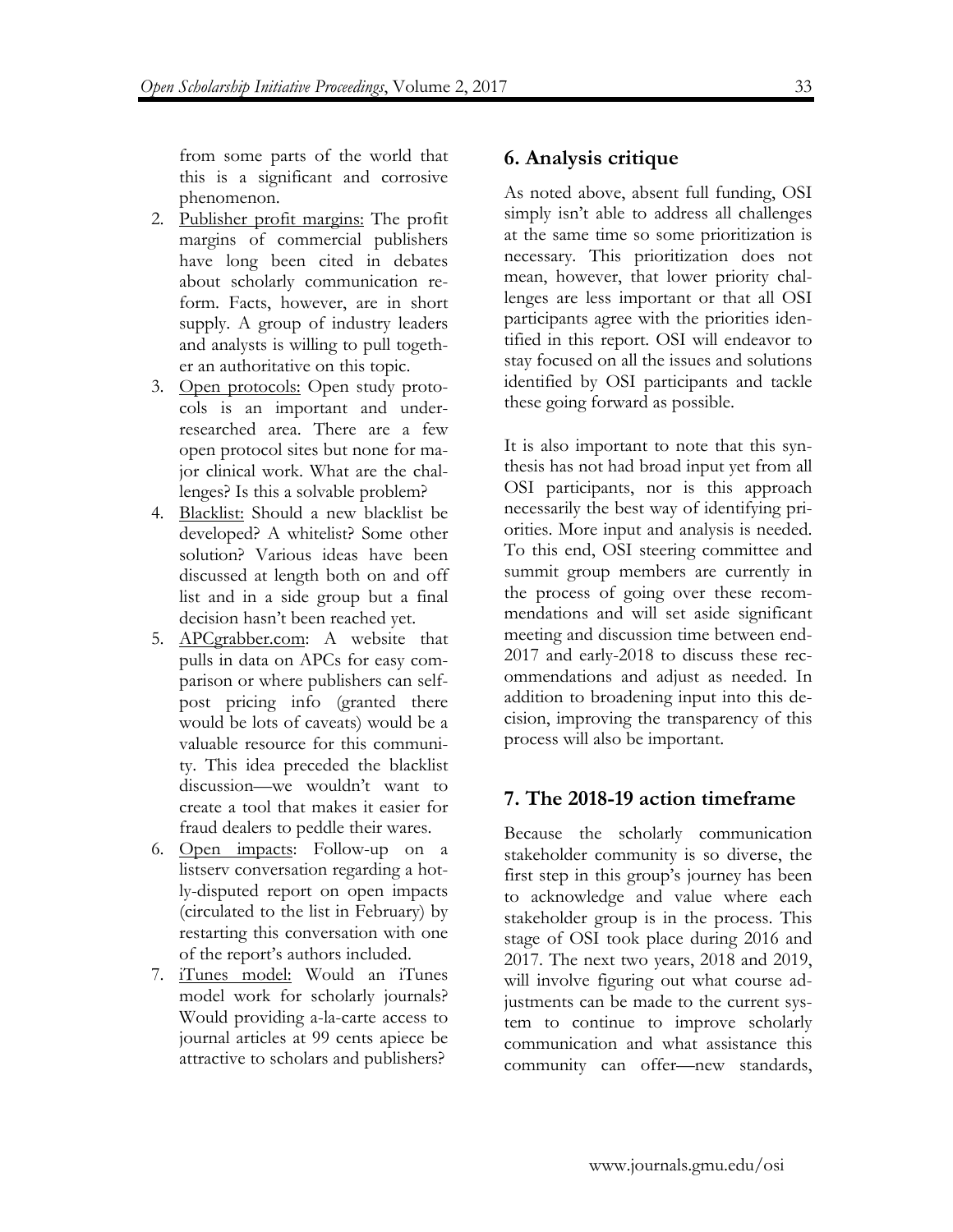new incentives, better definitions, coordinated policies, collaboration efforts, formal partnerships, new studies, pilot products, and so on. Actively involving the full international community will be vital during these next few years to make sure we're doing the right things for the right reasons. Our hope is that by 2020 the OSI group will be fully engaged in significant reform efforts, fine-tuning these efforts until 2025.

To better engage the international community and ensure that our action plans are the right ones, OSI is currently evaluating several proposals for international meetings in 2018 and 2019. These meetings can do any or all of the following (depending on the interests of the meeting hosts):

- 1. Invite local researchers and research leaders from various disciplines and institutions to comment directly about their scholarly communication needs and challenges. What problems are we trying to solve and what are our options?
- 2. Help coordinate the scholarly communication reform policies of libraries, universities and other institutions around the world. How can we improve our efficiency and effectiveness?
- 3. Address the specific needs of each particular country or region---for instance, improve the global indexing of local journals (or better understand how to improve indexing), improve journal publishing standards (or awareness of standards, or work to adjust global standards to new and emerging realities such as the impracticality of current peer review

standards), and/or improve government policies with regard to open.

- 4. Focus on one evaluating, finetuning, and broadly adopting solutions (with the backing of UNESCO) for just one key issue in scholarly communication—for instance, impact factors, peer review, or embargoes.
- 5. As mentioned earlier, identify a set of common principles that define what the global scholarly communications community wants as an endpoint. If we can identify these principles as a global group, we can then make a broad model that can be adapted or adopted.

OSI participants will be invited to participate in these meetings, depending on the focus (for a meeting on impact factors, for instance, we would want to invite experts in this field). Supplementing this group will be local experts and officials who will be able to sign on to agreements and implement recommendations—university provosts, ministry officials and the like. The structure of each meeting will depend on the nature of challenge—whether we're simply presenting a solution for local discussion and adoption, collecting information for consideration by OSI, and so on.

# **8. Communication reform**

A common refrain from OSI2017 was that OSI's communication channels need to be improved. While the OSI listserv has been a conspicuously active, rich and informative information space, it was never intended to be a decision-making tool for this group. Additionally, as a discussion space it isn't ideal since many individuals prefer more time to weigh in and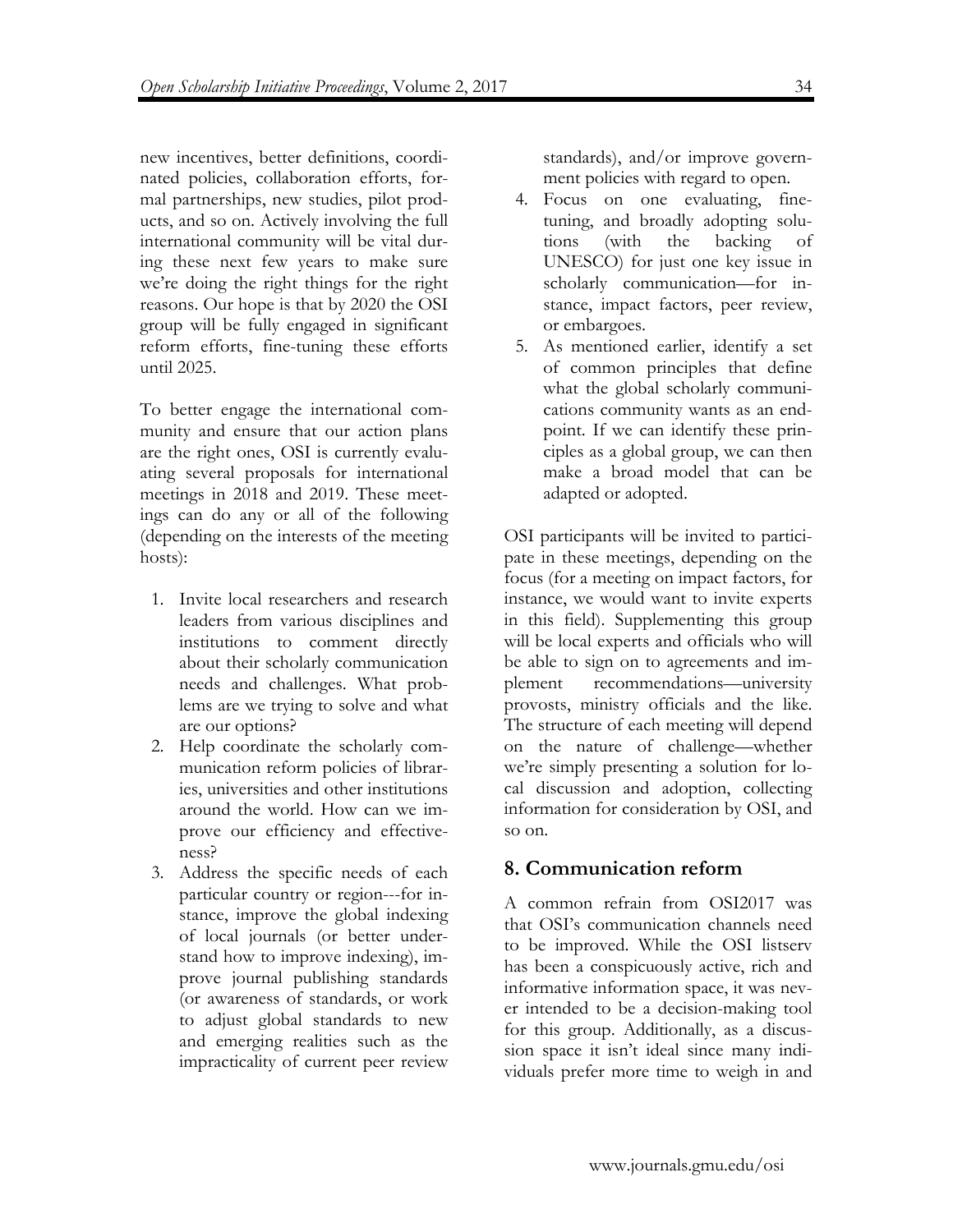don't always want to engage in contentious conversations. Here's what's been proposed for late 2017 and beyond:

- 1. The OSI listserv will transition into becoming a forum for discussing moving OSI action-items forward pros/cons, collaborations, etc.
- 2. OSI will launch a new listserv in late 2017 as part of the outreach and resource tools being developed (see above recommendations). This list will be open to the public and will host the deep conversations about the future of scholarly communication that have heretofore been mostly only on the OSI website.
- 3. OSI will launch a new website in late 2017 as part of the outreach and resource tools being developed (see above recommendations). This site may host communication tools of use to the OSI group.
- 4. Slack channels will be set up to start handling the detailed group work on specific topics and projects. Basecamp will be phased out. By using Slack, our hope is that workgroups and issue groups will be able to pull in a wider variety of participants, and that these participants will have an easy-to-use, long-term resource for keeping track of conversations and efforts.
- 5. A provisional summit group comprised of 35 OSI stakeholder representatives has been appointed (and will be elected by early 2018). This group will take control of the OSI agenda and will begin deciding as a group what to do and how. These decisions will be presented to the full OSI group for comment.
- 6. A new monthly MailChimp newsletter will be launched to sum up topics

and efforts and give everyone executive summaries of who's doing what.

7. Action teams will have periodic video chats

# **9. Governance reform**

A governance plan for OSI was developed in late 2016 and circulated to OSI participants for comment and feedback. The most recent version of this plan is included in the Annex section of the pdf version of this report posted online at osinitiative.org.

Our goal was to discuss this proposal as a group at OSI2017—participants had several months of preparation time to review this proposal and prepare feedback—and also to elect a summit group to serve as the "executive board" for OSI (as called for in the governance plan). However, the full group quickly voted to table this effort for further consideration.

To help develop a permanent workable plan for some sort of executive board for OSI, and also refine the governance plan, a provisional summit group was appointed by the OSI program director in July of 2017. This group represents all stakeholder groups in rough proportion to the ratios originally proposed at OSI2017 (seven reps from research universities, three from publishers, and one each from every other group; see osinitiative.org for details), and also includes OSI's conference planning committee. Individuals so appointed will serve in dual roles as both the OSI2018 planning committee and the "steering committee" for the OSI summit group. The provisional summit group will figure out how to transition to a permanent OSI executive group before the next full group meeting.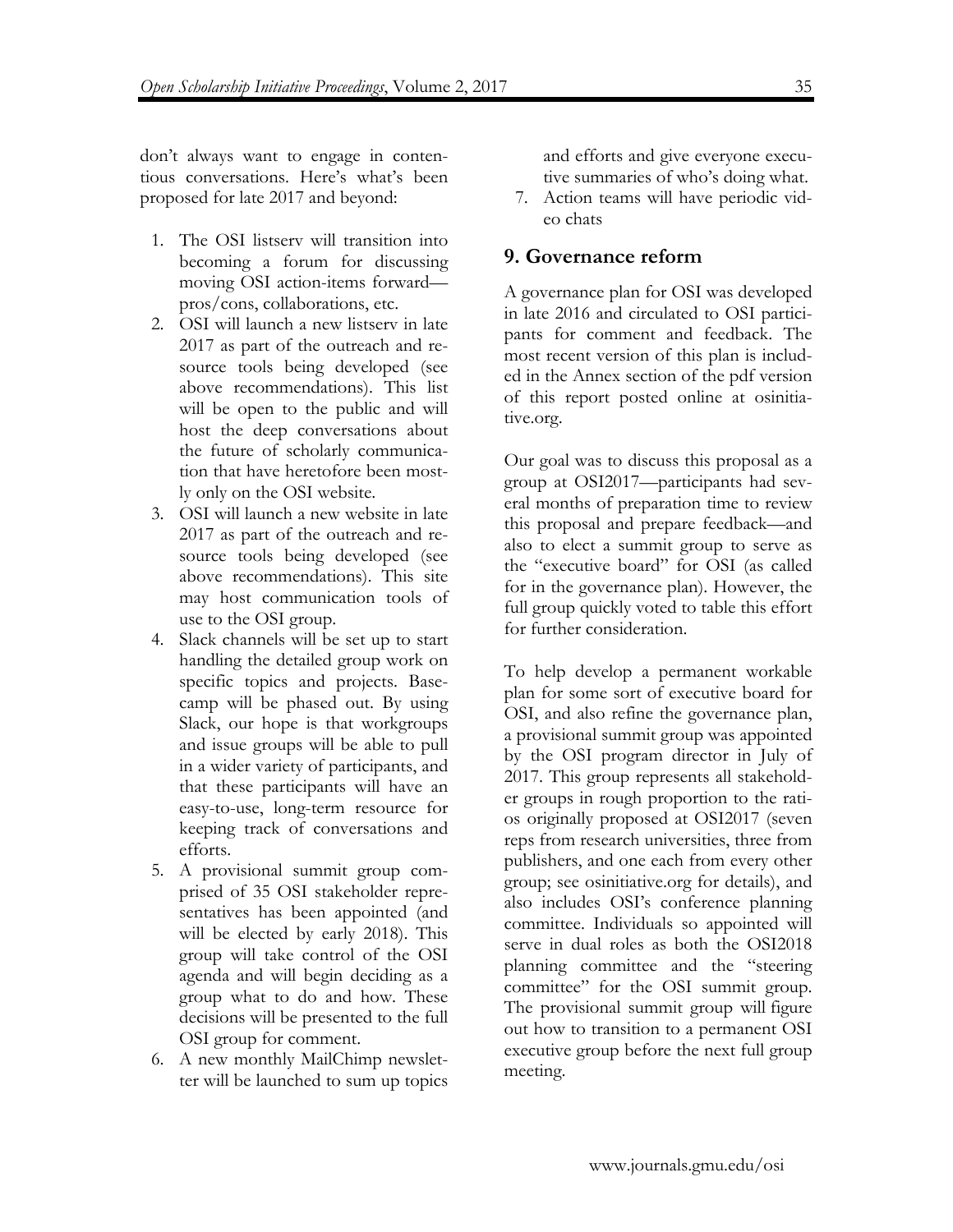One change that will occur in the final version of the governance document is the use of the word "member" to define the status of individuals who are participating in OSI. Other words have been used as well, including participant, delegate, and representative. It's important that everyone feels welcome to discuss issues in OSI without also conferring some level of community buy-in that isn't warranted (as Jean-Claude Guedon pointed out on the OSI listserv earlier this year). This said, OSI is an invitation-only group whose purpose is to work together across stakeholder perspectives and divisions, so this isn't just another conversation but an action-oriented group of people who possess some common denominator of willingness to try working in a cross-stakeholder effort. In a poll of OSI members conducted in August 2017 (n=59) a majority of respondents felt the word "participants" best described their affiliation with OSI, followed by "member" and "delegate." Going forward, we will use the term "OSI participant" to describe the people who are involved in OSI.

# **10. Bookkeeping details**

The OSI2017 meeting was held on April 18-21, 2017 in Washington DC. About 115 participants took part (compared to about 190 in 2016). Travel budgets were a significant issue this year, as well as concerns about international travel vis a vis the incoming Trump Administration's efforts early in 2017 to curb international travel into the United States (in response to this ban, OSI participants discussed the possibility of holding future meetings outside the US, and a statement of international solidarity in this effort was posted on the OSI website). In response to the travel budget issues being experienced by many would-be participants, OSI extended \$20,000 in travel and lodging scholarships, made possible by the generous support of OSI2017 sponsors and by efforts to keep conference costs at a minimum.

George Washington University was the host university this year. Most participants stayed at the One Washington Circle Hotel across the street from GWU. Most workgroup presentations were made at the end of the final full day of the conference and stakeholder presentations were made on the final morning of the conference at the Ritz Carlton, located a few blocks north of GWU.

Participants followed the same workshopcentric format as for OSI2016, breaking off into 12 workgroup meetings and giving full-group presentations on these meetings during the final afternoon and morning of the conference. New this year, participants also broke into nine stakeholder group meetings and reported out on these conversations as well. Also new this year, participants welcomed two keynote speakers: Vint Cerf (VP, Google) provided the opening remarks, and Keith Yamamoto (Vice Chancellor for Science Policy and Strategy, UCSF) provided the closing remarks. A number of participants also carved out time to be interviewed for a short film on scholarly publishing ("Paywall").

OSI2017 also featured a quick "fast pitch" segment on the closing morning of presentations where participants were invited to share their ideas about what OSI should work on at 2018 or update participants on their own projects. Several of these ideas and projects clearly tie in with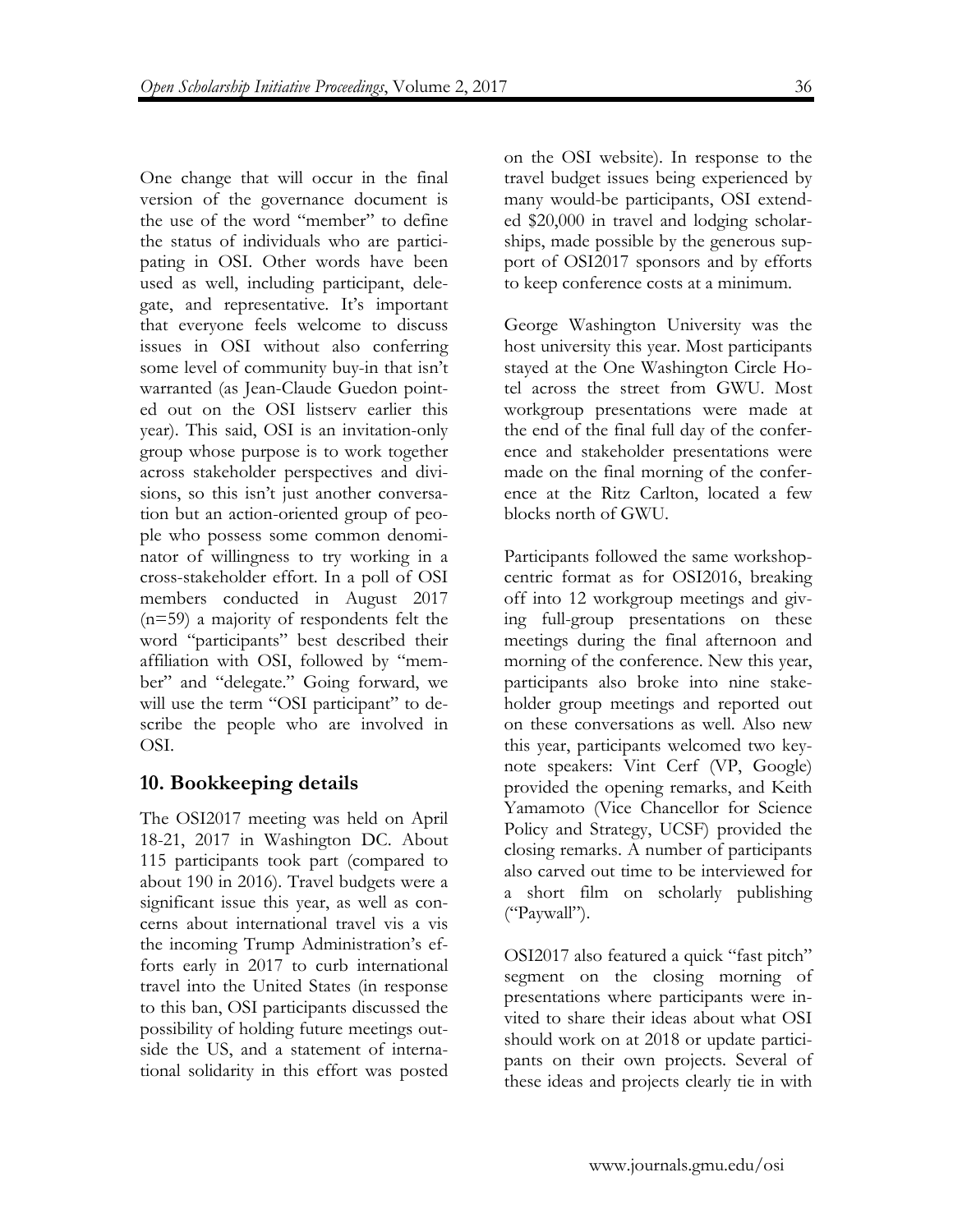the broader recommendations and conclusions from OSI2017 and others will be considered by the summit group for follow up. The following table provides an overview of this input:

| <b>PARTICIPANT</b>                       | <b>FAST PITCH</b>                                                                                                                                         |                                                                                                                                                                                                                                                                                                                                                                                                                                                                                                                                                                                           |
|------------------------------------------|-----------------------------------------------------------------------------------------------------------------------------------------------------------|-------------------------------------------------------------------------------------------------------------------------------------------------------------------------------------------------------------------------------------------------------------------------------------------------------------------------------------------------------------------------------------------------------------------------------------------------------------------------------------------------------------------------------------------------------------------------------------------|
| NAME(S)                                  | <b>SUMMARY</b>                                                                                                                                            | <b>DETAILS</b>                                                                                                                                                                                                                                                                                                                                                                                                                                                                                                                                                                            |
| Ali Andalibi and<br><b>Bhanu Neupane</b> | UNESCO-funded hacka-<br>thon to develop apps to get<br>at hidden databases                                                                                | Collectively identify the technical challenges that open source<br>faces (e.g., databases and interoperability issues). These prob-<br>lems would then be pitched each year at the OSI annual con-<br>ference and the students from the host institution would be<br>able to form teams to propose solutions to the problem. A<br>panel of judges would then pick the top three (or whatever<br>number we feel is right) and we would give them up to \$10k<br>to work on the solution and report at the next conference. Of<br>course, we would pay for their travel to that conference. |
| Cheryl Ball                              | VEGA, an OA content<br>access tool                                                                                                                        |                                                                                                                                                                                                                                                                                                                                                                                                                                                                                                                                                                                           |
| <b>Peter Berkery</b>                     | OA monograph access initi-<br>ative, just launched by<br>AAUP. Coalition of the<br>willing, including 61 univer-<br>sity presses.                         |                                                                                                                                                                                                                                                                                                                                                                                                                                                                                                                                                                                           |
| <b>Stacy Konikel</b>                     | idealis.org                                                                                                                                               | The Idealis is a new kind of OA overlay journal, powered by<br>PressForward and curated by librarian-experts. Each week,<br>editors recruit the very best scholarly communication litera-<br>ture from across the Web, working with authors to make their<br>research available, ensuring that librarians are connected to<br>excellent research that's relevant to their work. You can sub-<br>scribe to <i>The Idealis</i> here; we'd also welcome applications for<br>new editors.                                                                                                     |
| <b>Rachael Samberg</b>                   | Rewrite the OA2020 mar-<br>keting language to make it<br>clearer that this is not an<br>APC-centric effort or one<br>that dictates a specific<br>roadmap. |                                                                                                                                                                                                                                                                                                                                                                                                                                                                                                                                                                                           |
| John Dove                                | Create a discipline-by-<br>discipline approach (con-<br>trolled internally by each<br>discipline) on how to im-<br>prove open                             |                                                                                                                                                                                                                                                                                                                                                                                                                                                                                                                                                                                           |
| Crispin Taylor                           | Scenario-planning effort for<br>OSI (with workgroups<br>based on different future<br>scenarios)                                                           |                                                                                                                                                                                                                                                                                                                                                                                                                                                                                                                                                                                           |
| <b>Alexander Kohls</b>                   | SCOAP3- the OA solution for<br>particle physics                                                                                                           | SCOAP3 is a global collaboration that brings together libraries<br>from all over the world to join forces and enables OA in par-<br>ticle physics at no burden and at no cost for researchers. In<br>fact, researchers continue to publish in their journal of choice<br>but retain the copyright to their work. In the background,<br>SCOAP3 arranges with publishers to make all the particle                                                                                                                                                                                           |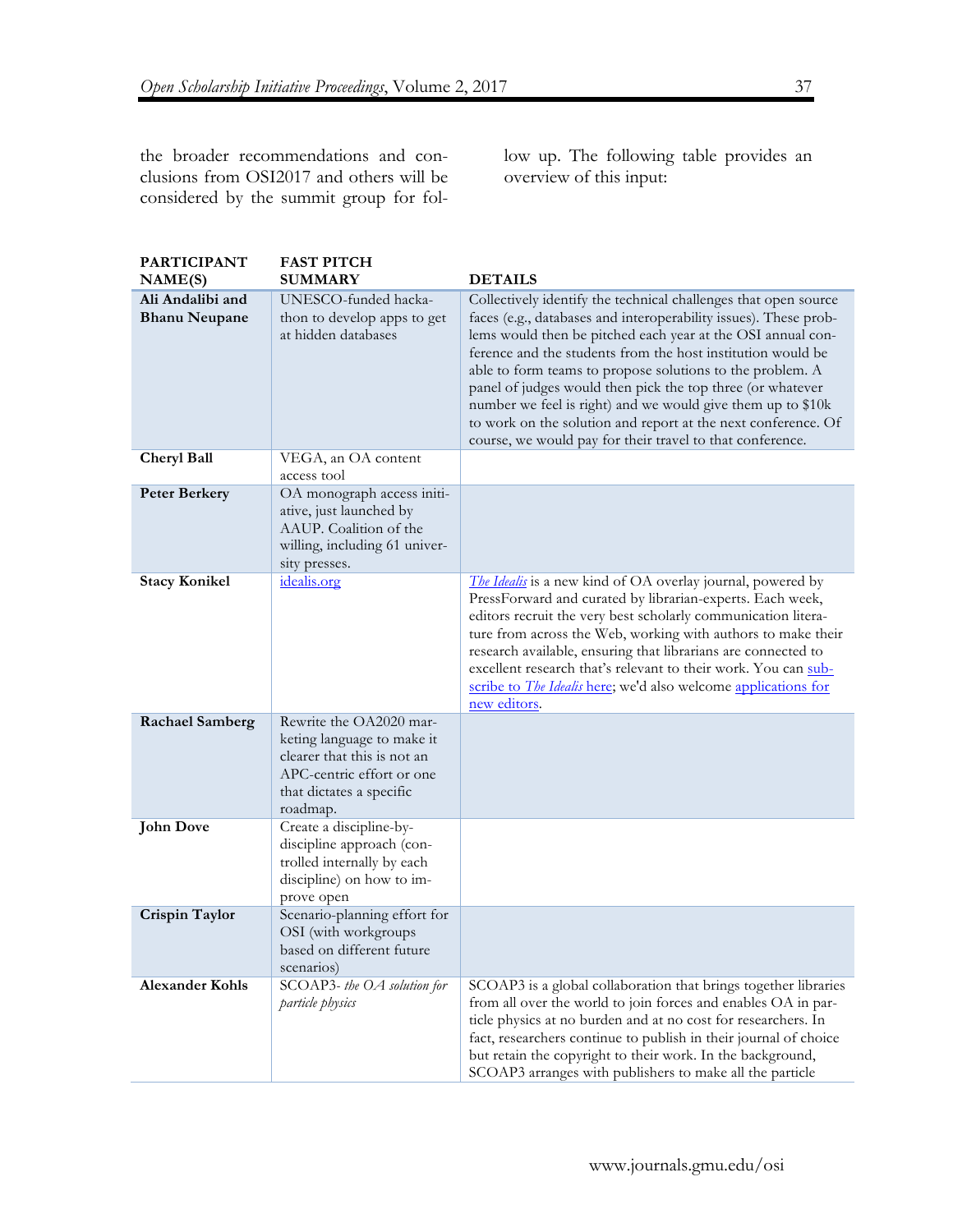|                           |                                                                                                    | physics content available OA with a CC-BY license. The<br>agreements with publishers includes a clause that guarantees<br>that all customers benefit from reduced subscription fees<br>(proportionate with the OA content) which frees funds on<br>library side. Consequently, libraries can support OA by paying<br>a SCOAP3 membership fee.<br>We look back to three successful years during which the<br>SCOAP3 partnership grew to more than 3,000 libraries from<br>43 countries. We supported more than 13,000 articles for a<br>competitive average cost of \$1,100 USD (mainly from "recy-<br>cled" subscription funds). Thanks to the articles being now<br>OA, their downloads increased by 300% which results in more<br>visibility and recognition of the discipline.<br>More details can be found at: https://scoap3.org.                                |
|---------------------------|----------------------------------------------------------------------------------------------------|-----------------------------------------------------------------------------------------------------------------------------------------------------------------------------------------------------------------------------------------------------------------------------------------------------------------------------------------------------------------------------------------------------------------------------------------------------------------------------------------------------------------------------------------------------------------------------------------------------------------------------------------------------------------------------------------------------------------------------------------------------------------------------------------------------------------------------------------------------------------------|
| <b>Catherine Mitchell</b> | Online book production<br>and conversion tool, open<br>source, supported by the<br>Koko Foundation |                                                                                                                                                                                                                                                                                                                                                                                                                                                                                                                                                                                                                                                                                                                                                                                                                                                                       |
| Chris Erdmann             | Develop tool that tracks all<br>linked data                                                        | What if the scholarly community could rise above the current<br>network of repositories and leverage the common infrastruc-<br>ture demonstrated by Wikidata<br>(https://www.wikidata.org/wiki/Wikidata:Main_Page) and<br>the Initiative for Open Citations (https://i4oc.org/)? Scho-<br>lia (https://tools.wmflabs.org/scholia/) is an example of what<br>entrepreneurial activity might be enabled through a common<br>infrastructure.                                                                                                                                                                                                                                                                                                                                                                                                                             |
| <b>Bryan Alexander</b>    | Ftte.us                                                                                            | Future Trends in Technology and Education (FTTE) is a<br>long-running trends analysis report. Every month it scans the<br>horizon for developments in education and technology, as-<br>sessing them against a battery of more than 75 trends, ranging<br>from transnational higher education competition to growth in<br>social media, the internet of things to the emergence of new<br>certification forms. Since FTTE has been published for years,<br>we now have a good sense of the relative strength and impact<br>of those trends. We create FTTE using social media to dis-<br>cover and elicit feedback about new developments, which<br>helps us gather multiple perspectives and additional con-<br>text. These reports also work with the Future Trends Forum,<br>a weekly videoconference exploration into the future of edu-<br>cation. http://ftte.us |

In terms of financial support for OSI2017, commercial publishers provided the single largest source of funds at 37% of the budget, followed by 33% from foundations, 18% from UNESCO and 11% from participant fees. These figures represent a shift from OSI2016 when delegate registration fees accounted for the largest share of the budget at 34%, followed by 29% from UNESCO, 20% from commercial publishers and other sources, 12% from foundations, and 5% from other sources.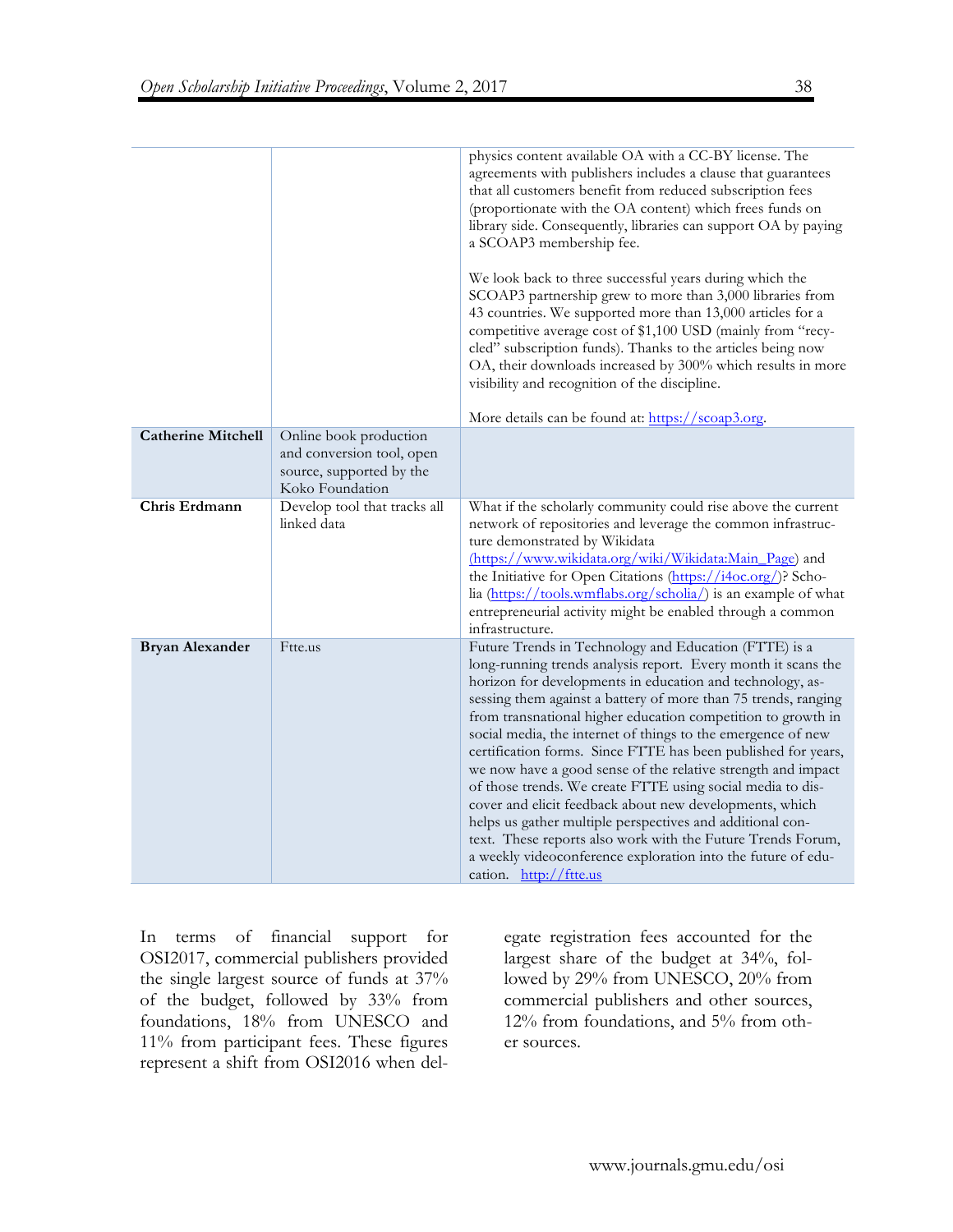Higher overall contributions from commercial publishers and foundations were requested for OSI2017 to help offset lower participant fees and more participant scholarships. This fact, combined with significantly reduced conference costs, gave the appearance to some OSI critics—who think the involvement of commercial publishers in OSI is a bad idea--of large and unwelcome changes. In fact, the overall dollar figures are modest—OSI received \$27,000 from six publishers for OSI2016 and \$40,000 from five publishers for OSI2017. Without this support, the OSI meetings could not happen, and OSI is grateful for everyone's support. OSI does not grant any special policy or action consideration to sponsors and allows all interested stakeholders to help support this effort. Averaging out the annual

| <b>OSI2017 INCOME</b>               | <b>TOTAL</b> |
|-------------------------------------|--------------|
| <b>UNESCO</b>                       | \$25,000     |
| Foundations                         |              |
| Doris Duke Charitable Foundation    | \$25,000     |
| Alfred P. Sloan Foundation          | \$20,000     |
| Commercial publishers               |              |
| Elsevier                            | \$20,000     |
| Nature Publishing Group             | \$10,000     |
| Wiley                               | \$10,000     |
| Sage Publications                   | \$5,000      |
| Taylor & Francis                    | \$5,000      |
| Participant fees (most @ \$500 ea.) | \$15,375     |
| Private donations                   | \$300        |
| <b>Total</b> income                 | \$135,675    |

In other bookkeeping matters, about 75 new members were added to the OSI list in 2016 and 2017. Retention on the list remains strong. In our annual membership survey, 99% of listserv members asked to stay on the list. This is similar to last year when 98% of listserv members stayed on (four dropped off due to rechanges in budgets and sponsorships, funding support for OSI2016 and OSI2017 taken together, which has totaled \$303,000 (\$136,000 in 2017 and \$167,000 in 2016) has been roughly evenly divided between these main four sources—publishers (26%), UNESCO (24%), participants (24%) and foundations (23%). OSI will endeavor to avoid having any single stakeholder group provide an outsize share of support on an ongoing basis, but annual fluctuations are going to be unavoidable.

The following tables shows the income and expense totals and sources for OSI2017:

| <b>OSI2017 EXPENSES</b>                              | <b>TOTAL</b> |  |  |
|------------------------------------------------------|--------------|--|--|
| Credit card transaction fees $(Q19.80 \text{ each})$ | \$700        |  |  |
| Transportation (buses and shuttles)                  | \$1,551      |  |  |
| Campus-related                                       |              |  |  |
| Meeting room rental charges                          | \$25,240     |  |  |
| Catering (lunch plus breaks)                         | \$16,248     |  |  |
| Friday morning meeting spot                          | \$29,606     |  |  |
| Event videography & photography                      | \$2,219      |  |  |
| Delegate scholarships                                | \$24,000     |  |  |
| Conference hotel-related                             |              |  |  |
| Catering minimum                                     | \$8,003      |  |  |
| Additional meeting rooms                             | \$750        |  |  |
| Subsidy $(\frac{sx}{g}$ uest/night)                  | \$1,000      |  |  |
| Management fees and travel (SCI)                     | \$20,865     |  |  |
| Registration fee refunds                             | \$2,000      |  |  |
| Signage                                              |              |  |  |
| Misc. extras (name tags, posters)                    | \$685        |  |  |
| Misc. printing (pens, programs, folders)             | \$2,808      |  |  |
| <b>Total</b> expenses                                | \$135,675    |  |  |

tirement). In terms of engagement, while a number of participants have periodically expressed frustration with the listserv's volume (although there is significant seasonal ebb and flow), over 65% are fine with receiving every message as it is sent. About 35% would like to change to a "di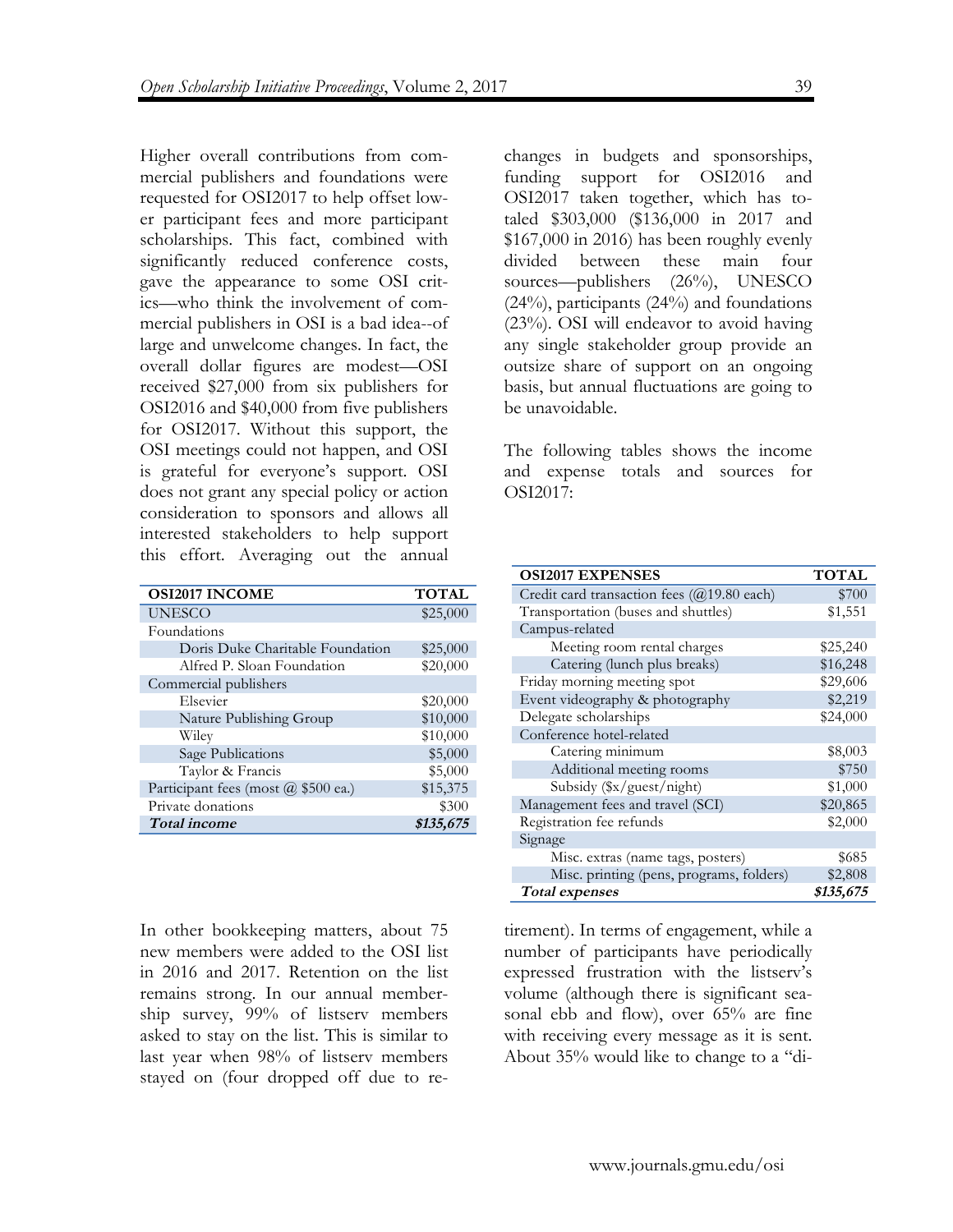gest" format where they receive just one email summary per day.

The current premise of OSI is that it will endeavor to enroll participants by quota according to the table below. Our actual enrollment totals are close to these numbers in most groups but not exact especially at annual meetings where we have less control over who is able to attend. OSI added two stakeholder groups in 2017, bringing the total to 18 groups.

|                |                                               |                      | <b>TARGET</b>     |                  |
|----------------|-----------------------------------------------|----------------------|-------------------|------------------|
|                |                                               |                      | <b>NO. OF OSI</b> |                  |
|                |                                               | PERCENT OF OSI       | <b>DELEGATES</b>  | <b>SUMMIT</b>    |
|                | <b>STAKEHOLDER GROUP</b>                      | <b>DELEGATES</b>     | (OF 380)          | <b>REPS</b> (25) |
| $\mathbf{1}$ . | Research universities                         | 35%                  | 133               | 7                |
| 2.             | Commercial publishers                         | 10%                  | 38                | 2                |
| 3.             | Scholarly societies and society publishers    | $5\%$                | 19                |                  |
| 4.             | Non-university research institutions and pub- | $5\%$                | 19                | 1                |
|                | lishers                                       |                      |                   |                  |
| 5.             | Open knowledge groups and "born-open"         | $5\%$                | 19                | $\mathbf{1}$     |
|                | publishers                                    |                      |                   |                  |
| 6.             | University presses and library publishers     | $5\%$                | 19                | 1                |
| 7.             | Government policy organizations               | $5\%$                | 19                | 1                |
| 8.             | Funders, public and private                   | $5\%$                | 19                |                  |
| 9.             | Scholarly libraries and library groups        | $5\%$                | 19                |                  |
| 10.            | Broad faculty and education groups            | $5\%$                | 19                |                  |
| 11.            | Tech industry                                 | $5\%$                | 19                |                  |
| 12.            | Scholarly research infrastructure groups      | $5\%$                | 19                | 1                |
|                | 13. Other universities and colleges           | $5\%$                | 19                | $\mathbf{1}$     |
|                | 14. Scholarly communications and publishing   | Up to 20 per meeting | $20+$             | 1                |
|                | industry experts                              |                      |                   |                  |
|                | 15. Active researchers and academic authors   | Up to 20 per meeting | $20+$             | $\mathbf{1}$     |
| 16.            | Scholarly journal editors                     | Up to 10 per meeting | $10+$             | 1                |
|                | 17. Journalists                               | Up to 10 per meeting | $10+$             | 1                |
|                | 18. Elected officials                         | Up to 10 per meeting | $10+$             | 1                |

# **11. Annexes**

Several annexes are included in the pdf version of this report available on the OSI website (osinitiative.org), including the OSI2017 conference program, the OSI2016-17 action plan, the OSI governance plan, tutorials developed for the 2016 meeting and circulated again in advance of the 2017 meeting, and manuscript versions of the workgroup and stakeholder group reports prepared by OSI2017 participants. Final versions of the OSI2017 papers are posted on the Mason Press website (Mason Press is in charge of editing and formatting manuscripts, which were all submitted over the summer months between May and July). Videos of workgroup and stakeholder group presentations are posted on OSI's YouTube channel, which can be linked to from the top of the OSI website.